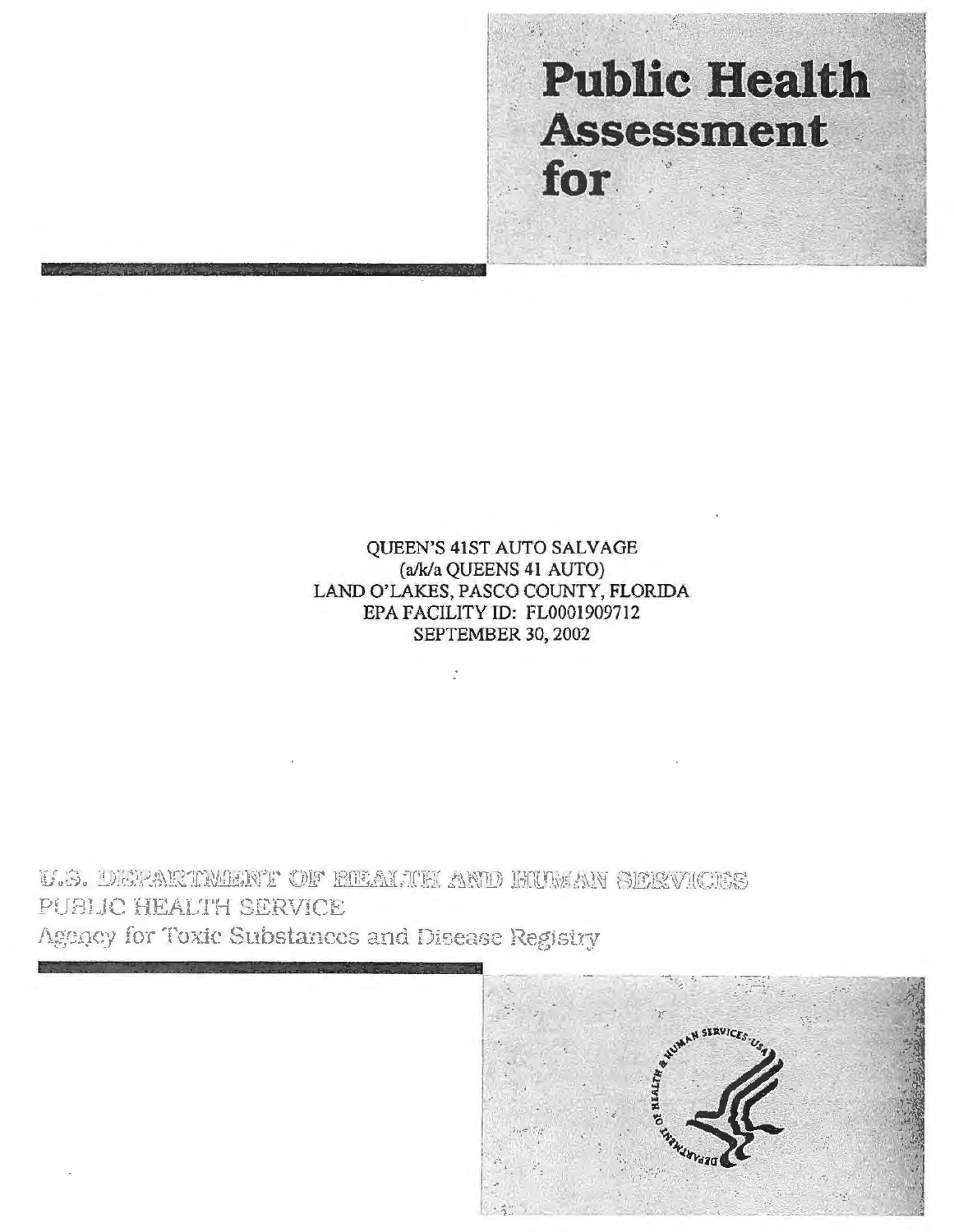Final Release

# PUBLIC HEALTH ASSESSMENT

# QUEEN'S 41<sup>s1</sup> AUTO SALVAGE (a/k/a QUEENS 41 AUTO)

# LAND O'LAKES, PASCO COUNTY, FLORIDA

EPA FACILITY ID: FL0001909712

Prepared by:

Florida Department of Health Bureau of Environmental Epidemiology Under a Cooperative Agreement with the Agency for Toxic Substances and Disease Registry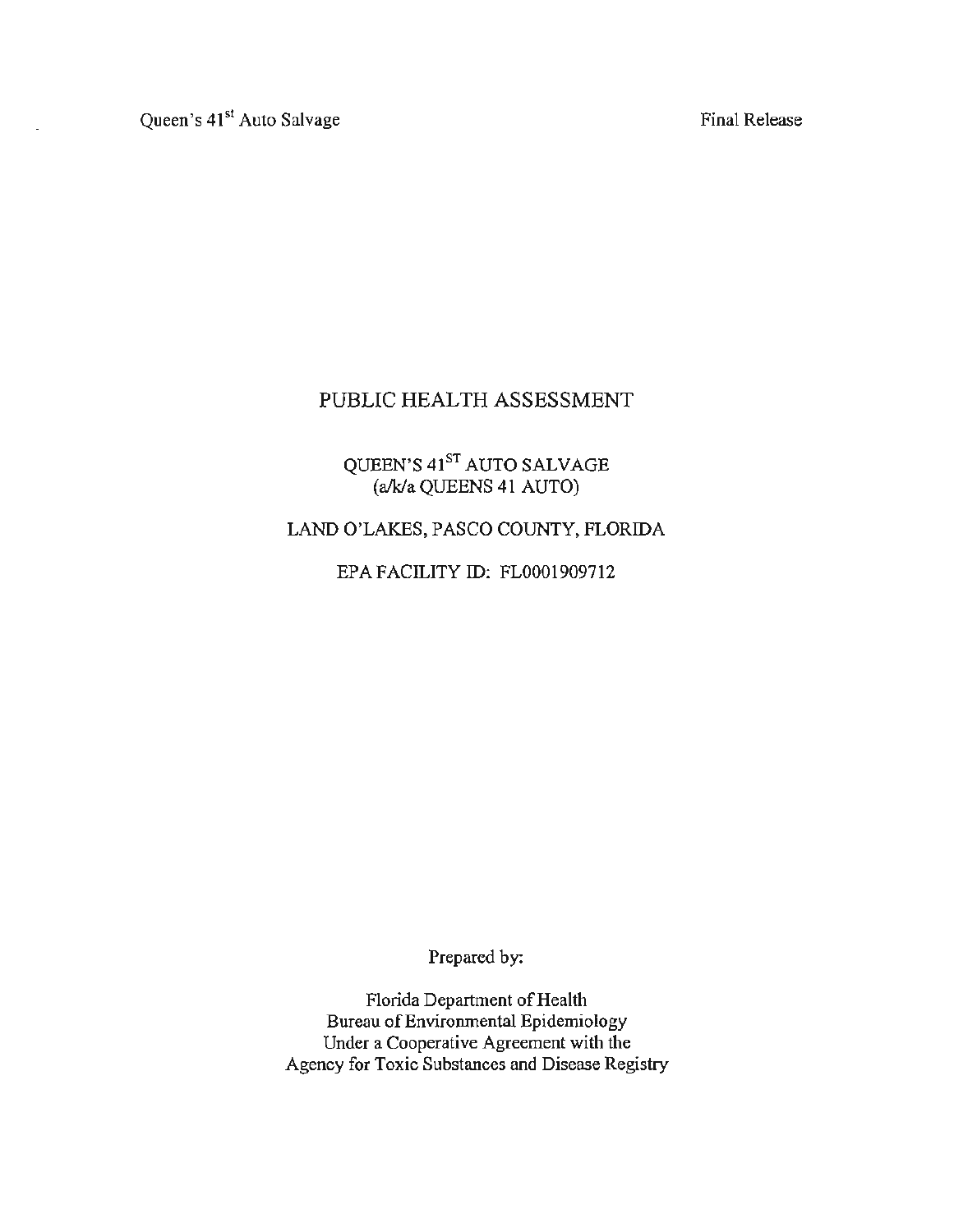#### THE ATSDR PUBLIC HEALTH ASSESSMENT: A NOTE OF EXPLANATION

This Public Health Assessment was prepared by ATSDR pursuant to the Comprehensive Environmental Response, Compensation, and Liability Act (CERCLAor Superfund) section 104 (i)(6) (42 U.S.C. 9604 (i)(6)), and in accordance with our implementing regulations (42 C.F.R. Part 90). In preparing this document, ATSDR has collected relevant health data, environmental data, and community health concerns from the Environmental Protection Agency (EPA), state and local health and environmental agencies, the community, and potentially responsible parties, where appropriate.

In addition, this document has previously been provided to EPA and the affected states in an initial release, as required by CERCLA section 104 (i)(6)(H) for their information and review. The revised document was released for a 30-day public comment period. Subsequent to the public comment period, ATSDR addressed all public comments and revised or appended the document as appropriate. The public health assessment has now been reissued. This concludes the public health assessment process for this site, unless additional information is obtained by ATSDR which, in the agency's opinion, indicates a need to revise or append the conclusions previously issued.

| Agency for Toxic Substances & Discase RegistryJulie L. Gerberding, M.D., M.P.H., Administrator | Henry Falk, M.D., M.P.H., Assistant Administrator |
|------------------------------------------------------------------------------------------------|---------------------------------------------------|
|                                                                                                | Sharon Williams-Fleetwood, Ph.D., Deputy Director |
|                                                                                                |                                                   |
|                                                                                                |                                                   |
|                                                                                                |                                                   |
|                                                                                                |                                                   |
|                                                                                                |                                                   |

Use of trade names is for identification only and does not constitute endorsement by the Public Health Service or the U.S. Department of Health and Human Services.

> Additional copies of this report are available from: National Technical Information Service, Springfield, Virginia (703) 605-6000

You May Contact ATSDR TOLL FREE at l-888-42ATSDR or Visit our Home Page at: http://www.atsdr.cdc.gov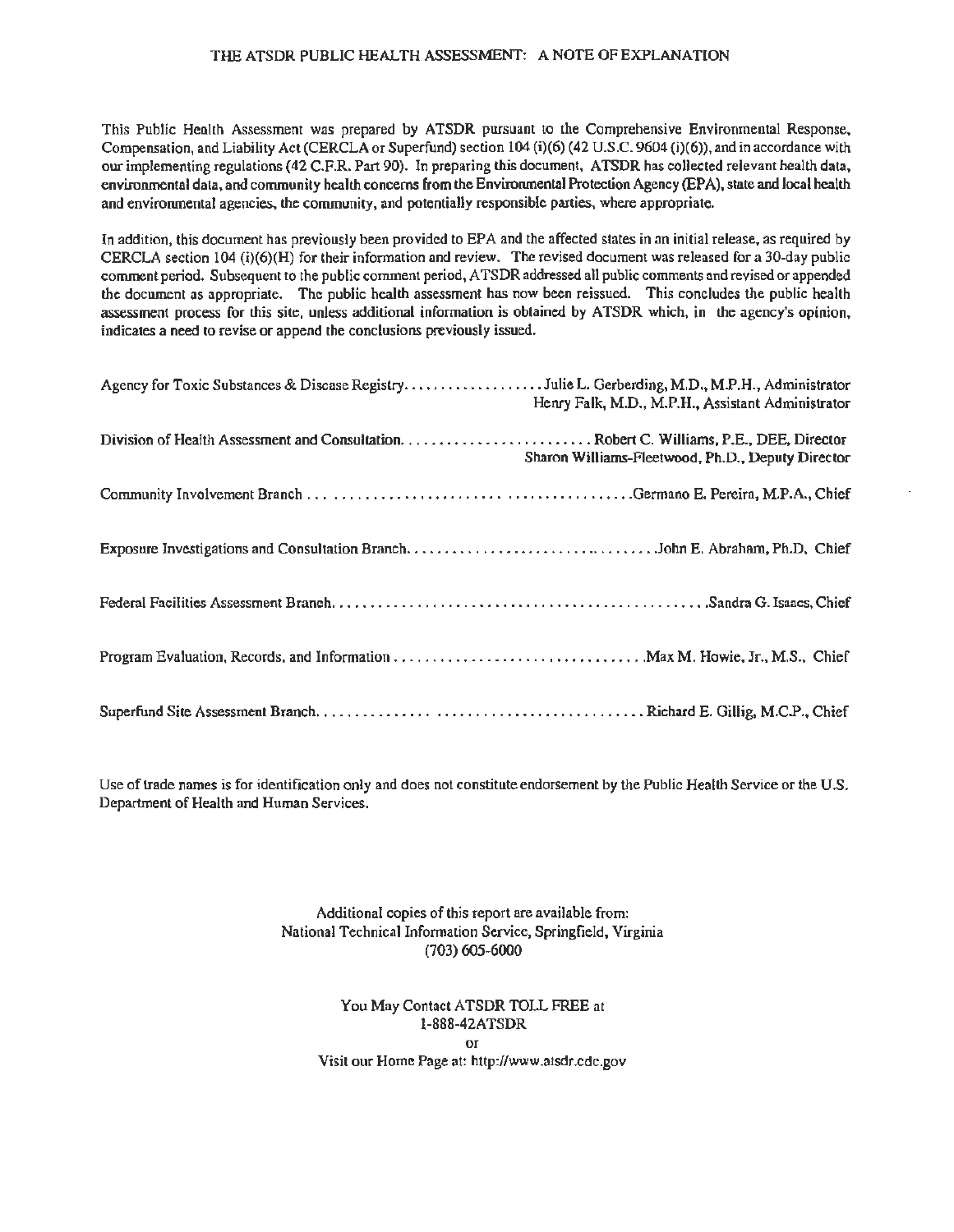#### FOREWORD

The Agency for Toxic Substances and Disease Registry, ATSDR, was established by Congress in 1980 under the Comprehensive Environmental Response, Compensation, and Liability Act, also known as the *Superfund* law. This law set up a fund to identify and clean up our country's hazardous waste sites. The Environmental Protection Agency, EPA, and the individual states regulate the investigation and clean up of the sites.

Since 1986, ATSDR has been required by law to conduct a public health assessment at each of the sites on the EPA National Priorities List. The aim of these evaluations is to fmd out if people are being exposed to hazardous substances and, if so, whether that exposure is harmful and should be stopped or reduced. If appropriate, ATSDR also conducts public health assessments when petitioned by concerned individuals. Public health assessments are carried out by environmental and health scientists from ATSDR and from the states with which ATSDR has cooperative agreements. The public health assessment program allows the scientists flexibility in the format or structure of their response to the public health issues at hazardous waste sites. For example, a public health assessment could be one document or it could be a compilation of several health consultations the structure may vary from site to site. Nevertheless, the public health assessment process is not considered complete until the public health issues at the site are addressed.

Exposure: As the first step in the evaluation, ATSDR scientists review environmental data to see how much contamination is at a site, where it is, and how people might come into contact with it. Generally, ATSDR does not collect its own environmental sampling data but reviews information provided by EPA, other government agencies, businesses, and the public. When there is not enough environmental information available, the report will indicate what further sampling data is needed.

Health Effects: If the review of the environmental data shows that people have or could come into contact with hazardous substances, ATSDR scientists evaluate whether or not these contacts may result in harmful effects. ATSDR recognizes that children, because of their play activities and their growing bodies, may be more vulnerable to these effects. As a policy, unless data are available to suggest otherwise, ATSDR considers children to be more sensitive and vulnerable to hazardous substances. Thus, the health impact to the children is considered first when evaluating the health threat to a community. The health impacts to other high risk groups within the community (such as the elderly, chronically ill, and people engaging in high risk practices) also receive special attention during the evaluation.

A TSDR uses existing scientific information, which can include the results of medical, toxicologic and epidemiologic studies and the data collected in disease registries, to determine the health effects that may result from exposures. The science of environmental health is still developing, and sometimes scientific information on the health effects of certain substances is not available. When this is so, the report will suggest what further public health actions are needed.

Conclusions: The report presents conclusions about the public health threat, if any, posed by a site. When health threats have been determined for high risk groups (such as children, elderly, chronically ill, and people engaging in high risk practices), they will be summarized in the conclusion section of the report. Ways to stop or reduce exposure will then be recommended in the public health action plan.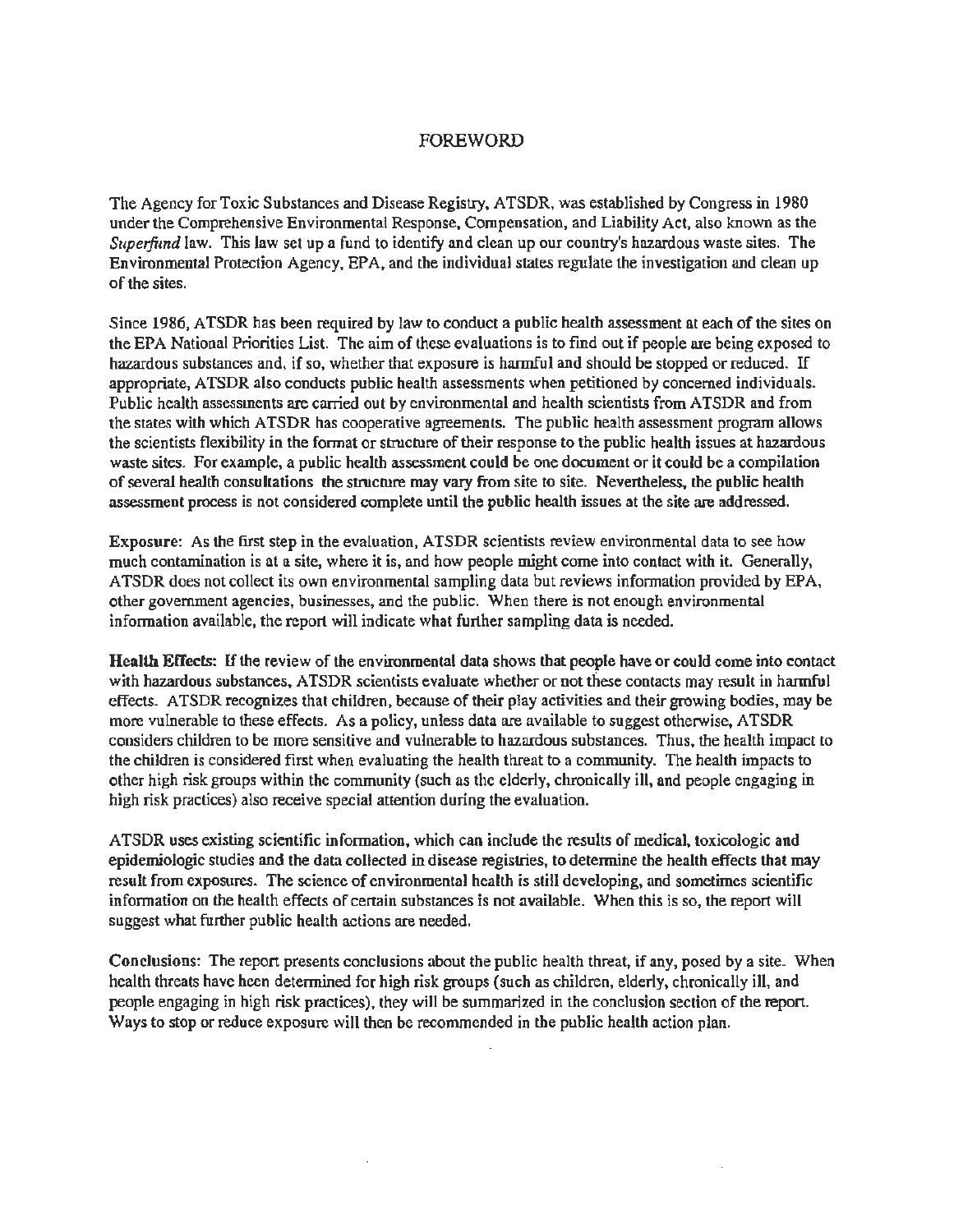ATSDR is primarily an advisory agency, so usually these reports identify what actions are appropriate to be undertaken by EPA, other responsible parties, or the research or education divisions of ATSDR. However, if there is an urgent health threat, ATSDR can issue a public health advisory warning people of the danger. A TSDR can also authorize health education or pilot studies of health effects, fullscale epidemiology studies, disease registries, surveillance studies or research on specific hazardous substances.

Community: ATSDR also needs to learn what people in the area know about the site and what concerns they may have about its impact on their health. Consequently, throughout the evaluation process, ATSDR actively gathers information and comments from the people who live or work near a site, including residents of the area, civic leaders, health professionals and community groups. To ensure that the report responds to the community's health concerns, an early version is also distributed to the public for their comments. All the comments received from the public are responded to in the final version of the report.

Comments: If, after reading this report, you have questions or comments, we encourage you to send them to us.

Letters should be addressed as follows:

Attention: Chief, Program Evaluation, Records, and Information Services Branch, Agency for Toxic Substances and Disease Registry, 1600 Clifton Road (E60), Atlanta, GA 30333.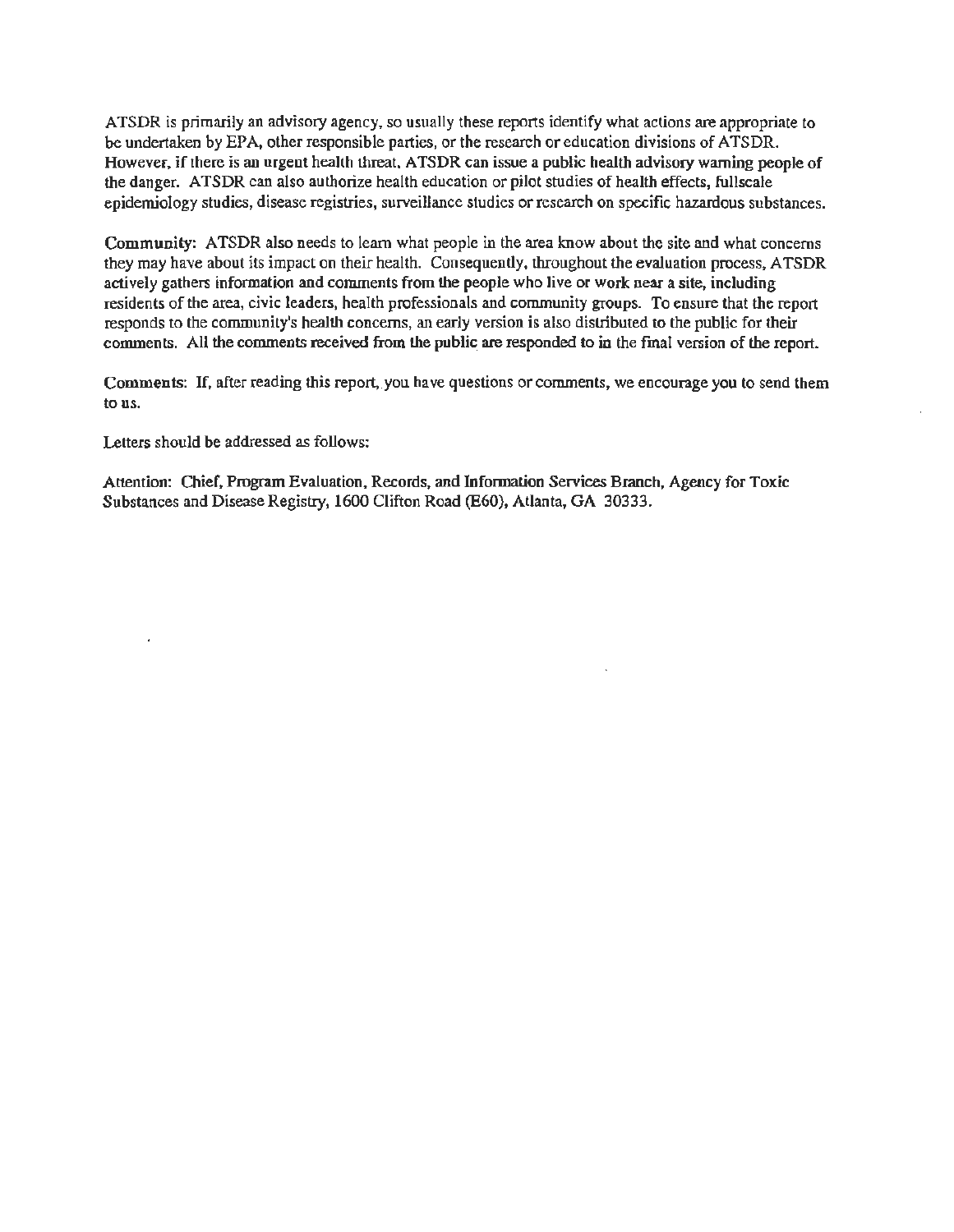# TABLE OF CONTENTS

| 3.1 |                                                                                                          |
|-----|----------------------------------------------------------------------------------------------------------|
| 3.2 |                                                                                                          |
| 3.3 |                                                                                                          |
|     |                                                                                                          |
| 4.1 |                                                                                                          |
| 4.2 |                                                                                                          |
| 4.3 |                                                                                                          |
| 4.4 |                                                                                                          |
| 4.5 |                                                                                                          |
|     |                                                                                                          |
|     |                                                                                                          |
|     |                                                                                                          |
|     |                                                                                                          |
|     |                                                                                                          |
|     |                                                                                                          |
|     |                                                                                                          |
|     |                                                                                                          |
|     | APPENDIX C. RISK OF ILLNESS, DOSE RESPONSE/THRESHOLD,<br>AND UNCERTAINTY IN PUBLIC HEALTH ASSESSMENTS 35 |
|     | APPENDIX D. ATSDR PLAIN LANGUAGE GLOSSARY OF                                                             |
|     |                                                                                                          |
|     |                                                                                                          |

 $\mathbf{r}$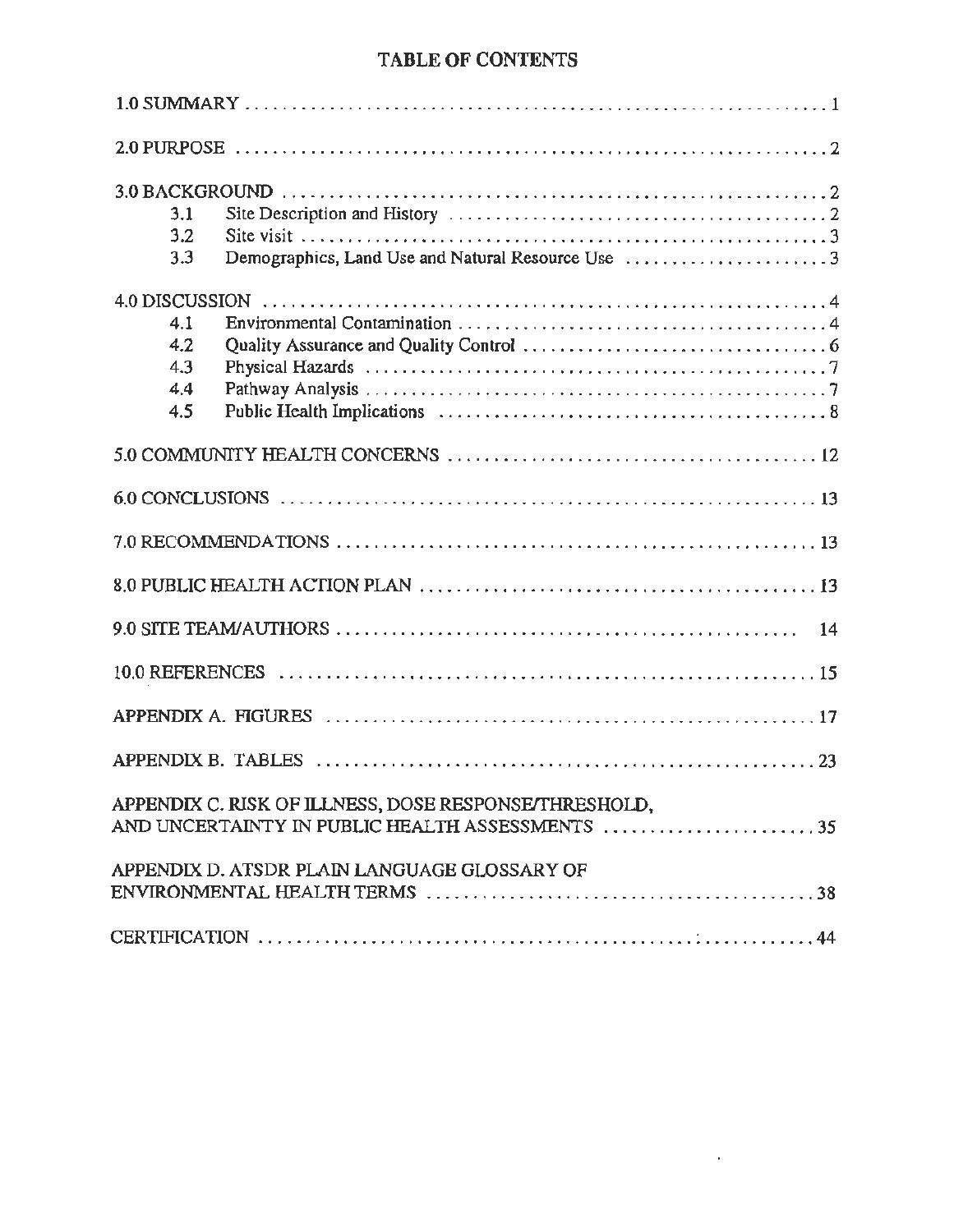#### l.OSUMMARY

The Queen's  $41<sup>st</sup>$  Auto Salvage site (the site) is at 6600 Land O' Lakes Boulevard, Land O' Lakes, Pasco County, Florida. In March 1997, a neighboring property owner reported that the Queen's 41<sup>st</sup> Auto Salvage business had dumped oil products and antifreeze into a sinkhole on the Queen's property. He also charged that this dumping had contaminated his private well. In response, local, state, and federal environmental agencies sampled the potable well on the Queen's property and two nearby residential wells. Water from the on-site well contained chlorinated solvents at concentrations that exceed Florida drinking water standards. Water from the two nearby residential wells contained similar contaminants, but not at levels exceeding the Florida drinking water standards. To better characterize the nature and extent of contamination, the Florida Department of Environmental Protection and the Environmental Protection Agency collected additional soil, sediment, and ground water samples on- and off-site.

The site is categorized as an indeterminate public health hazard from past exposures. However, because the length of time the on-site drinking water well was contaminated prior to 1997 is unknown, the Florida Department of Health (Florida DOH) cannot estimate the public health risk from using this well in the past. Past use of water from nearby, off-site drinking water wells, however, is unlikely to have caused illness.

For current exposures, the site is categorized as a no apparent public health hazard. The on-site drinking water well is equipped with a filter and use of off-site ground water is unlikely to cause illness.

This site may be categorized as a public health hazard in the future. Future use of on-site ground water without a filter may increase the risk of illness. In the future, lifetime drinking and showering with tetrachlorotheylene-contaminated ground water from on the site could cause a " low" to "moderate" increased risk of cancer. Nearby, off-site drinking water wells should be monitored to ensure that they do not become a health hazard in the future.

Environmental agencies did not detect elevated levels of any of the contaminants in on- or offsite surface soil. However, subsurface soils (2 to 8 feet below ground) contain levels of arsenic that exceed the ATSDR comparison ·value. Because humans do not regularly contact subsurface soil, Florida DOH concludes that exposure to arsenic in subsurface soil is unlikely. Like the subsurface soil, sediment samples from the drainage ditch also contained detectable concentrations of arsenic. Ingestion of arsenic in sediment would not result in a dose that would cause illness. Neither surface nor subsurface soil contained any of the organic contaminants at levels that exceed the ATSDR comparison value. Therefore, these contaminants in soil are unlikely to cause illness.

The Florida DOH recommends unfiltered ground water from the site not be used for drinking or showering. Furthermore, the movement of contaminated ground water should be monitored by regularly testing the on- and off-site monitoring wells and the nearby off-site drinking water wells.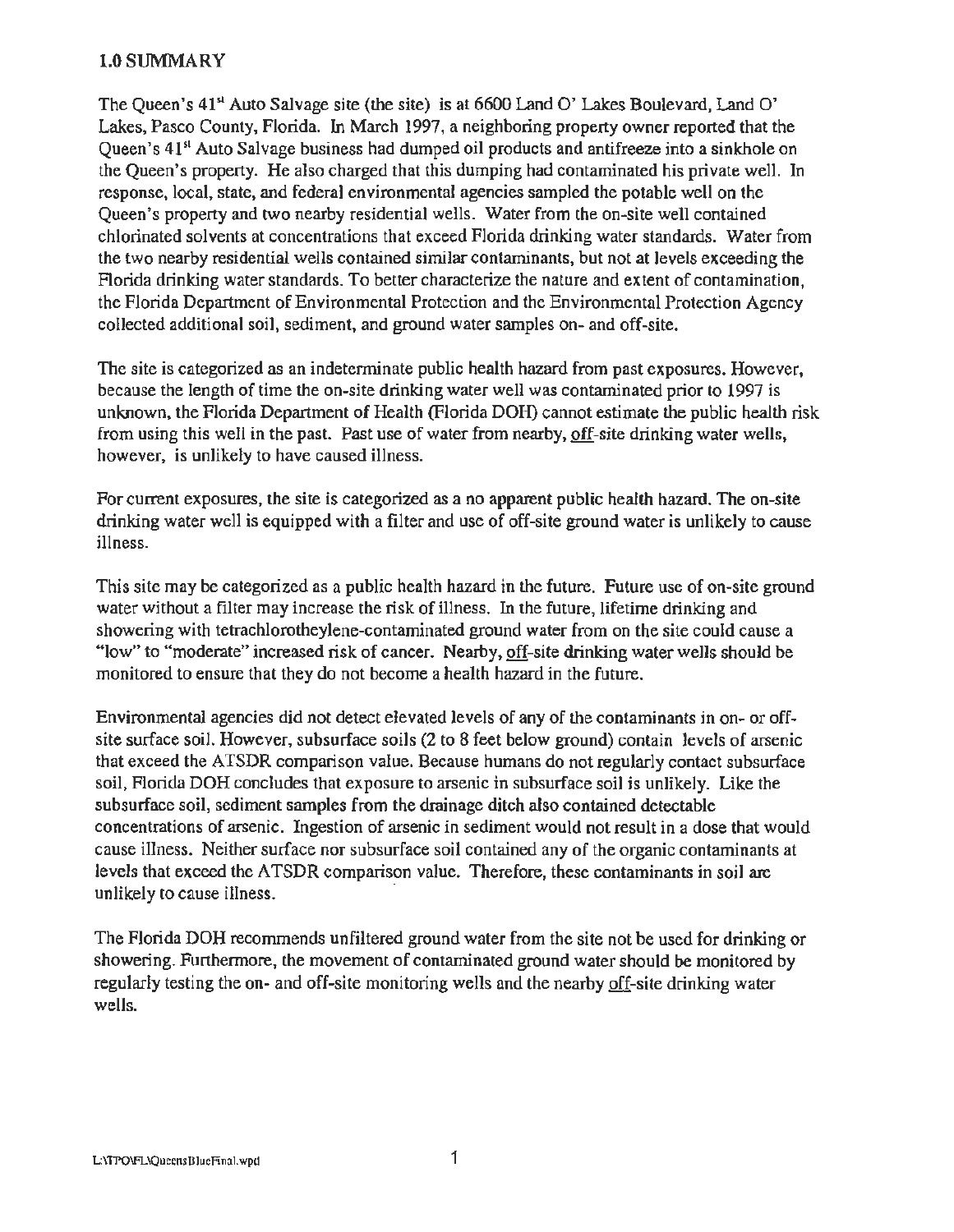#### 2.0 PURPOSE

In this Public Health Assessment (PHA), Florida DOH, in cooperation with the Agency for the Toxic Substances and Disease Registry  $(ATSDR)^1$ , assesses the public health threat from exposure to chemicals in the environment at and around the Queen's  $41<sup>st</sup>$  Auto Salvage site. Florida DOH estimates which groups of people may be at risk under past, current, and future conditions. Florida DOH then estimates if these exposures may have caused illness in the past, could be causing illness now, or could cause illness in the future. Finally, Florida DOH recommends actions to reduce or prevent these exposures and therefore, the illnesses.

## 3.0 BACKGROUND

#### 3.1 Site Description and History

The five acre Queen's 41<sup>st</sup> Auto Salvage site (the site) is at 6600 Land O' Lakes Boulevard, Land 0' Lakes, Pasco County, Florida. It is at the intersection of Carricker Road and Treasure Lane, one block northeast of Land 0' Lakes Boulevard (a.k.a. U.S. Hwy. 41) (Figure 1, Appendix A) (EPA, 2000a). Two businesses share the property. The Queen's  $41<sup>4</sup>$  Auto Salvage business occupies most of the property, while Queen's Motors, a used car business, occupies the western comer (Figure 2, Appendix A). The auto salvage business consists of a garage/office building, a storage shed, and semi trailers used for storage (Figure 2, Appendix A). The caretaker of the salvage yard lives in a mobile home on the west side of the property. The property is bounded to the southwest, northwest and west by Treasure Lane, Carricker Road, and the intersection of these roads (Figure 2, Appendix A). Across both Treasure Lane and Carricker Road are light woods with a few private residences. The nearest residence lies immediately south-southeast of the property. To the east, north and northeast are largely vacant areas with light woods and a few residences. A drainage ditch runs along the southeast border of the property and carries surface run-off to a wetland across Land 0' Lakes Blvd. (Figure 2, Appendix A).

The property has been a salvage yard for more than 30 years. Little information exists about the business and waste operations before 1990, when the current owners purchased the property. Currently, the Queen's 41<sup>st</sup> Auto Salvage business employs two individuals and conducts operations similar to the activities of the previous owner, but on a smaller scale. To reduce pollution and contamination, the workers reportedly remove the engine, the fuel tank, and the oil from the automobile before crushing. The engines are stored on a covered, concrete area. The batteries are disposed of off-site and gasoline is either reused or stored in 75-gallon above-ground tanks. Used oil and antifreeze are stored in 55-gallon drums in one of the semi trailers. Waste containers are appropriately labeled and all wastes are disposed of off-site, in accordance with local, state and federal regulations (FDEP, 1997; 1998; EPA, 2000a).

In March 1997, a neighboring property owner reported that Queen's  $41<sup>st</sup>$  Auto Salvage dumped oil products and antifreeze into a sinkhole and charged that this dumping had contaminated his private well. The neighbor also reported that the owners put down clean fill on the site. In response to these reports, the U.S. Environmental Protection Agency (EPA), the Florida

<sup>&</sup>lt;sup>1</sup>The Comprehensive Environmental Response, Compensation and Liability Act of 1980 (CERCLA) authorizes ATSDR to conduct PHAs of hazardous waste sites. ATSDR, located in Atlanta, Ga., is a federal agency within the U.S. Department of Health and Human Services and provides financial support for this project.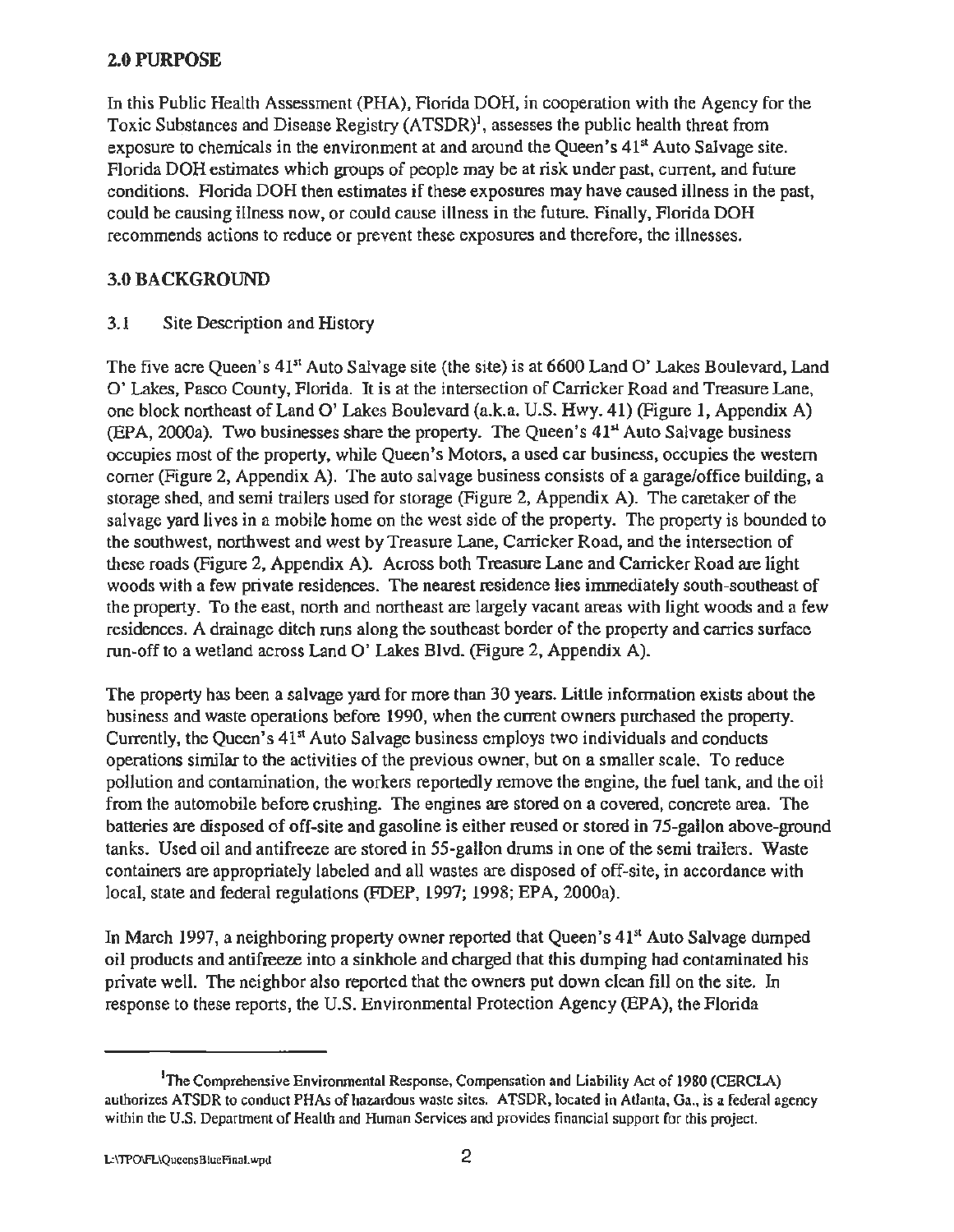Department of Environmental Protection (FDEP), and the Pasco County Health Department (CHD) collected and analyzed water samples from the potable and irrigation wells of the neighboring property owner. These agencies also collected and analyzed a sample from the potable well on the Queen's property. Both EPA and FDEP detected benzene, tetrachlorotheylene, methyl-tertiary-butyl-ether, and xylene in the neighboring residential drinking water well, at concentrations below the Maximum Contaminant Level (MCL) (FDEP, 1998; EPA, 2000a). The MCL is the highest level of a contaminant that is allowed in drinking water (EPA, 2000b). In contrast, ground water from the potable well on the Queen's property contained tetrachlorotheylene and trichloroethylene at concentrations well in excess of the MCL. The Queen's property owners have since installed a filtering system on the potable well and the private well at the neighboring residence is no longer used for potable water (FDEP, 1998).

#### 3.2 Site visit

On October 19<sup>th</sup> 1999, Davis Daiker and Randy Merchant of the Florida DOH, Bureau of Environmental Epidemiology, visited the site and the surrounding areas. They saw that unauthorized access to the sales office is possible but that access to the salvage yard is restricted by a metal privacy fence.

#### 3.3 Demographics, Land Use and Natural Resource Use

#### 3.3.1 Demographics

Based on 1990 census information, approximately 400 residents live within 1 mile of the site (Table 1, Appendix B), 110 are under the age of 17. Of this population, 92% are white, 1% are black, and 7% are Hispanic or from other racial/ethnic groups (U.S. Census, 1990). The number of persons residing around the site decreases to approximately 100 when the radius is reduced to 0.5 miles.

#### 3.3.2 Land Use

Land use in the area is a mix between light commercial (e.g., Queen's  $41<sup>u</sup>$  Auto Salvage) and low-density residential. Surrounding the site is a sparse distribution of residences among wooded areas. The nearest school is a high school and is slightly less than 1 mile to the northwest just off of U.S. Hwy 41. A senior citizen care center is within 0.5 miles of the site.

#### 3.3.3 Natural Resource Use

This region of Florida has both the surficial and Floridan aquifers. The top of the surficial aquifer can be first encountered from just below the ground surface during the rainy season, to up to 10 feet below the ground surface during the dry season. The surficial aquifer extends to a depth of approximately 32 feet, where a semi-permeable clay layer, 6 to 10 feet thick, separates the surficial aquifer from the Floridan aquifer. Because this clay layer is semi-permeable, contaminants of the surficial aquifer may migrate slowly down into the Floridan aquifer. The Floridan aquifer lies beneath the clay layer and extends several hundred feet down. The ground water in the surficial aquifer reportedly flows west, toward Lake Wisteria, approximately 0.5 mile away. The ground water in the Floridan aquifer reportedly flows to the south (EPA, 2000a).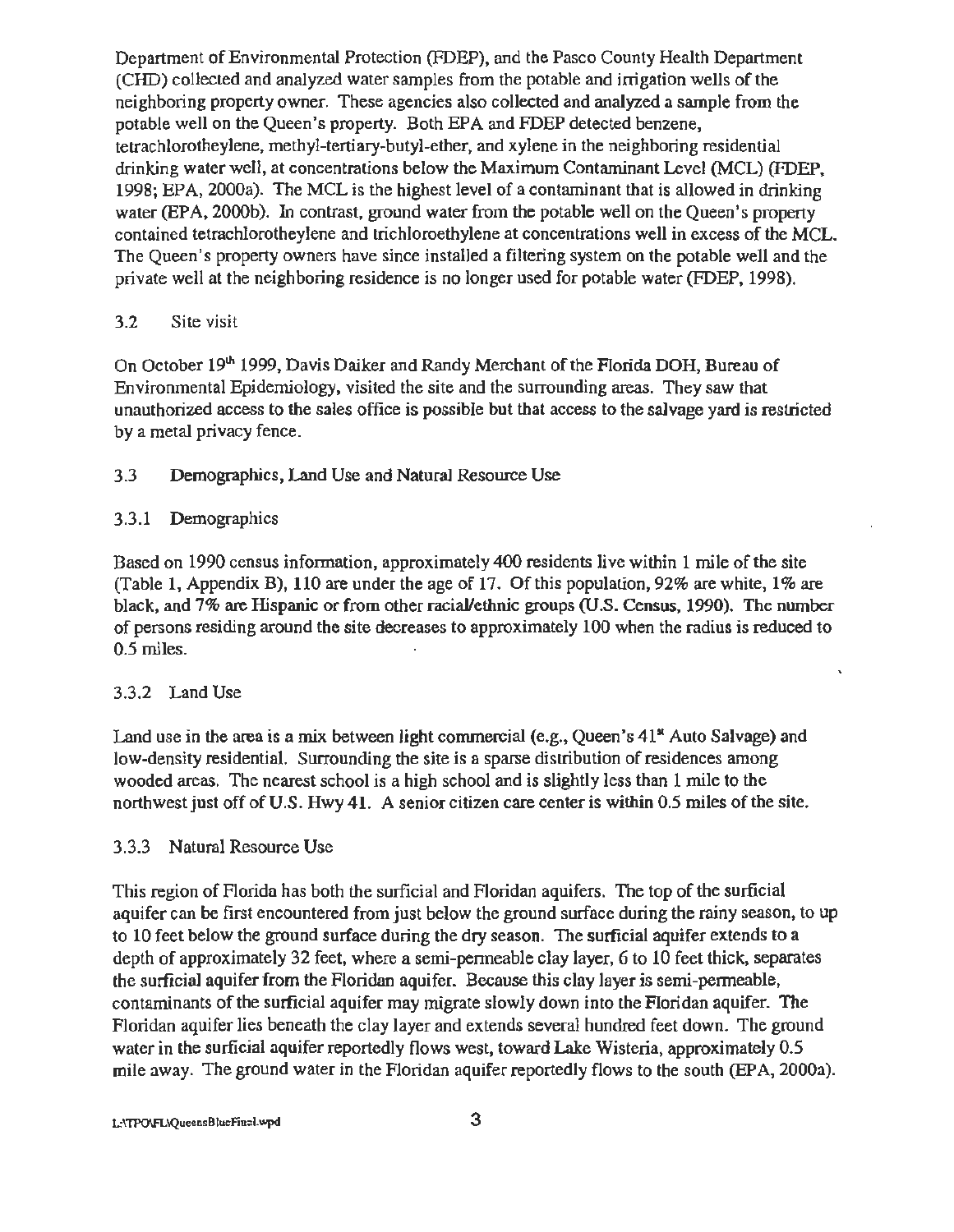In 1998, FDEP reported several private and public supply wells within a 1 mile radius of the site (FDEP, 1998). These wells may be drilled into either aquifer, but most potable wells are completed in the upper portion of the Floridan aquifer. Two municipal water companies also supply drinking water to much of the area. The municipal water is derived from several Floridan aquifer wells more than 3 miles from the site. This site will, therefore, not likely affect the municipal water.

# 4.0 DISCUSSION

PHAs use wide safety margins when setting health-related threshold values. The assumptions, interpretations, and recommendations made throughout this PHA err in the direction of protecting public health.

# 4.1 Environmental Contamination

We used the following ATSDR standard comparison values (ATSDR 1992a; 1999a), in order of priority, to select potential contaminants of concern at this site:

- 1. *GREG (Cancer Risk Evaluation Guide)-CREG* is calculated from EPA's cancer slope factor and is the contaminant concentration estimated to result in no more than one excess cancer per one million persons exposed over a lifetime.
- 2. *EMEG (Environmental Media Evaluation Guide)-BMEG* is derived from ATSDR's . Minimal Risk Level (MRL) using standard exposure assumptions, such as ingestion of 2 liters of water per day and body weight of 70 kg for adults. MRLs are estimates of daily human exposure to a chemical generally for 1 year or longer likely to be without an appreciable risk of noncancerous illnesses. '
- 3. *RMEG (Reference Dose Media Evaluation Guide)-RMEG* is derived from EPA's Reference Dose (RID) using standard exposure assumptions. RIDs are estimates of daily human exposure to a chemical likely to be without an appreciable risk of noncancerous illness, generally for 1 year or longer.
- 4. LTHA *(Lifetime Health Advisory)-LTHA* is EPA's estimate of the concentration of a drinking-water contaminant at which illnesses are not expected to occur over lifetime exposure. LTHAs provide a safety margin to protect sensitive members of the population.
- 5. SC1L or GWCIL *(Soil Clean-up Target Level* or *Ground water Clean-up Target Level)-* These are determined by FDEP. This value is used only when no values exist for  $#1$  through  $#4$ .

We use ATSDR standard comparison values to select chemicals for further consideration, not for determining the possibility of illness. Identification of a contaminant of concern (COC) in this section does not mean that exposure will cause illness. If a contaminant is detected at a concentration that exceeds the medium-specific comparison value, that chemical is chosen as a COC. Identifying COCs helps narrow the focus of the PHA to those contaminants that are most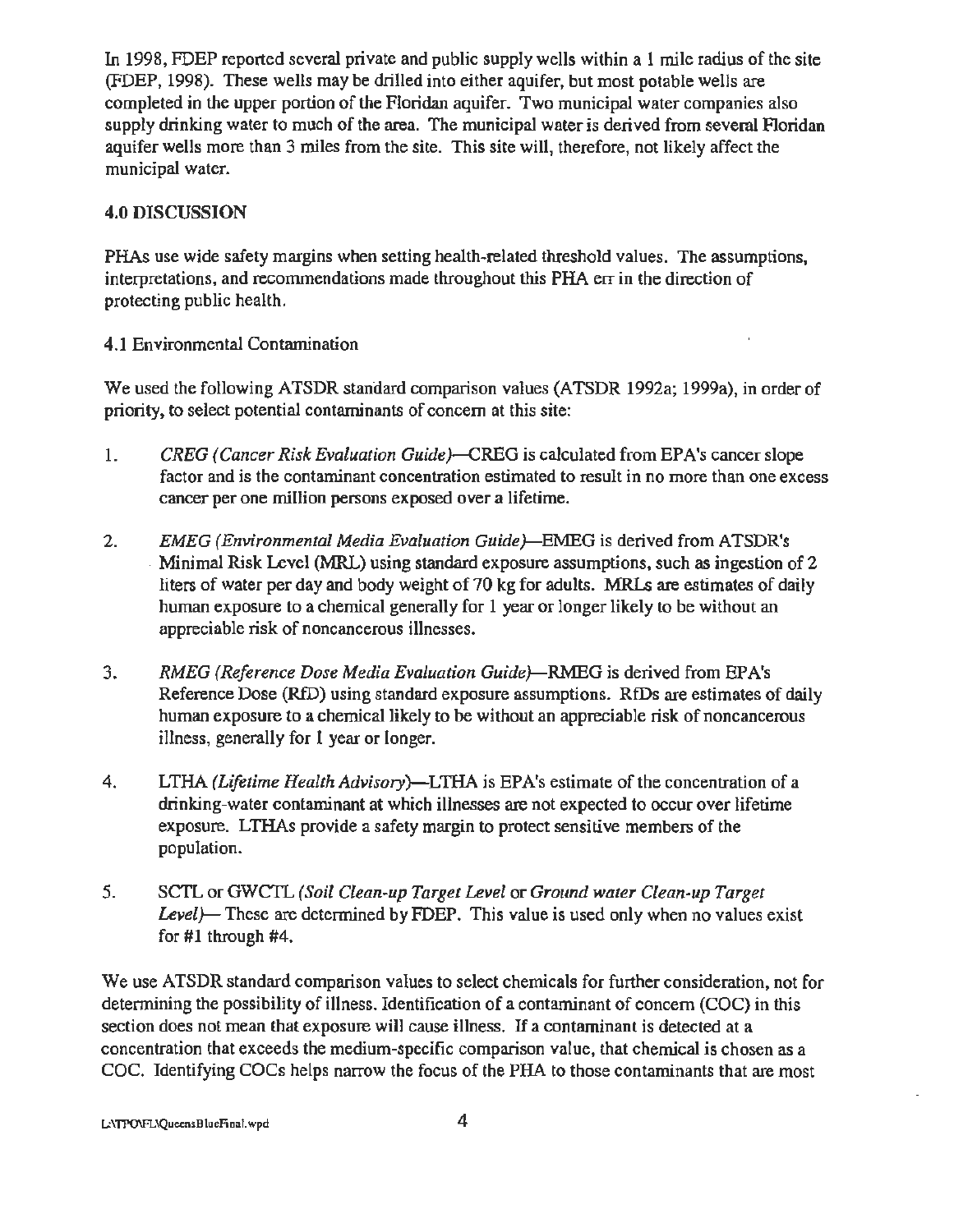important to public health. When we select a COC in one medium (i.e., soil), we report that contaminant in all other media (i.e., ground water). We evaluate the COC in subsequent sections and estimate whether exposure is likely to cause illness. Florida DOH evaluated all available documents in identifying the COCs. The environmental data are presented in Tables 2 through 5 (Appendix B). For this health assessment, Florida DOH considers the surficial and Floridan aquifers a single source of ground water because the clay layer that separates the aquifers is semipermeable.

#### 4.1.1 On-Site Contamination

For this PHA, "on-site" refers to the property within the boundaries of Queen's Motors and Queen's 41<sup>x</sup> Auto Salvage, as shown in Figure 2 (Appendix A). FDEP and EPA collected soil samples from the surface (top 12 inches) and the subsurface (2 to 8 feet below ground), and ground water samples from both the surficial and Floridan aquifer. This sampling was done to identify a possible source of contamination and to define the extent of contamination (FDEP, 1998; EPA, 2000a).

Five of the seven surface soil samples and six of the 12 subsurface soil samples contained tetrachlorotheylene (Table 2, Appendix B). One on-site subsurface sample also contained trichloroethylene. In general, soil samples from north of the Queen's  $41<sup>st</sup>$  Auto Salvage shop contained the highest levels of tetrachlorotheylene (Sample I.D. 06-SBB, Figure 5, Appendix A), but contaminants were found site-wide. The concentrations of these organic compounds, however, do not exceed the ATSDR soil comparison value. Therefore, based on soil data, Florida DOH did not choose these compounds as COC. In contrast, two on-site subsurface soil samples contained arsenic concentrations that exceed the ATSDR comparison value. However, arsenic was not chosen as a COC based on its presence in subsurface soil because humans do not regularly contact subsurface soil. Table 2 (Appendix B) is a summary of the data for on-site soil.

FDEP and EPA collected on-site ground water samples by (1) sampling the existing on-site well, (2) installing monitoring wells, and (3) using direct-push technology. Direct-push technology allows the environmental agencies to collect ground water from multiple depths at the same sample location. This helps to determine the vertical extent of contamination. On-site ground water contained tetrachlorotheylene, trichloroethylene, benzene, chromium, and arsenic at concentrations above their respective ATSDR ground water comparison value. Ground water from the areas of junk car storage contains tetrachlorotheylene, trichloroethylene, and benzene at concentrations that exceed the ATSDR ground water comparison value ([Sample I.D. 04-GW 06- GW, 10-GW, and DP-7], (Figures 4 and 5, Appendix A). The on-site potable well contained tetrachlorotheylene and trichloroethylene at concentrations that exceed the ATSDR ground water comparison value. More importantly, contamination of this potable welJ indicates that the contaminants have migrated into the Floridan aquifer. In addition *to* the solvent contamination, 3 of the 11 ground water samples contained arsenic concentrations that exceed the ATSDR comparison value. The arsenic concentrations, however, are within the bounds of what can typically be found in the surficial aquifer. Florida DOH chose arsenic, chromium, benzene, tetrachlorotheylene, and trichloroethylene as COCs based on their presence in ground water. Table 3 (Appendix B) summarizes the data for on-site ground water.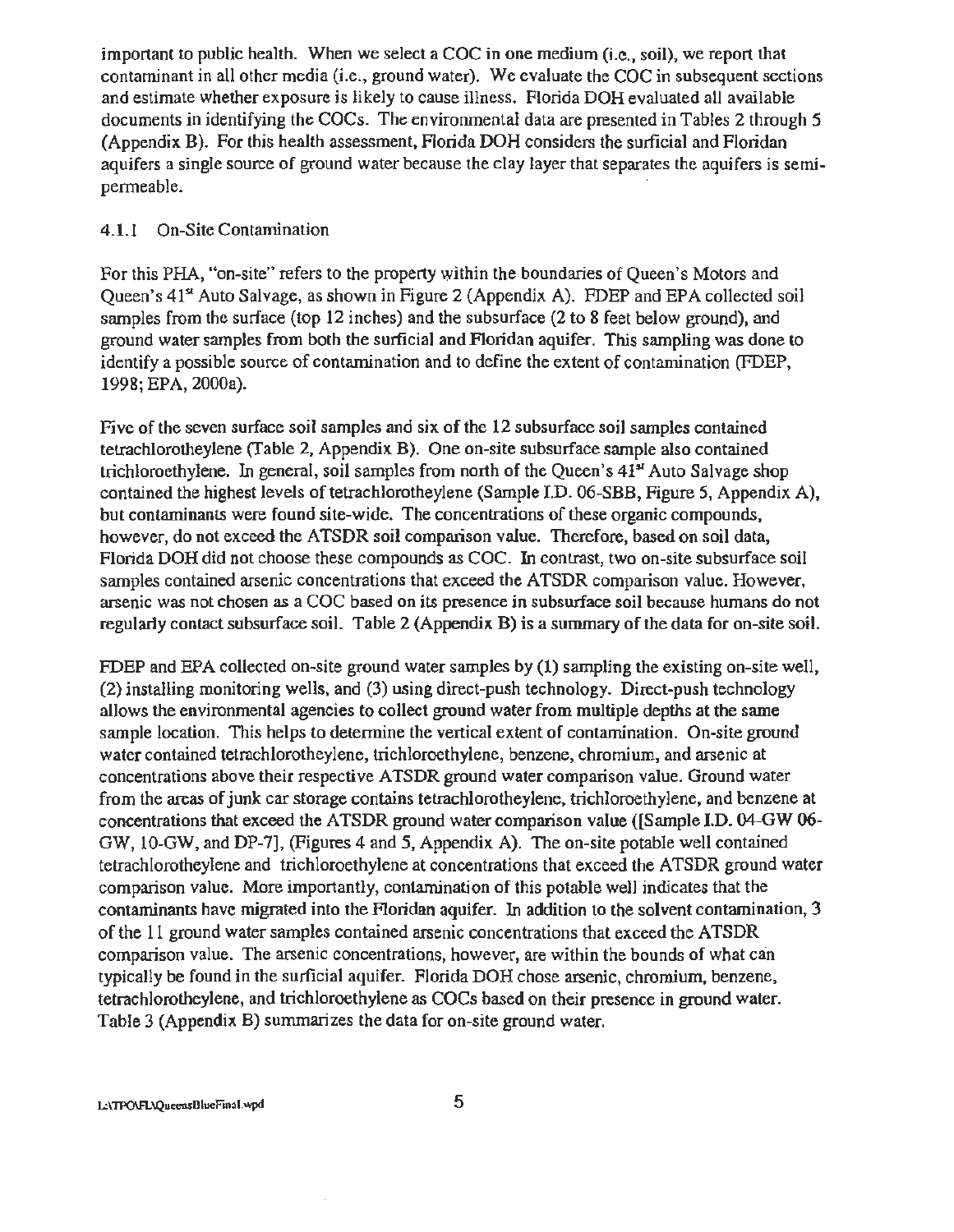#### 4.1.2 Off-site Contamination

For this PHA ,off-site refers to the area surrounding the property boundaries of Queen's Motors and Queen's 41<sup>st</sup> Auto Salvage, as shown in Figure 2 (Appendix A). FDEP and EPA collected surface (top 12 inches) and subsurface (2 to 8 feet below) soil samples, sediment samples, and ground water samples, to identify the extent of contamination off-site (FDEP, 1998; EPA, 2000a).

FDEP and EPA collected soil samples from the surface (top 12 inches) and the subsurface (2 to 8 feet below ground), and sediment samples from the drainage ditch on the southeast border of the property (Figures 2 and 3, Appendix A). In 1998, sediment samples collected from the drainage ditch contained tetrachlorotheylene at a concentration well below the ATSDR soil comparison value (FDER, 1998). More recent sediment samples from this ditch did not contain detectable levels of tetrachlorotheylene (EPA, 2000a). Of the 10 sediment samples collected from the drainage ditch, 2 contained arsenic concentrations that exceed the ATSDR soil comparison value. Only one off-site subsurface sample contained a concentration of arsenic above the ATSDR comparison value. Table 4 (Appendix B) summarizes the COCs for off-site soil, the frequency of detection of each COC, and the highest concentration of each COC.

Six of 11 off-site ground water samples contained chromium at concentrations that exceed the respective ATSDR comparison value. In addition, one sample, collected from a monitoring well to the south, contained arsenic and lead at concentrations that exceed the respective ATSDR comparison value (QN-14-GWC, Figure 5, Appendix A). The only off-site ground water sample that contained tetrachlorotheylene at a concentration exceeding the ATSDR ground water is ground water from the irrigation well at the nearby residence (41APW02, Figure 3, Appendix A). However, the potable well at this same residence contained none of the COCs at levels that exceed the ATSDR comparison value (EPA, 2000a). Table 5 (Appendix B) lists the COCs for off-site ground water, the frequency of detection, and the highest concentration detected. The presence of the organic contaminants in the residential wells south of the site suggests that the contamination may be migrating south with ground water flow.

# 4.1.3 Contaminants of Concern

Florida DOH chose benzene, tetrachlorotheylene, and trichloroethylene as COCs for this site based on the presence of these contaminants in on- and off-site ground water. Arsenic, lead, and chromium were chosen as COCs due to their presence in either ground water or soil.

# 4.2 Ouality Assurance and Quality Control

Florida DOH has reviewed the data and the quality assurance and quality control measures that were taken in the gathering of the referenced data. Florida DOH believes that the data is sufficient to support the conclusions made in this document. Appropriate chain-of-custody and data reporting procedures were followed and appropriate laboratory, equipment, and sample controls were analyzed. The completeness and reliability of the referenced information determine the validity of the analyses and conclusions drawn in this PHA.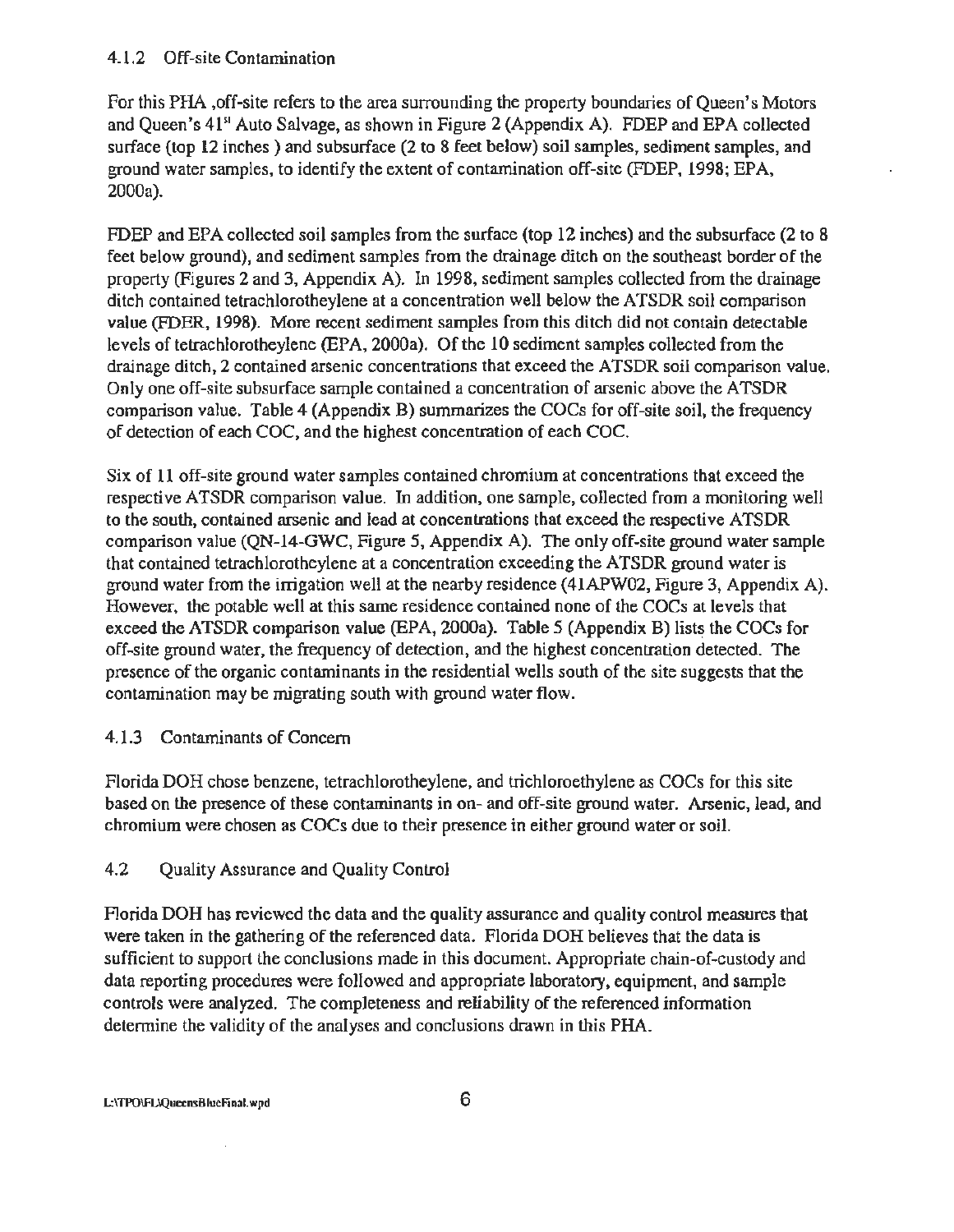#### 4.3 Physical Hazards

Mr. Daiker and Mr. Merchant did not observe any on- or off-site physical hazards during the October 19, 1999 site visit.

# 4.4 Pathway Analysis

To estimate whether nearby residents have been or are likely to be exposed to contaminants migrating from the site, we evaluated the environmental and human components of exposure pathways. Exposure pathways consist of five elements: I) a source of contamination (e.g., chemical spill), 2) an environmental medium (e.g., ground water), 3) a point of exposure (e.g., tap water), 4) a route of human exposure (e.g., oral), and 5) a receptor population (e.g., area residents).

We eliminate an exposure pathway if at least one of the five elements is missing and will never be present. Exposure pathways that we do not eliminate are either completed or potential. With completed pathways, all five elements exist and exposure to a contaminant has occurred, is occurring, or will occur. A pathway is classified as potential if at least one of the five elements is missing, but may be present in the future. For both complete and potential pathways, Florida DOH estimates the likely dose of each COC and this dose serves as the basis of a toxicological evaluation.

# 4.4.1 Complete Exposure Pathways (Table 6, Appendix B)

Florida DOH identified three completed exposure pathways at this site. The completion of an exposure pathway does not mean that illness is likely; it means that exposure was or is probable. Florida DOH considers the incidental ingestion of on-site soil or sediment from the drainage ditch under past, current, and future time-frames as a completed exposure pathway. We also consider the use of the on-site well and the use of the potable well at a nearby residence as completed pathways in the past.

# 4.4.2 Potential Exposure Pathways (Table 7, Appendix B)

Florida DOH evaluated two potential exposure pathways in this PHA: (1) the use of on-site ground water by future residents and (2) the domestic use of off-site ground water in the future time-frame. These pathways are considered potential because either no exposure point exists or no receptor population exists. Currently, the on-site well is fitted with a filter and the nearby residential well is no longer used for potable water.

# 4.4.3 Eliminated Exposure Pathways

Because surface soil contained no contaminants at concentrations that exceed the ATSDR soil comparison values, Florida DOH eliminated the incidental ingestion of on- and off-site soil by trespassers or area residents. In this PHA, Florida DOH assumes that persons can readily contact only the top 6 inches of soil.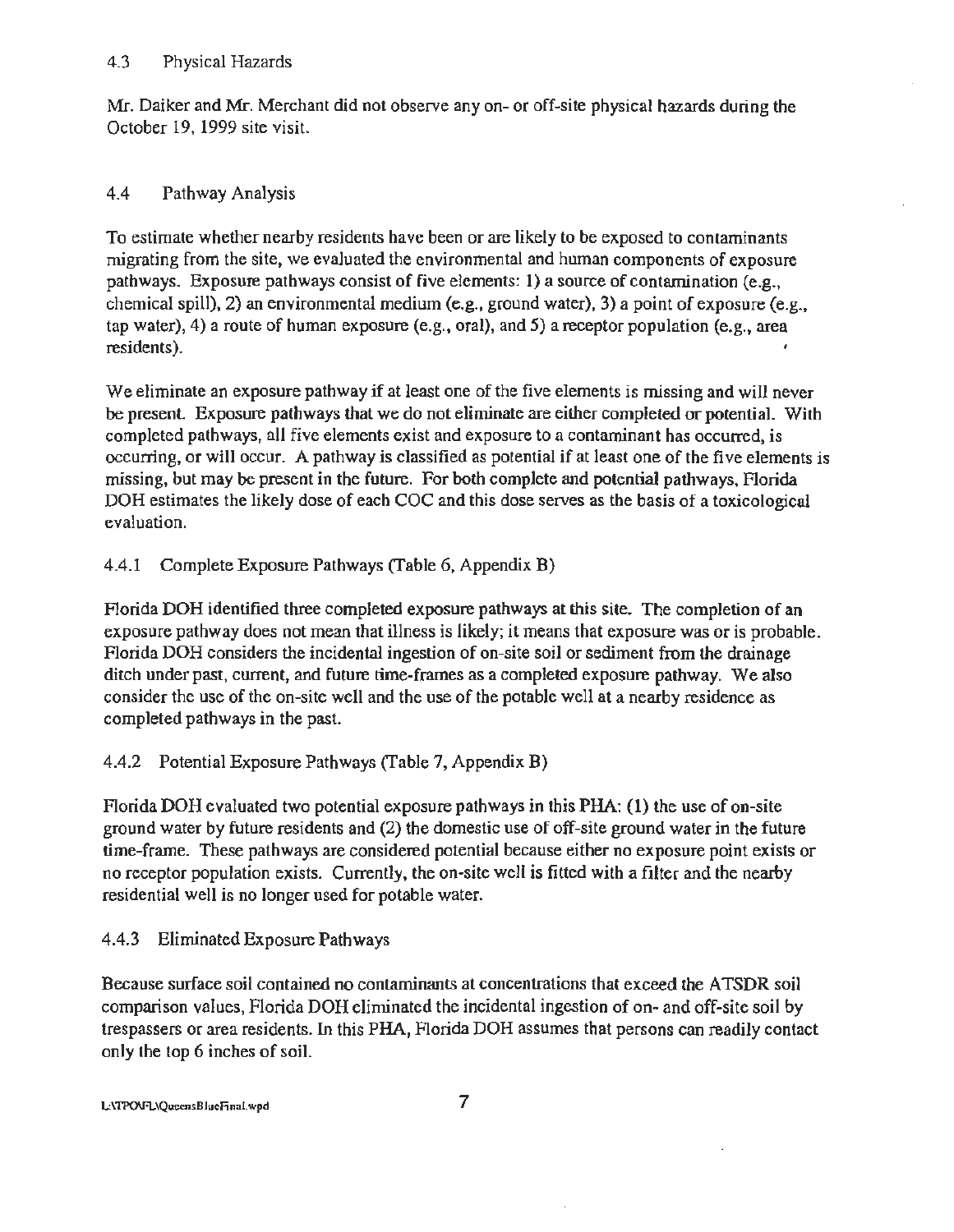#### 4.5 Public Health Implications

In this section, we calculate the dose of a chemical which both adults and children could potentially receive by all likely routes of exposure. We then review the ATSDR Toxicological Profile for each COC and determine if the estimated dose could cause illness. For this site, we calculated potential doses from exposure to soil and ground water, both on- and off-site (Tables 8 through 11, Appendix B).

# 4.5.1 Toxicological Evaluation

In this section, we discuss illnesses that could occur following exposure to COCs at this site. To evaluate the risks of illness, ATSDR has developed Minimal Risk Levels (MRLs) for contaminants commonly found at hazardous waste sites. An MRL is a conservative estimate of daily human exposure to a contaminant below which noncancerous illnesses are unlikely to occur. The calculation of the MRL is based on animal and human studies, when available. It is calculated very conservatively because the goal of the MRL is to protect public health. MRLs exist for each route of exposure, such as ingestion and inhalation, and for different lengths·of exposure, such as acute (less than 14 days), intermediate (15 to 364 days), and chronic (greater than 365 days). ATSDR presents these MRLs in Toxicological Profiles. Toxicological Profiles are chemical-specific and provide information on the health effects, environmental transport, human exposure, and regulatory status of a specific chemical.

To apply the MRL, we estimate the daily dose for each of the COCs using standard exposure parameter estimates (e.g., average volume of water consumed per day, average shower time). Using these parameters, we estimate the number of milligrams of contaminant ingested per day (mg/day) and then divide these by the average human body weight. The dose is expressed as the number of milligrams of chemical per kilogram of body weight per day (mg/kg/day). In calculating the potential dose, we assume people are exposed to the maximum concentration detected for each contaminant in each medium. In Tables 8 through 11 (Appendix B), we summarize the estimated dose for each contaminant for each exposure pathway using the maximum COC concentration (bold text indicates that the estimated dose exceeds the MRL). Because MRLs are conservatively calculated to protect public health, a dose that exceeds the MRL does not necessarily mean that it will cause illness. A dose that does not exceed the MRL, however, is not likely to cause noncancerous illness.

The exposure parameters that we used to estimate the daily doses for each exposure scenario are given below the tables. The values used are standard values for this type of analysis (EPA, 1991; 1997). For ground water, we estimated the dose of chemical that could be ingested from drinking, absorbed through the skin during showering, and the air concentration that could be inhaled during showering. For soil exposures, we estimated the dose from incidental ingestion of soil and the dose from breathing contaminated dust.

# 4.5.1.1 Arsenic

Neither on-site nor off-site surface soil contained arsenic at concentrations that exceed the ATSDR soil comparison value. Therefore, incidental ingestion of arsenic in surface soil is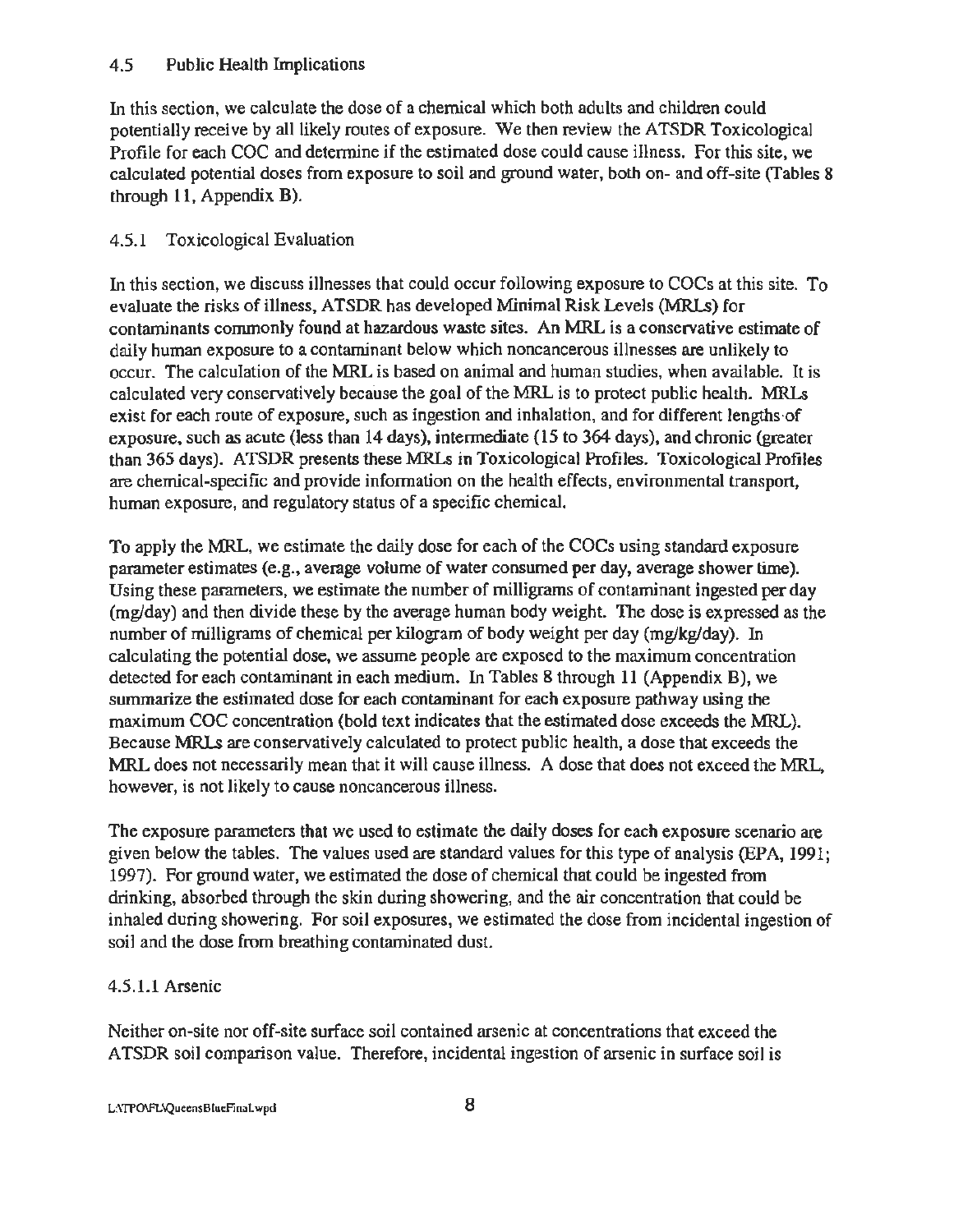unlikely to cause illness. The concentration of arsenic in the ditch sediment, however, does exceed the ATSDR comparison value. Florida DOH estimated that incidental ingestion of sediment would deliver a dose of arsenic to children and adults that is less than the oral MRL and therefore, unlikely to cause illness (Tables 8 and 10, Appendix B).

Florida DOH estimates that ingestion of on-site ground water could deliver a dose of arsenic to a child or adult that would exceed the MRL (fables 9, Appendix B). Florida DOH, however, does not anticipate illness from ingestion of arsenic in ground water. Studies have shown no deleterious effects of comparable doses of arsenic from drinking water over an exposure period of up to 45 years (ATSDR, 1998a; Tseng et al., 1968; Southwick et al., 1981). In addition, other studies reported that a dose over 14-times higher than the doses estimated for this site is required to cause illness in humans (Tseng et al., 1968). Ingestion of off-site ground water would deliver a dose of arsenic that does not exceed the oral MRL (Table 11, Appendix B) and is, therefore, not likely to cause illness.

Arsenic is a known human carcinogen based on the association of lung cancer with inhalation exposure to arsenic. Skin, bladder, lung, and liver cancers have also been associated with ingestion of arsenic in ground water. In studies where arsenic is associated with skin cancer, the exposure periods were at least 14 years and the dose was at least 9-times greater than the highest dose estimated for this site (Zaldivar et al., 1981; ATSDR, 1998a). Florida DOH considers arsenic exposure from ground water or soil unlikely to cause cancer because of the low concentrations present and the unlikelihood of a prolonged exposure.

#### 4.5.1.2 Benzene

Neither on- nor off-site soil contained benzene. Therefore, exposure to benzene by incidental ingestion of soil is unlikely to cause illness.

Exposure to benzene by ingestion of on-site ground water by children or adults would not likely cause illness. The lowest dose of benzene shown to cause illness in experimental animals is 1,000 times higher than the highest possible oral dose estimated for this site (Table 9, Appendix B) (Hsieh et al., 1988; ATSDR, 1997).

Florida DOH estimated that the use of on-site ground water for showering could produce an air concentration of benzene that would exceed the inhalation MRL. However, Florida DOH does not anticipate this inhalation exposure to cause illness because of the low air concentration and the short-term duration of the shower exposure. Benzene air concentrations of at least 10-fold higher and exposures of longer duration (i.e., 8 hours) have been associated with alterations in the immune system in humans (Xia et al., 1995; ATSDR, 1997). Little evidence, however, exists to suggest that short-term exposure to the low concentration at this site would cause illness.

Benzene is classified as a "human carcinogen." In experimental animals, both inhalation and oral exposure to high levels of benzene have been associated with cancer. The lowest oral dose in animal studies shown to cause cancer, however, is more than 1,000 times higher than the highest dose estimated at this site. Little evidence exists to suggest that oral exposure to these levels of benzene would cause cancer in humans (ATSDR, 1997). Florida DOH also does not anticipate

L:\TPO\FL\QueeasBlueFinal.wpd 9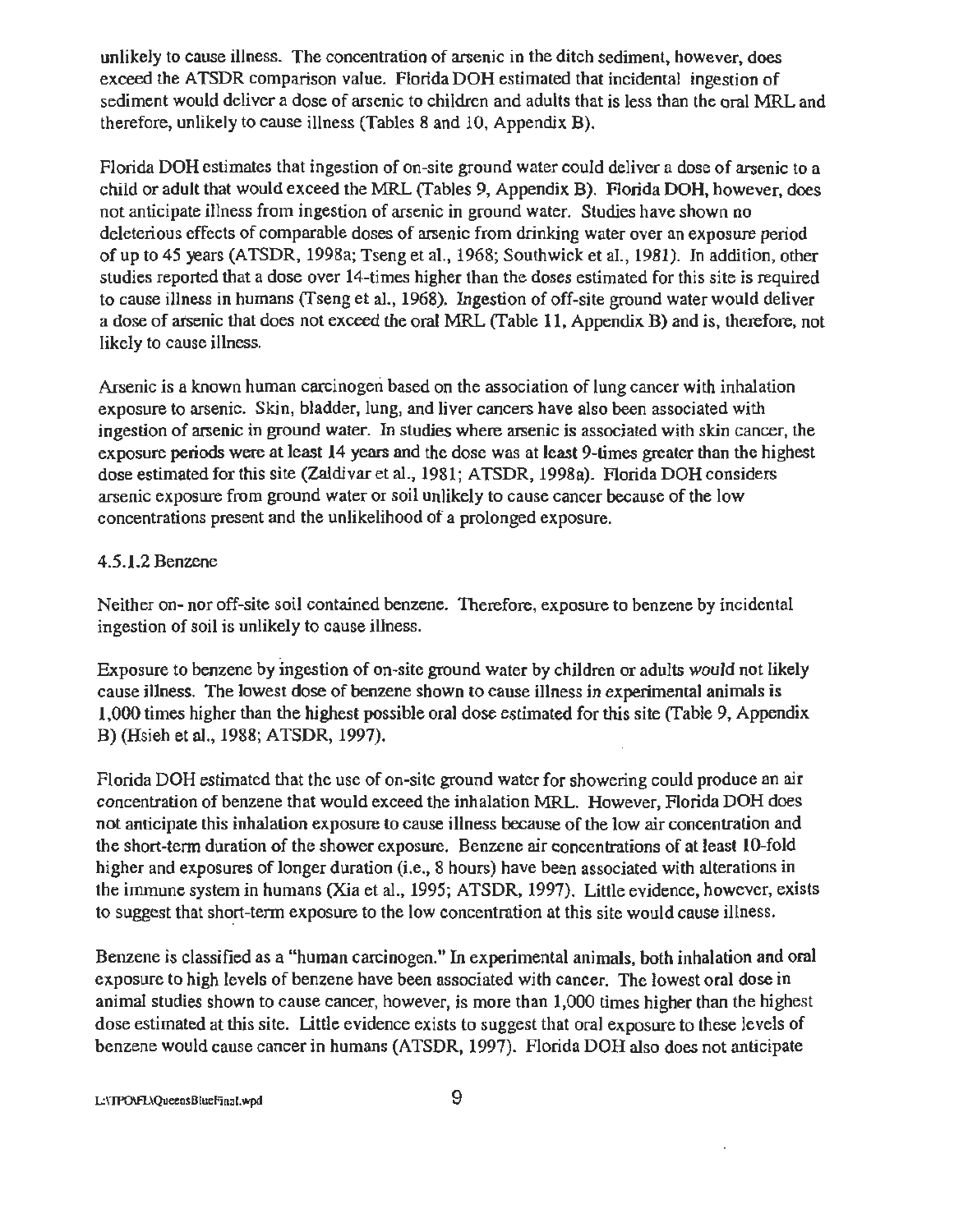an increased risk of cancer due to inhalation exposure to benzene in shower air. The potential exposures would be of a shorter duration than the occupational exposures that suggested that inhalation exposure to benzene could cause leukemia (Ott et al., 1978).

# 4.5.1.3 Chromium

None of the soil samples analyzed contained chromium at a concentration that exceeds the ATSDR soil comparison value. Therefore, Florida DOH does not anticipate incidental ingestion of chromium in soil to cause illness.

Both on- and off-site ground water contain chromium at concentrations that exceed the ATSDR ground water comparison value. Slightly higher doses than those estimated for this site have been shown to exacerbate previous skin abnormalities due to chronic, contact exposure to chromium (Tables 9 and 11, Appendix B)(Goitre et al., 1982; Kaaber and Veien, 1977; ATSDR, 1998b). Florida DOH concludes that because of the low concentrations present in ground water, chromium ingestion is unlikely to cause illness.

Inhalation exposure to chromium has been associated with cancer in humans. However, few studies have shown that ingestion of chromium causes cancer (ATSDR, 1998b).

# 4.5.1.4 Lead

Neither on- nor off-site soil contained a level of lead that exceeds the FDEP cleanup level for lead. Therefore, incidental ingestion of lead in soil is unlikely to cause illness.

One ground water sample contained lead at a concentration that exceeds the FDEP ground water comparison value. This sample was collected from near the residence immediately southeast of the site. Florida DOH does not anticipate ingestion of lead in drinking water to cause illness. The lowest dose studied in humans caused no deleterious effects and is 10-times higher than the dose that could result from ingestion of off-site ground water (Table 11, Appendix B) (ATSDR, . 1999). In addition, the private well that is closest to where this sample was collected is reportedly not used for drinking water. In addition, recent sampling of this private well detected a lead concentration well below the MCL.

Currently lead is classified as a "possible human carcinogen." No studies have demonstrated the cancer-causing effect of lead in humans. In animal studies, lead was shown to be carcinogenic at doses at least 200 times the estimated doses for this site (ATSDR, 1999). Therefore, it is unlikely that lead ingestion will cause cancer.

# 4.5 .1.5 Tetrachlorotheylene

On- and off-site soil and off-site sediment did not contain tetrachlorotheylene at concentrations that exceed the ATSDR soil comparison value. Therefore, exposure to tetrachlorotheylene in soil or sediment is unlikely to cause illness.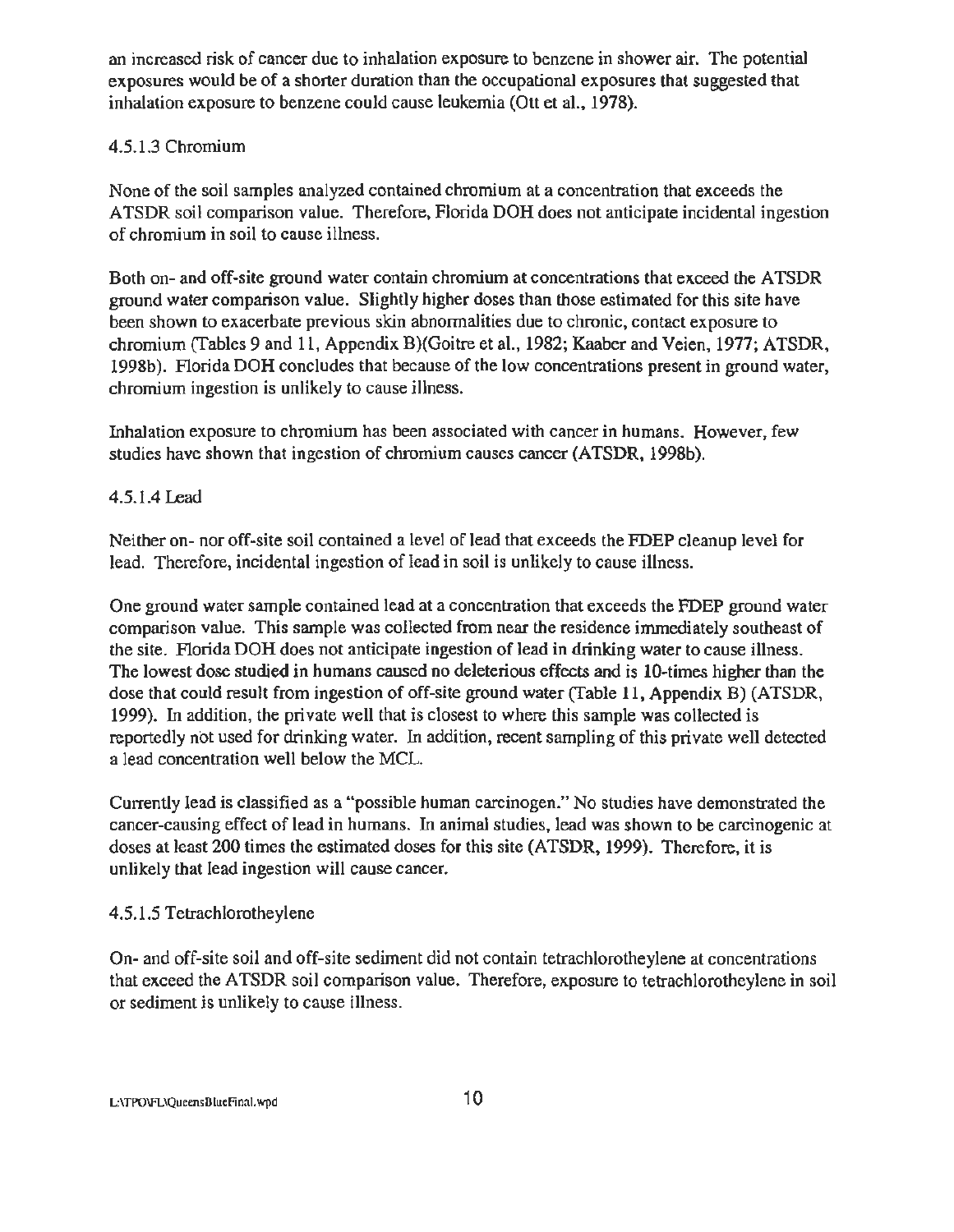Past use of off-site ground water is unlikely to have caused illness. EPA, FDEP and the Pasco County Health Department (CfiD) detected no MCL violations in past sampling of the neighboring private well.

Because the length of time the on-site drinking water well was contaminated prior to 1997 is unknown, Florida DOH is unable to estimate the public health risk from using this well in the past. Currently this well is equipped with a filter that removes the tetrachlorotheylene. Future use of on-site ground water without a filter may increase the risk of illness.

On-site ground water contains a tetrachlorotheylene concentration well in excess of ATSDR comparison values. The effect in humans of drinking tetrach]orotheylene-contaminated ground water at concentrations found on-site, however, is not known. Drinking unfiltered on-site ground water would deliver a dose that exceeds the ATSDR oral MRL (Table 9, Appendix B). The study used to establish the MRL found that repeated exposure to a dose 50-times higher than that estimated at this site caused hyperactivity in adult mice when treated as pups (ATSDR, 1997b; Fredriksson, 1993). Florida DOH estimates that use of on-site ground water for showering could produce an air concentration of tetrachlorotheylene that exceeds the ATSDR inhalation MRL.

Tetrachlorotheylene is classified as a "probable human carcinogen" (ATSDR, 1997b). In the future, lifetime drinking and showering with tetrachlorotheylene-contaminated ground water from on the site could cause a "low" to "moderate" increased risk of cancer.

#### 4.5.1.6 Trichloroethylene

On- and off-sire soil did not contain trichloroethylene at concentrations that exceed the FDEP soil comparison value. Therefore, exposure to trichloroethylene in soil is unlikely to cause illness.

The dose of trichloroethylene that a child or adult could receive from ingestion of on- or off-site ground water does not exceed the oral MRL (Tables 9 and 11, Appendix B). Therefore, ingestion of trichloroethylene-contaminated ground water is unlikely to cause illness.

Use of on-site ground water for showering could produce an air concentration that would exceed the inhalation MRL. Florida DOH, however, does not anticipate this inhalation exposure to cause illness because of (1) the short duration of shower exposure, (2) the low air concentration and, (3) the conservative nature in which the MRL is calculated. The lowest air concentration shown to canse any effect in animals is over 10 times greater than the air concentration estimated by Florida DOH (Aranyi et al., 1986; ATSDR, 1997).

Trichloroethylene is classified as a possible human carcinogen. In animal studies, doses up to 1,000 times those estimated at this site increased kidney and liver tumors. No conclusive evidence exists, however, to suggest that consumption of these doses of trichloroethylene at this site would cause cancer.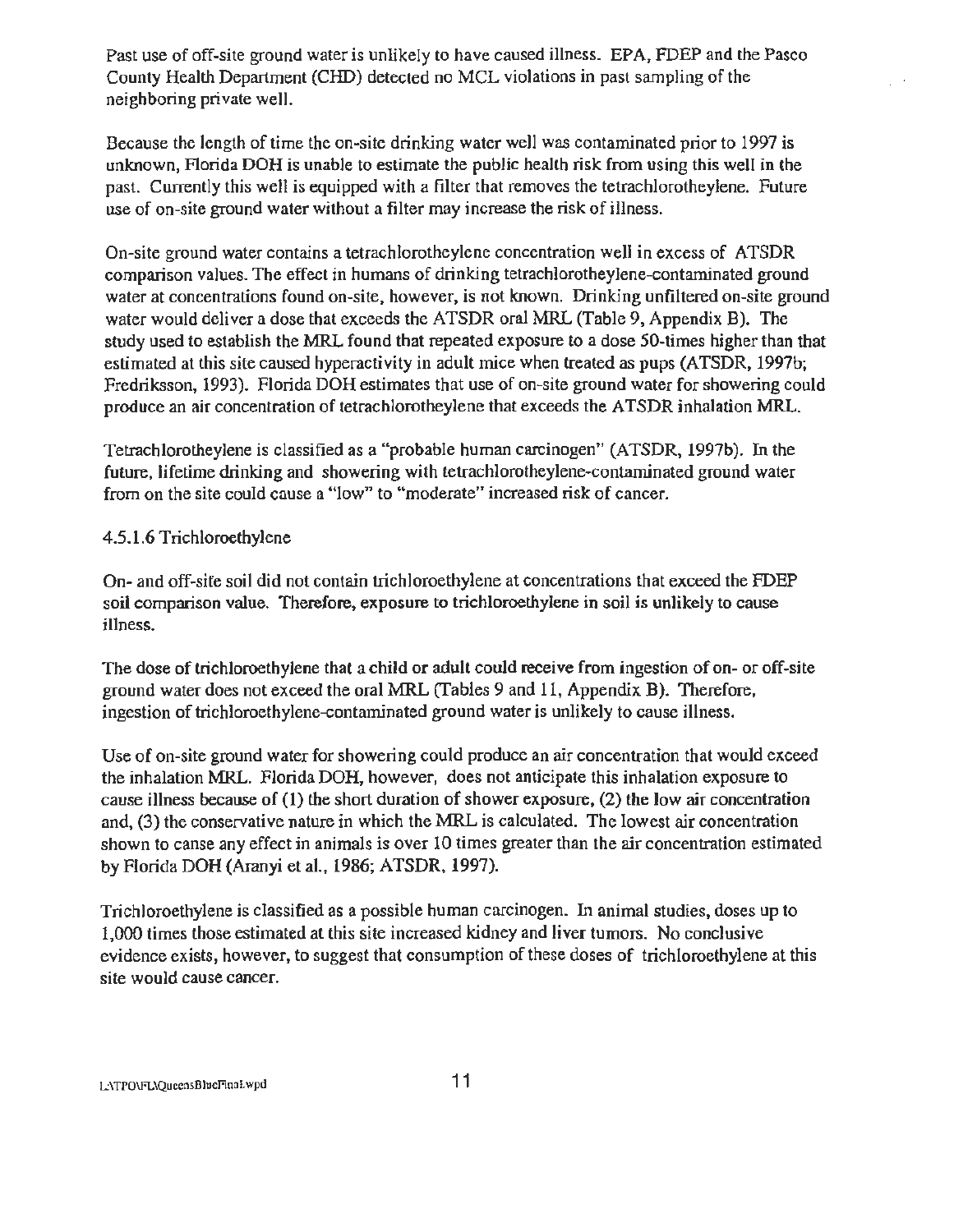#### 4.5.1.7 Mixtures

The literature on the effects of exposure to mixtures focuses on high doses and reports that doses well in excess of typical environmental concentrations are required to produce the effects associated with mixtures. Except for tetrachlorotheylene, the concentrations of all of the contaminants at this site are far below levels known to produce adverse health effects. Therefore, the effect of exposure to a mixture of these contaminants is not likely to be of public health concern.

# 4.5.2 Children and Other Unusually Susceptible Populations

The unique vulnerabilities of infants and children demand special emphasis in communities faced with the contamination of their environment. Children are at a greater risk than adults from certain kinds of exposure to hazardous substances emitted from waste sites. They are more likely to be exposed because they play outdoors and because they often bring food into contaminated areas. They are shorter than adults, which means they breathe dust, soil, and heavy vapors close to the ground. Children are also smaller, resulting in higher doses of chemical exposure per body weight. In addition, the developing body systems of children can sustain permanent damage if toxic exposures occur during critical growth stages. Most important, children depend completely on adults for risk identification and management decisions, housing decisions, and access to medical care. The consideration of children regarding this site is important because children (1) may absorb metals (i.e., arsenic) from the intestine more efficiently than adults, (2) may be more sensitive to the toxicity of chlorinated solvents (i.e., tetrachlorotheylene) and (3) are the likely population to contact the sediments in the drainage ditch. Because of the small number of residences in the areas surrounding the site, Florida DOH does not anticipate a child population being exposed to ditch sediments or ground water.

# 5.0 COMMUNITY HEALTH CONCERNS

The only known community health concerns were expressed in March 1997, when a neighbor reported that Queen's Auto Salvage discharged oil products and antifreeze into a sinkhole. The neighbor also charged that this dumping contaminated the private potable and irrigation wells. Based on the low contaminant concentrations and the absence of any MCL violations, Florida DOH does not anticipate ingestion of water from this private well to have caused illness in the past nor increased the risk of cancer from past exposures. Currently, this well is no longer used for potable purposes.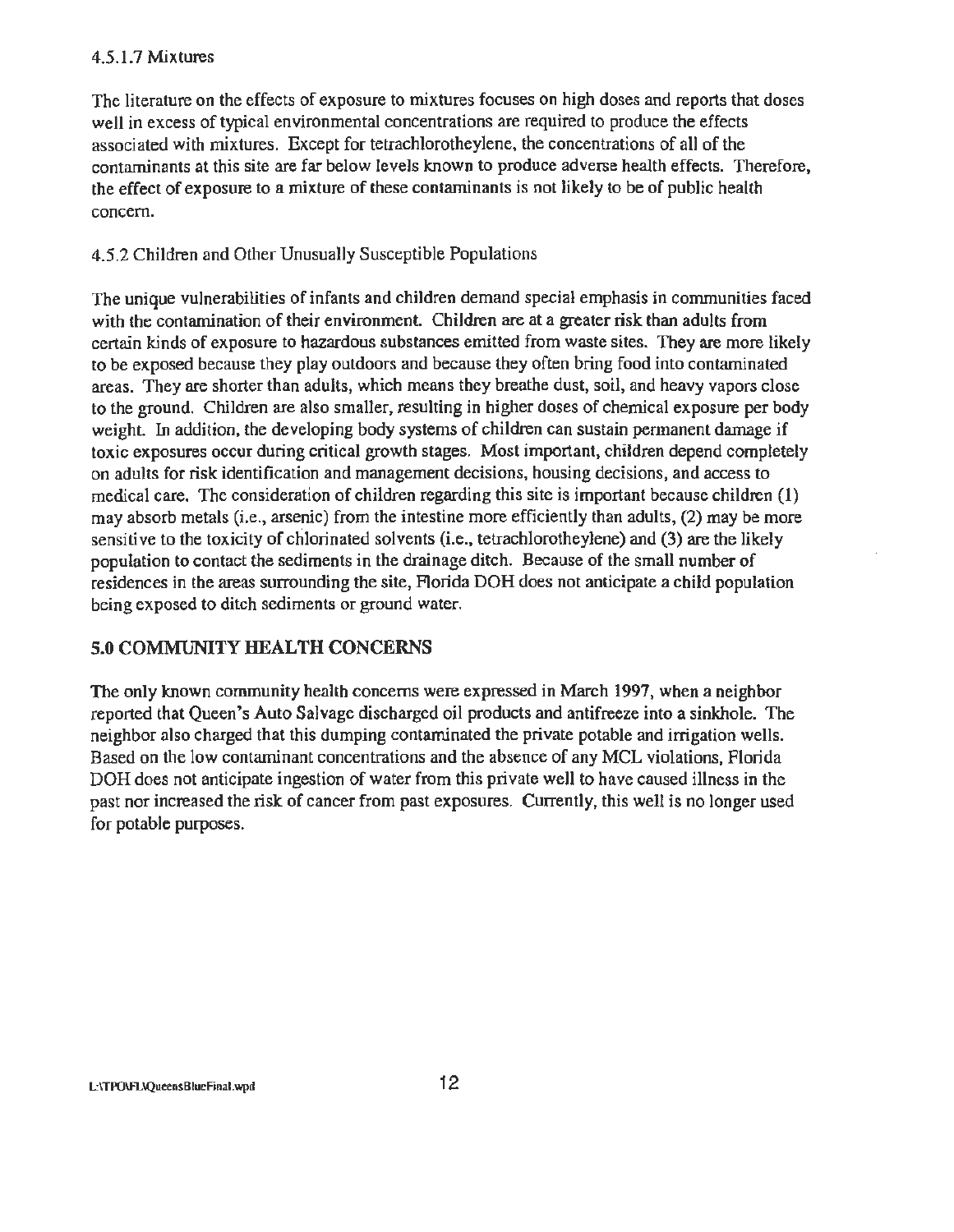#### 6.0 CONCLUSIONS

The site is categorized as an indeterminate public health hazard from past exposures. Because the length of time the on-site drinking water well was contaminated prior to 1997 is unknown, Florida DOH is unable to estimate the public health risk from using this well in the past. For current exposures, the site categorized as a no apparent public health hazard. The on-site drinking water well is equipped with a filter and use of off-site ground water is unlikely to cause illness. This site may be categorized as a public health hazard, however, in the future. Future use of on-site ground water without a filter may increase the risk of illness.

- 1. Although the site is not currently categorized as a public health hazard, future use of contaminated on-site ground water without a filter may increase the risk of illness. In the future, lifetime drinking and showering with tetrachlorotheylene-contaminated ground water from on the site could cause a "low" to "moderate" increased risk of cancer.
- 2. Past use of water from nearby off-site drinking water wells is unlikely to have caused illness. Nearby off-site drinking water wells should be monitored, however, to insure that they do not become a health hazard in the future.
- 3. Incidental ingestion of contaminants in both surface soil and ditch sediment are unlikely to cause illness.

# 7.0 RECOMMENDATIONS

- 1. Do not use unfiltered ground water from the site for drinking or showering.
- 2. EPA and /or FL DEP should monitor movement of the contamination ground water by regular testing of on- and off-site monitoring wells and nearby, off-site drinking water wells.

# 8.0 PUBLIC HEALTH ACTION PLAN

'This section describes what ATSDR and/or Florida DOH plan to do at this site. The purpose of a Public Health Action Plan is to reduce any existing health hazards and to prevent any from occurring in the future. ATSDR and/or Florida DOH will do the following:

- 1. Florida DOH, Bureau of Environmental Epidemiology, will inform nearby residents about the findings of this report by circulating a fact sheet.
- 2. Florida DOH, Bureau of Environmental Epidemiology, will continue to work with EPA and FDEP to ensure that any site cleanup activities protect public health.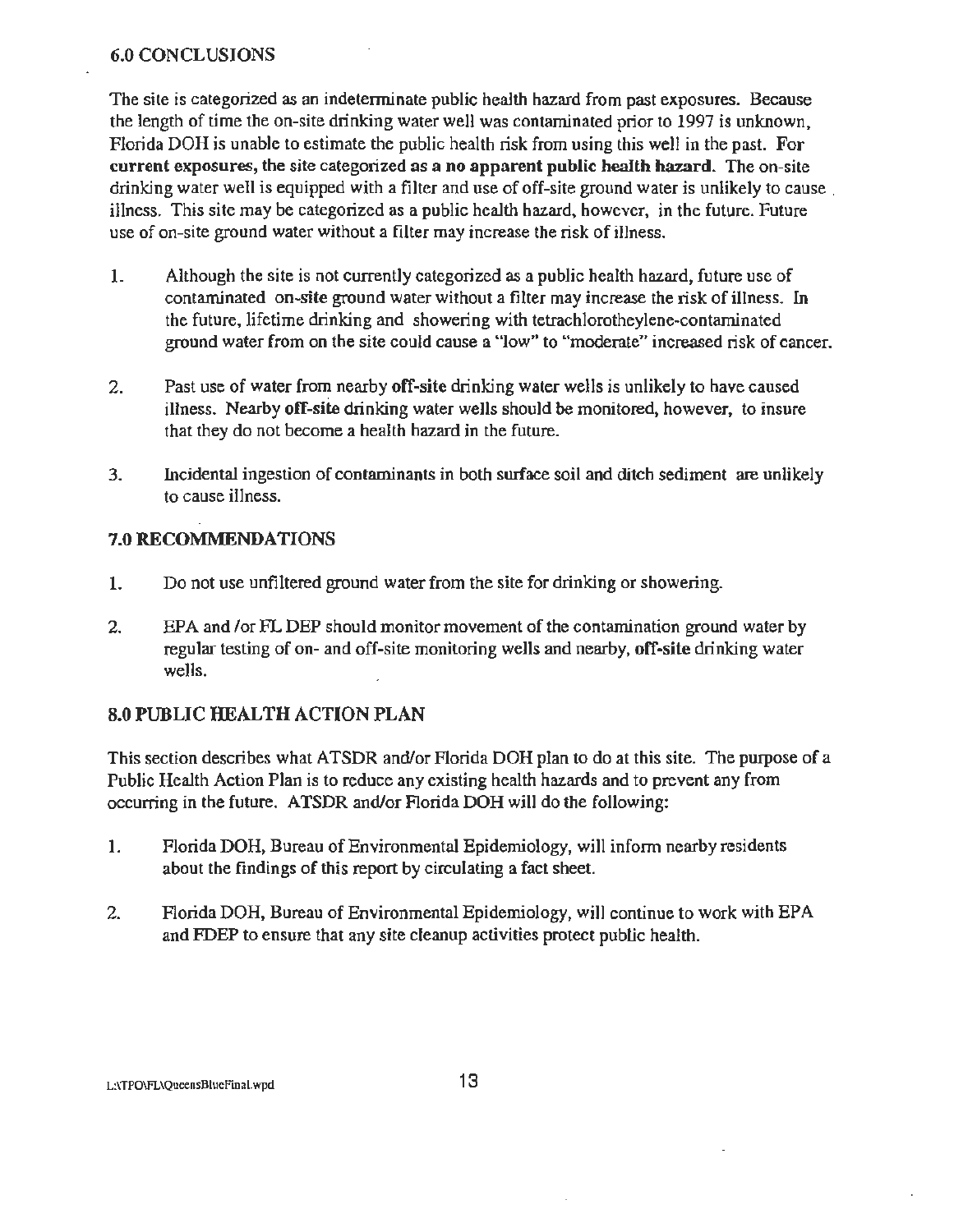## 9.0 SITE TEAM/AUTHORS

# *Florida Department of-Health, Authors*

Davis H. Daiker, Ph.D. Bureau of Environmental Epidemiology Division of Environmental Health

Randall Merchant Manager Bureau of Environmental Epidemiology Division of Environmental Health

*ATSDR Designated Reviewer* 

Debra Gable Technical Project Officer Division of Health Assessment and Consultation

 $\bar{\mathbf{v}}$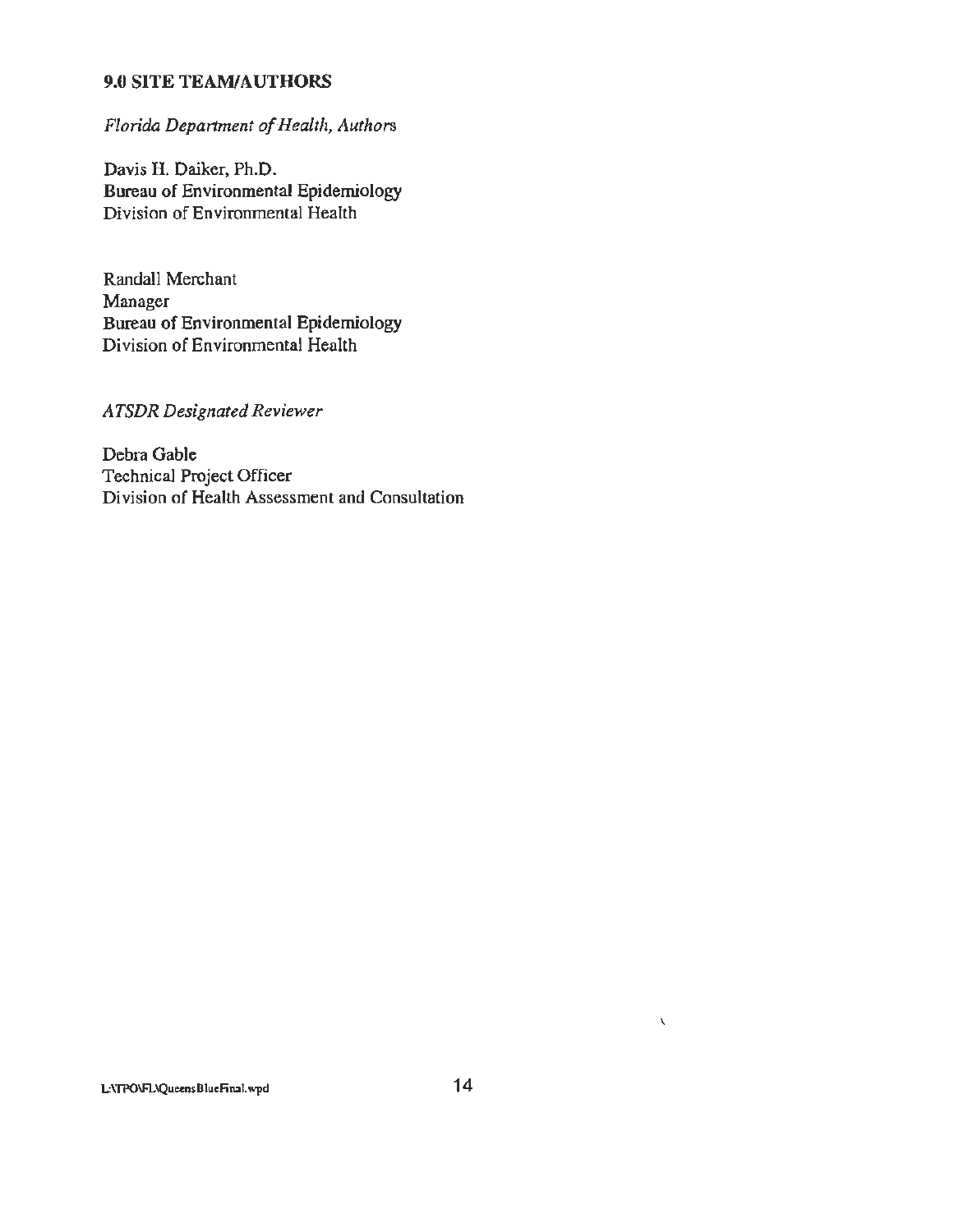#### 10.0 REFERENCES

- Aranyi C, O'Shea, WJ, Graham, JA, et al. The effects of inhalation of organic chemical air contaminants on murine lung host defenses. Fundamental Applied Toxicology 1986;6:713-20.
- Agency for Toxic Substances and Disease Registry (ATSDR). Public Health Assessment Guidance Manual. Atlanta, GA: US Department of Health and Human Services; 1992a.
- ATSDR. Toxicological proftle for benzene (Update). Atlanta, GA: US Department of Health and Human Services; 1997a.
- ATSDR. Toxicological profile for tetrachloroethylene (Update). Atlanta, GA: US Department of Health and Human Services; 1997b.
- ATSDR. Toxicological profile for trichloroethylene (Update). Atlanta, GA: US Department of Health and Human Services; 1997c.
- ATSDR. Toxicological profile for arsenic (Update). Atlanta, GA: US Department of Health and Human Services; 1998a.
- ATSDR. Toxicological profile for chromium, Draft (Update). Atlanta, GA: US Department of Health and Human Services; 1998b.
- ATSDR. Toxicological profile for lead (Update). Atlanta, GA: US Department of Health and Human Services; 1999.
- ATSDR. Soil and Water Comparison Values (Expires 3/3112000). Atlanta, GA: US Department of Health and Human Services; 2000.
- Environmental Protection Agency (EPA). Office of Solid Waste and Emergency Response, Risk Assessment Guidance for Superfund, Volume 1: Human Health Evaluation Manual, Supplement Guidance: Standard Default Exposure Factors. Directive 9285.6-03; Interim Final. March 25, 1991.
- EPA. Exposure Factors Handbook, Volumes I, II, and III. EPA/600/P-95/002Fa,b,c; 1997.
- EPA. Final Expanded Site Inspection Report. Queen's 41 Auto Salvage, Land 0' Lakes, Pasco County, Florida. EPA; 2000a.
- EPA. Drinking water standards, and health advisories. EPA 822-B-00-001; 2000b
- Florida Department of Environmental Protection (FDEP). Site Inspection Wordplay. 41 Auto Salvage, Land 0' Lakes, Pasco County, Florida. Prepared by SBB Environmental Services; 1997.

L:\TPO\FL\QueensBlueFinal.wpd 15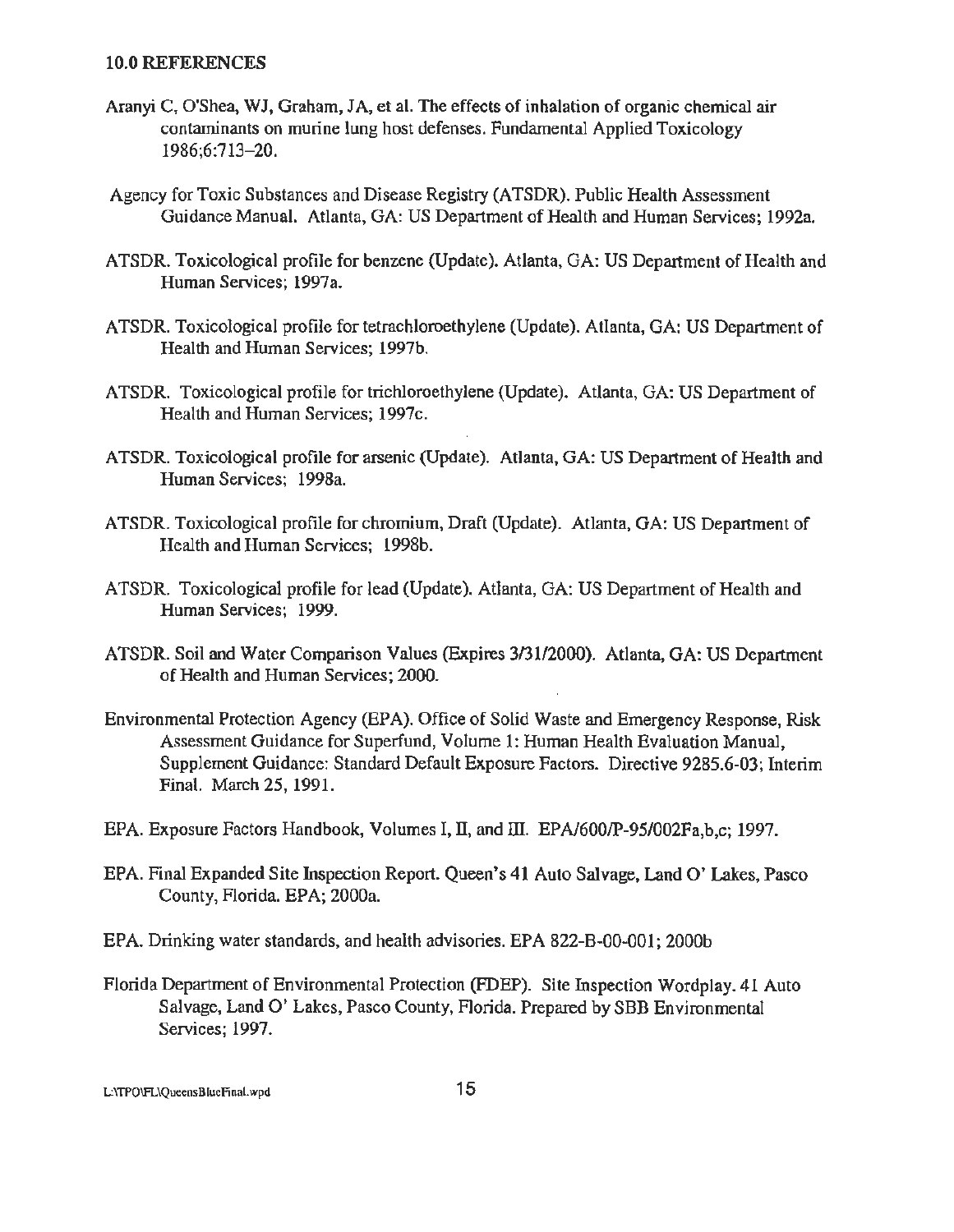- FDEP. Site Inspection Report. 41 Auto Salvage, Land 0' Lakes, Pasco County, Florida. Prepared by Harding Lawson Associates; 1998.
- Fredriksson A., Danielsson BIG, Eriksson P. Altered behavior in adult mice orally exposed to triand tetrachloroethylene and neonates. Toxicology Letters 1993;66:13-9.
- Goitre M, Bedello PG, Cane D. Chromium dermatitis and oral administration of the metal. Contact Dermatitis 1982;8:208-9.
- Hsieh GC, Sharma PRP, Parker R.R. Subclinical effects of ground water contaminants: I. Alteration of humoral and cellular immunity by benzene in CD-1 mice. Archives Environmental Contamination Toxicology 1988;17:151-8.
- Kaaber K, Veien NO. The signjficance of chromate ingestion in patients allergic to chromate. Acta Dermatovenerology 1977;57:321-3.
- New Jersey Department of Environmental Protection, Improving Dialogue with Communities. New Jersey Department of Environmental Protection, Division of Science and Research, Trenton, NJ; 1990.
- Ott MG, Townsend J, Fishbeck WA, et al. Mortality among workers occupationally exposed to benzene. Arch Environ Health 1978;33:3-10.
- Southwick WJ, Western E, Beck MM, et al. Community health associated with arsenic in drinking water in Millard County, Utah. Cincinnati, OH: U.S. Environmental Protection Agency, Health Effects Research Laboratory, EPA- 600/1-81-064. NTIS no. PB82- 108374; 1981.
- Tseng WP, Chu HM, How SW, et al. Prevalence of skin cancer in an endemic area of chronic arsenicism in Taiwan. J Natl Cancer Inst 1968;40:453-63.
- Tseng WP. Effects and dose-response relationships of skin cancer and blackfoot disease with arsenic. Environmental Health Perspectives 1977;19:109-19.
- United States Geological Survey (USES) (1994-1995) Digital Ortho Quarter Quadrangles.
- Xi a ZL, Xi-Peng J, Pei-Lian L, et al. Ascertainment corrected prevalence rate (ACPR) of leukopenia in workers exposed to benzene in small-scale industries calculated wit capture-recapture methods. Biomedical Environmental Sciences 1995;8:30-4.
- Zaldivar R, Prunes L, Ghai G. Arsenic dose in patients with cutaneous carcinomata and hepatic haemangio-endothelioma after environmental and occupational exposure. Archives of Toxicology 1981;47:145-54.

L:\TPO\FL\QuccnsBlueFinal.wpd 16

 $\bar{1}$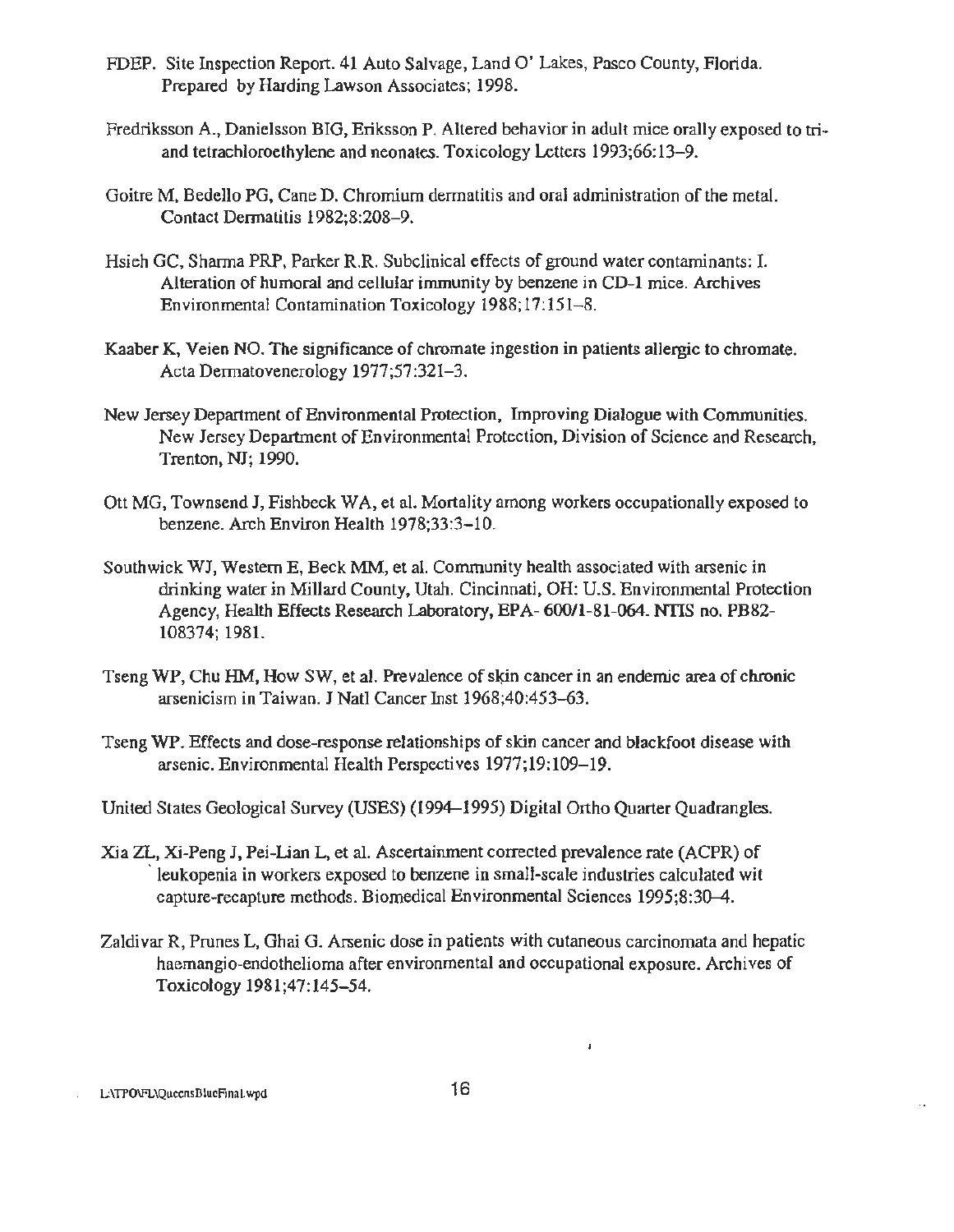# **APPENDIX A. FIGURES**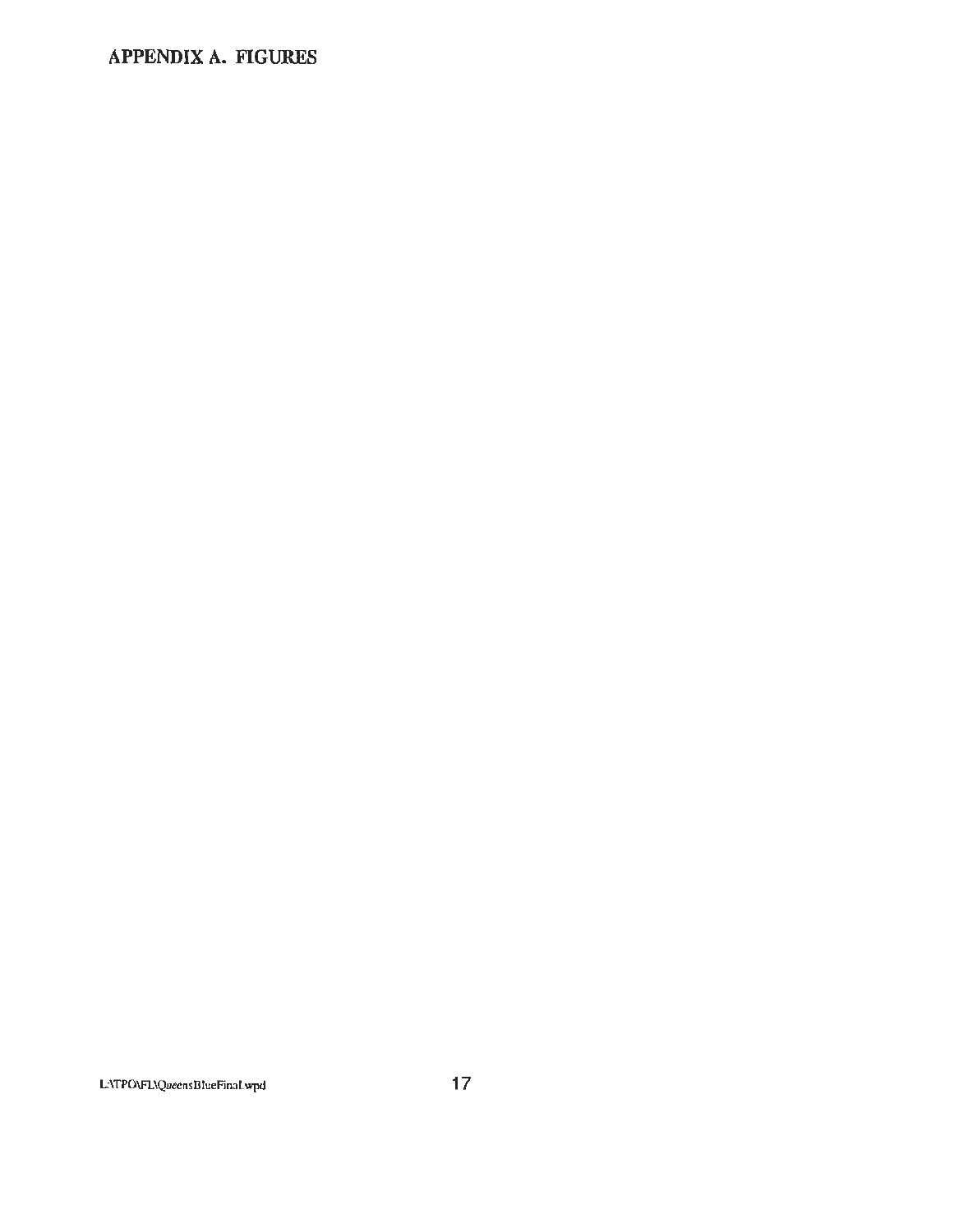



Figure 1. Site Location in Florida

 $\bullet$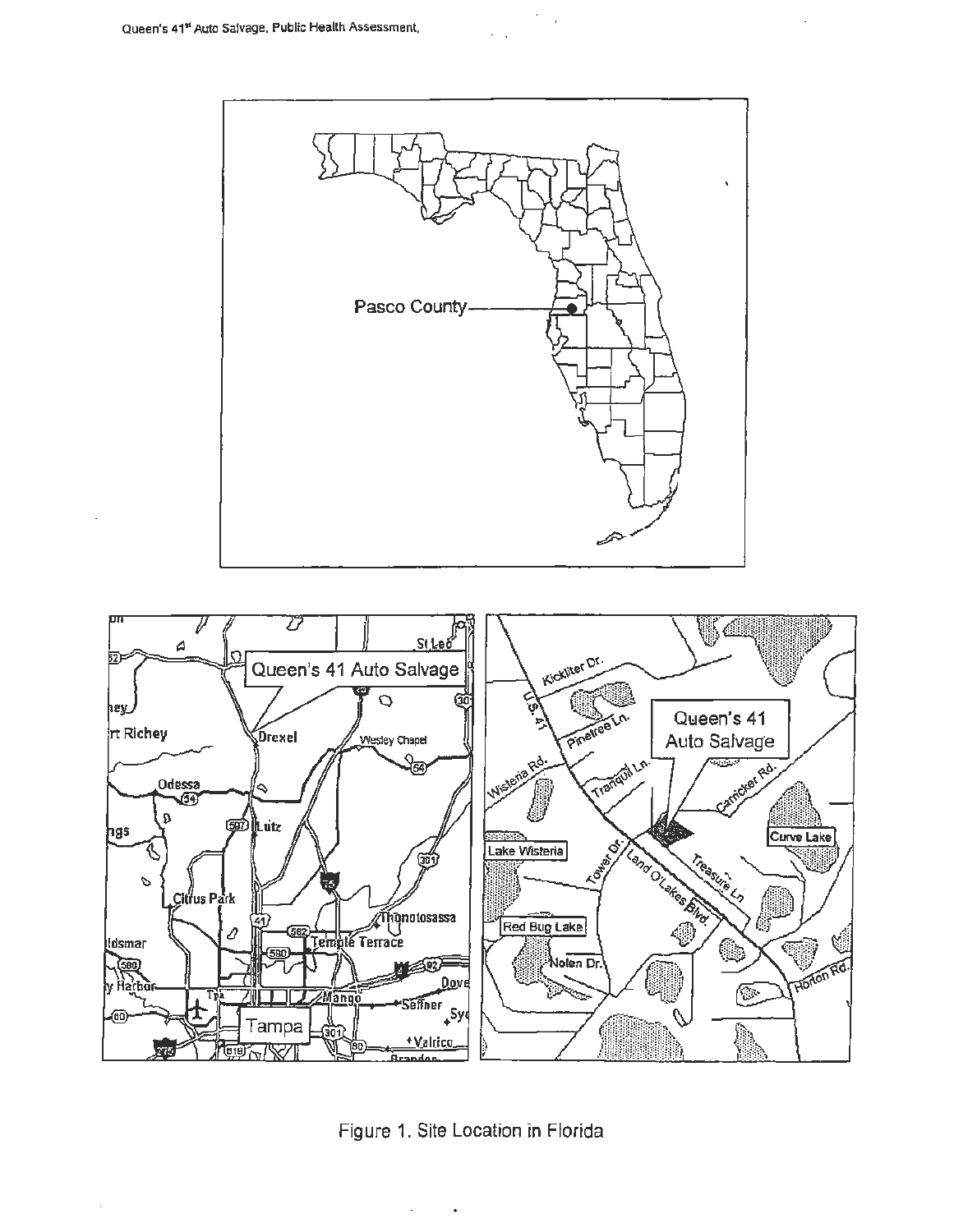

ت.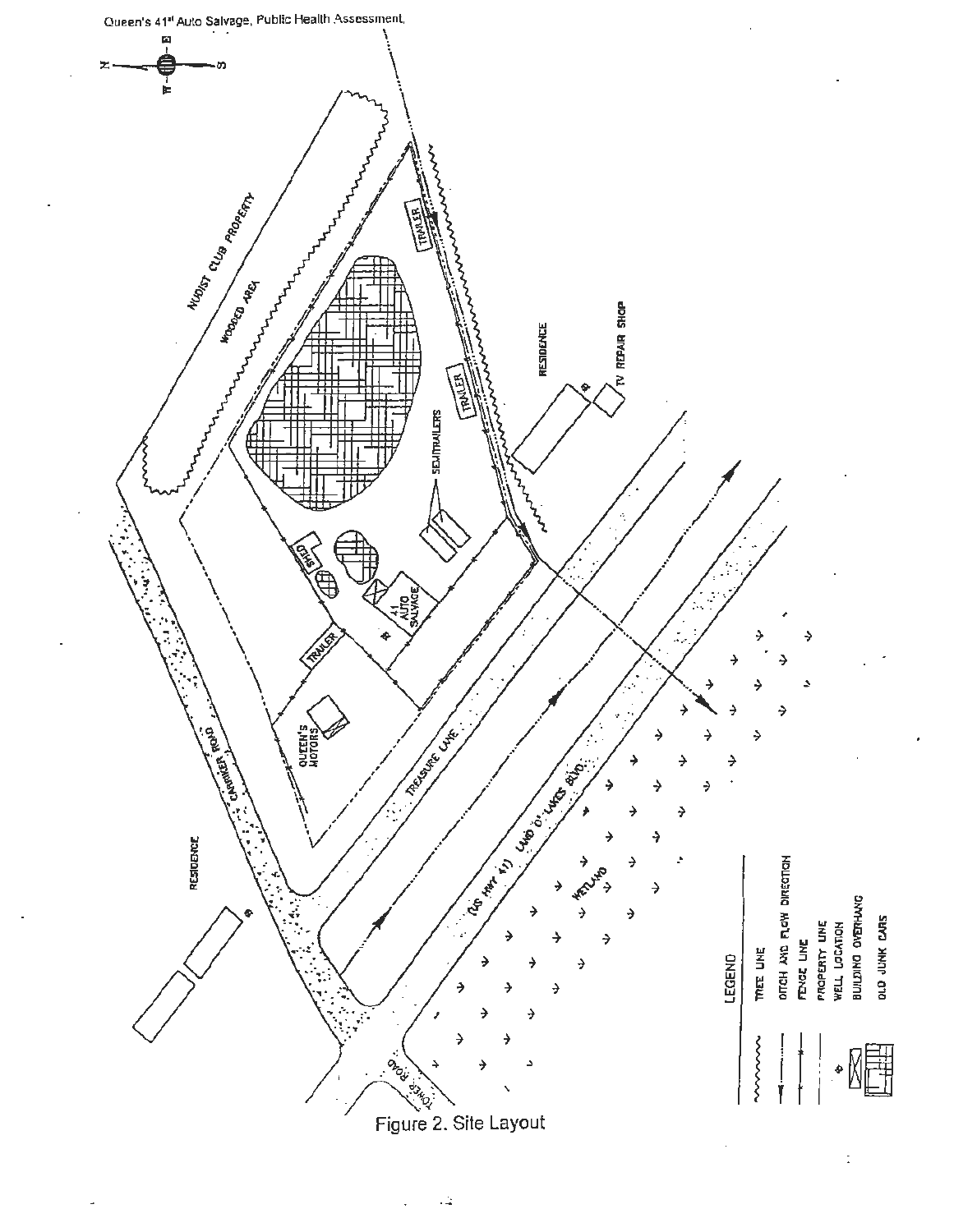

 $\sim$   $\epsilon$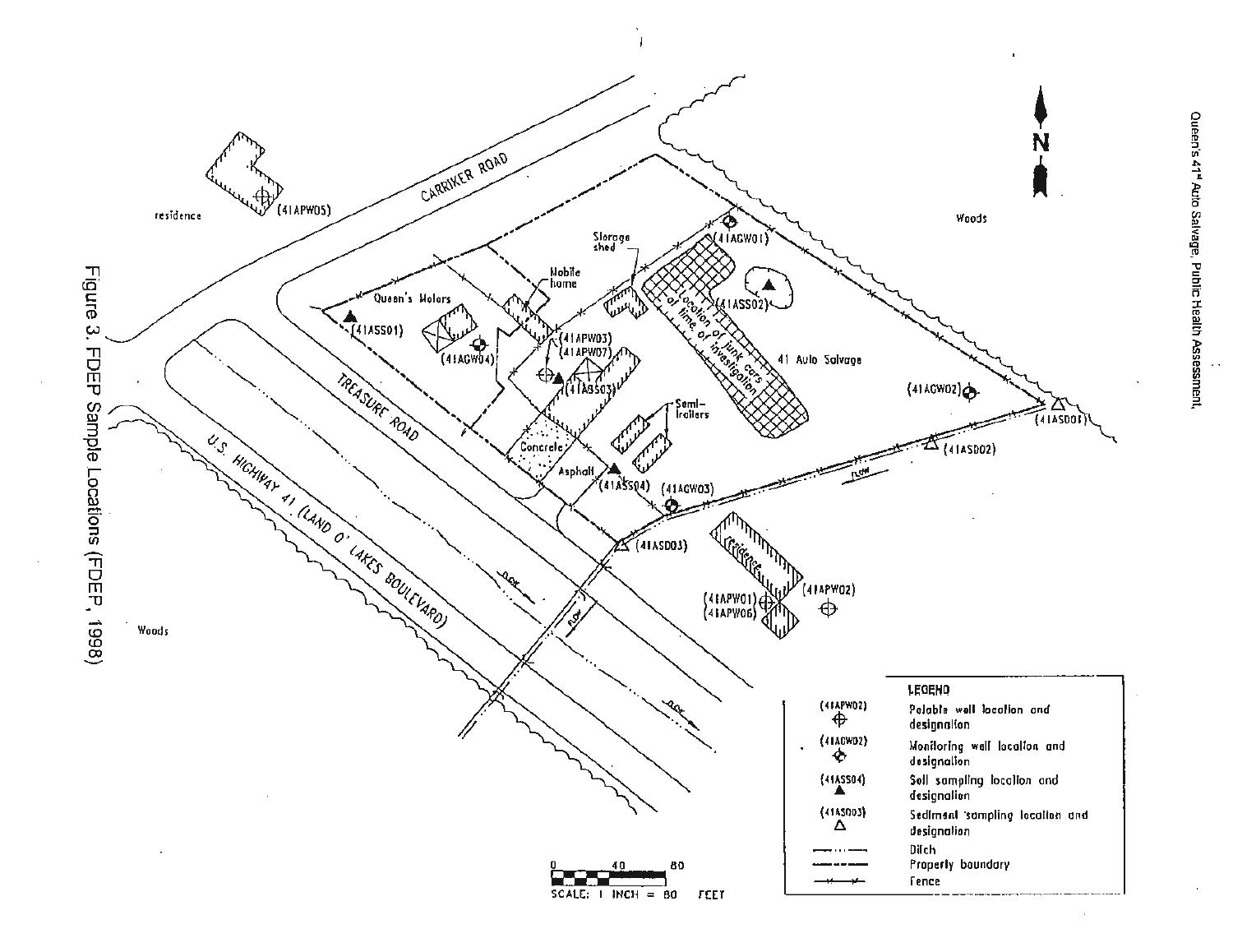

 $\Phi_{\text{DP-3}}$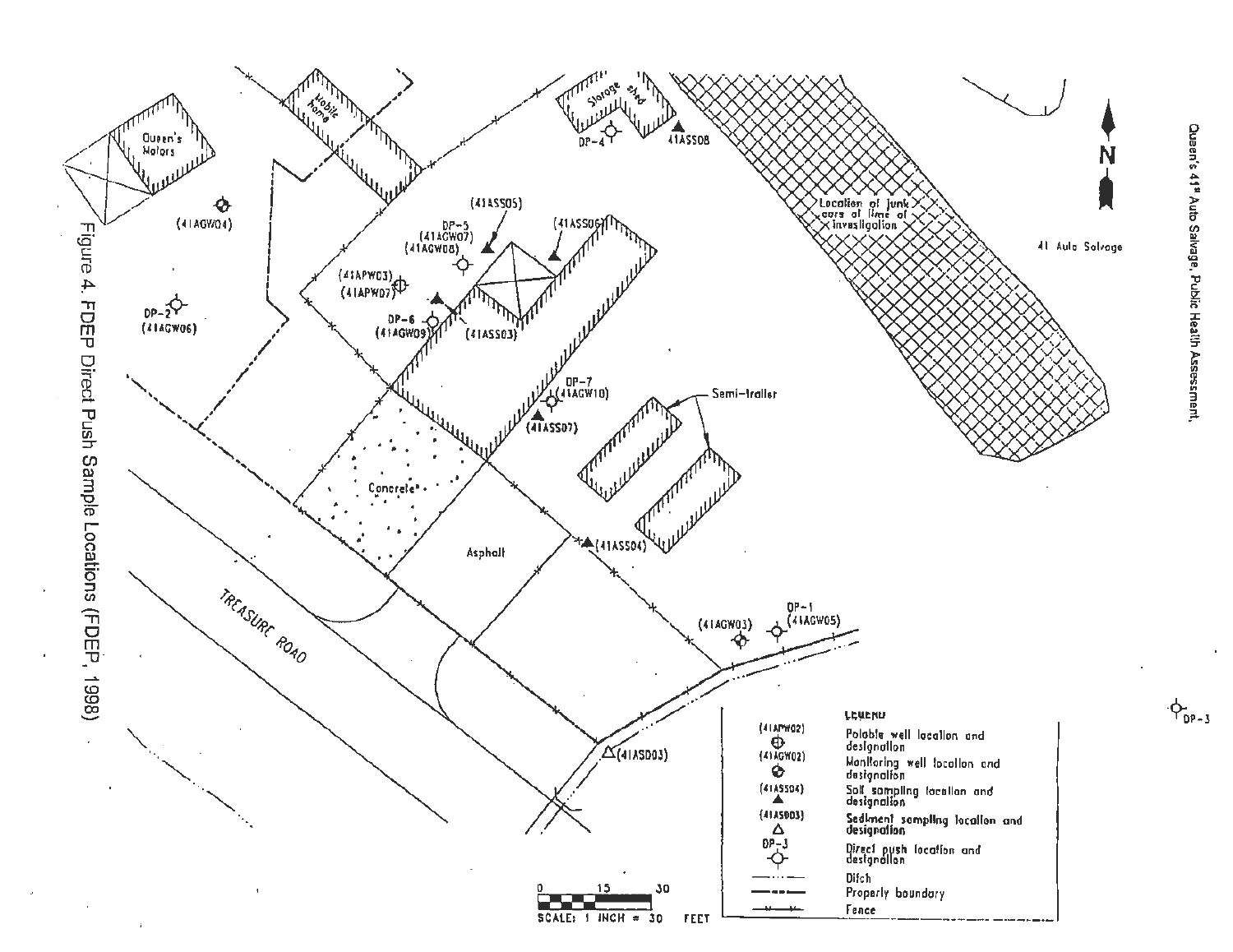

Figure 5. EPA Sample Locations (EPA, 2000)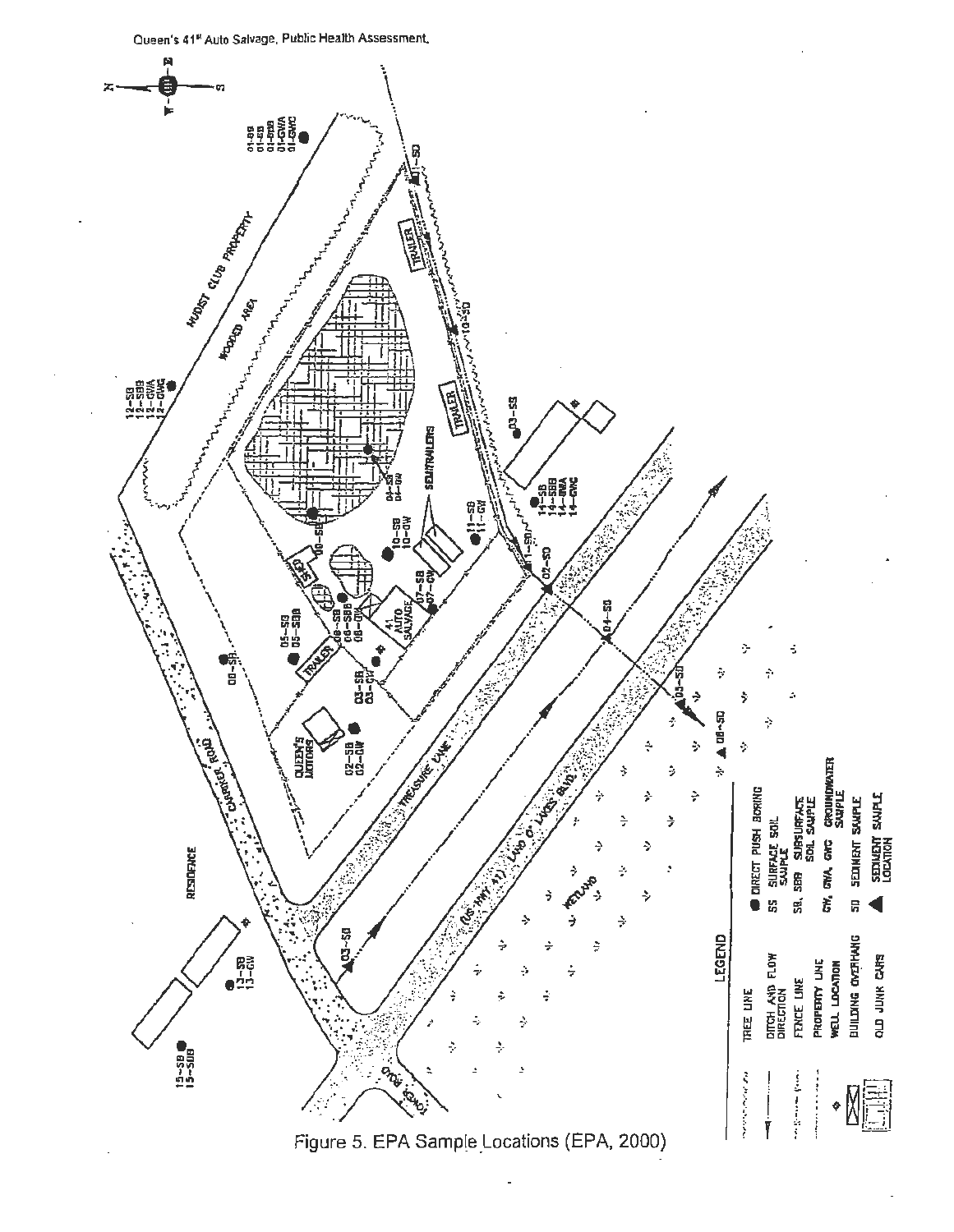# **APPENDIX B. TABLES**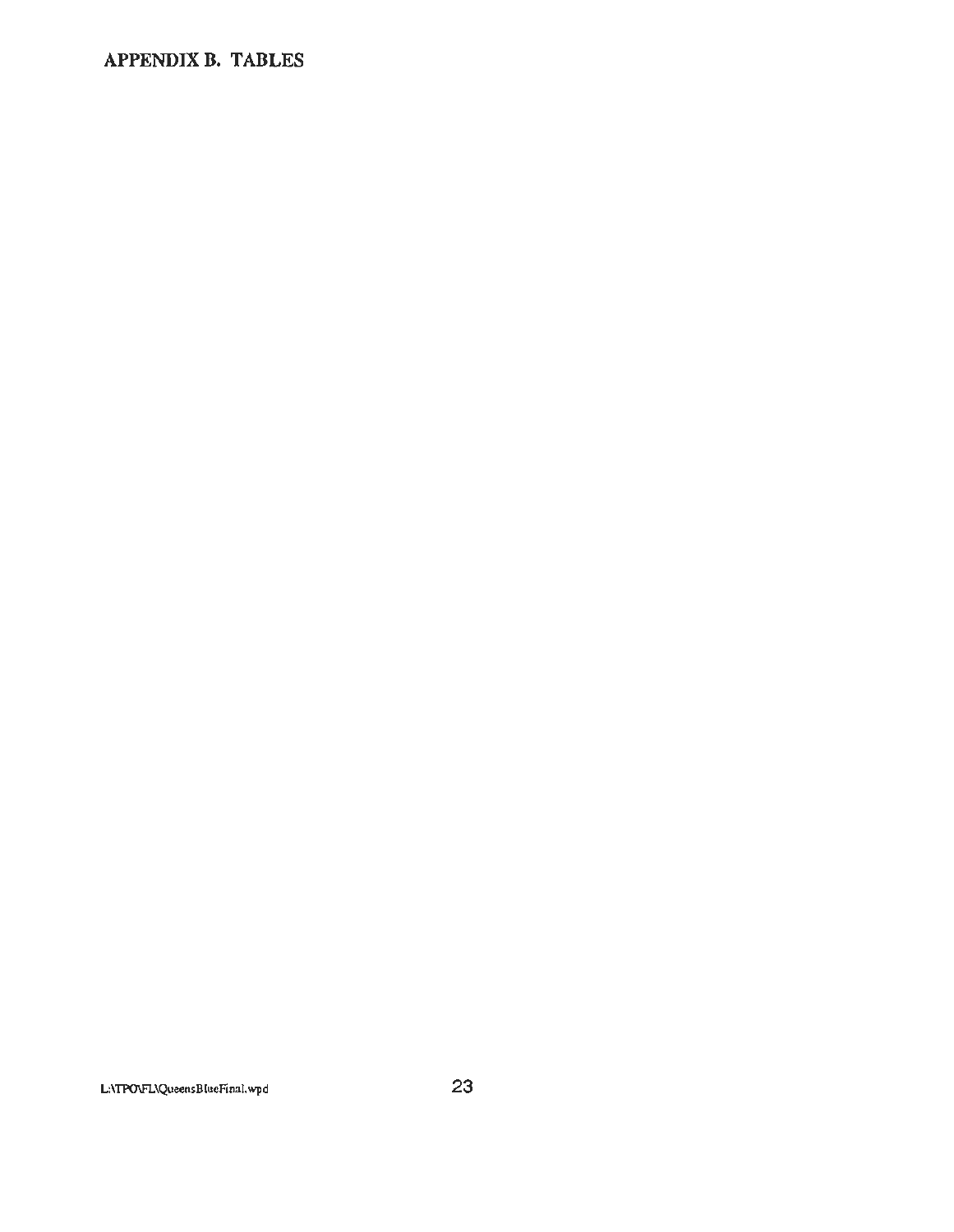# Table 1. Total Exposed Population Estimation Table

| Pathway Types                                  | Estimated Total Population in<br>Potential Exposure Pathways | Minimum<br>Population | Maximum<br>Population |
|------------------------------------------------|--------------------------------------------------------------|-----------------------|-----------------------|
| Potential Pathways On-site                     | 0                                                            | 0                     | 0                     |
| Potential Pathways Off-site                    | 400                                                          |                       | $51 - 500$            |
| Total Potential On- and Off-site               | 400                                                          |                       | $51 - 500$            |
| Completed Pathways On-site                     |                                                              |                       | $1 - 50$              |
| Completed Pathways Off-site                    | 0                                                            | O                     | 0                     |
| Total Completed On- and Off-site               |                                                              |                       | $1 - 50$              |
| Potential and Completed Pathways On-site       |                                                              |                       | $1 - 50$              |
| Potential and Completed Pathways Off-site      | 400                                                          |                       | $51 - 500$            |
| Total Potential and Completed On- and Off-site | 402                                                          |                       | $51 - 500$            |

 $\sim 10^{-1}$ 

 $\sim 10^{-10}$ 

 $\alpha$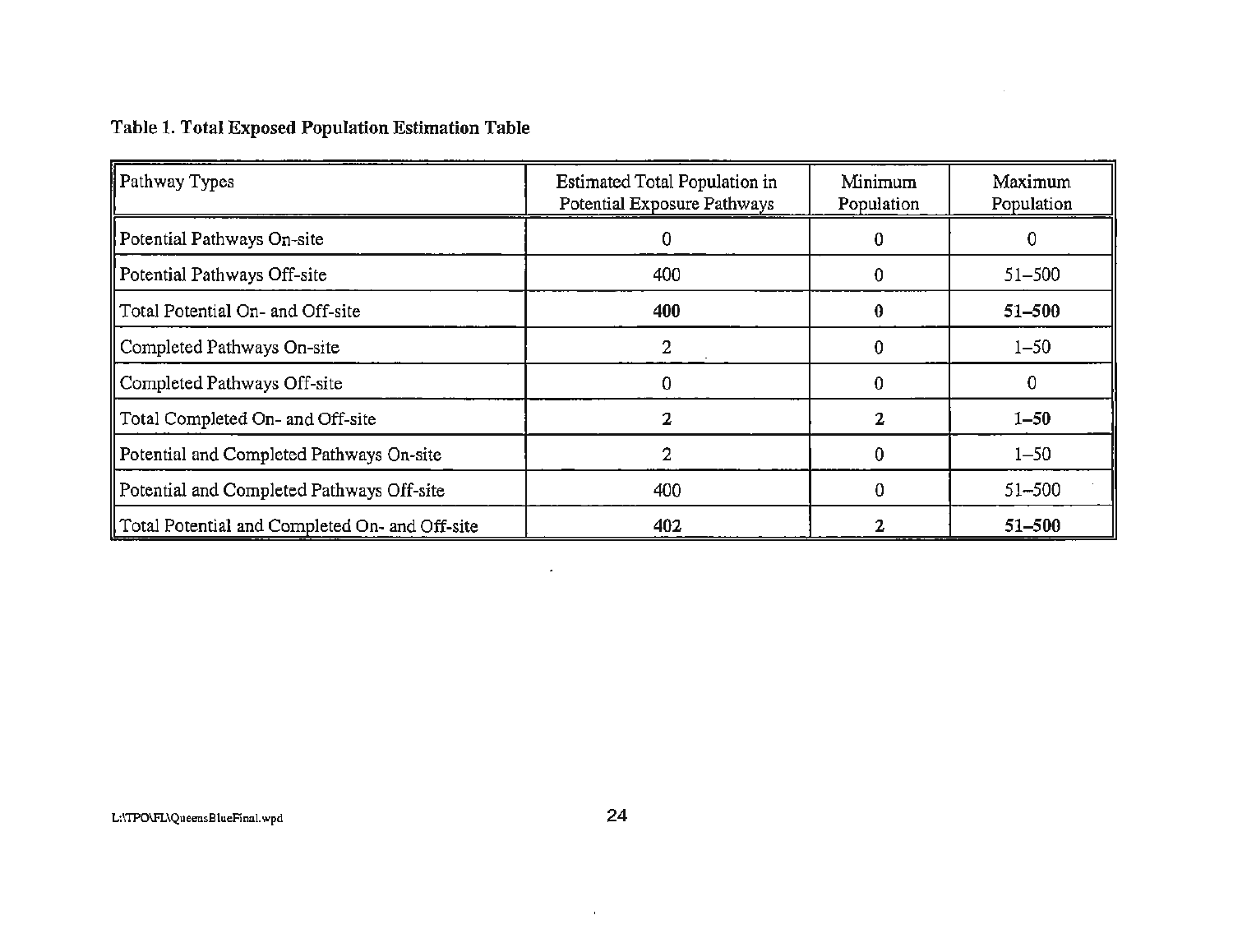# Table 2. Maximum Concentrations of Contaminants in On-site Soil

| Contaminants of Concern | Maximum | Sample ID                                                    | # Greater Than<br>Comparison Value/ | Comparison Value* |                   |  |
|-------------------------|---------|--------------------------------------------------------------|-------------------------------------|-------------------|-------------------|--|
| (COC)                   | (mg/kg) | containing<br>Concentration<br>Total # of Samples<br>maximum |                                     | (mg/kg)           | Source            |  |
| Arsenic                 | 2.2     | <b>ON-04-SB</b>                                              | 2/14                                | $0.5$ (CREG)      | <b>ATSDR 2000</b> |  |
| Benzene                 | N.D.    | ---                                                          | 0/19                                | 20 (CREG)         |                   |  |
| Chromium                | 4.1     | 41ASS02                                                      | 0/14                                | 200 (Ch. RMEG)    | <b>ATSDR 2000</b> |  |
| Lead                    | 100     | <b>ON-06-SB</b>                                              | 0/14                                | 400 (SCTL)        | <b>FDEP 2000</b>  |  |
| Tetrachlorotheylene     | 190     | QN-06-SBB                                                    | 0/19                                | 500 (Ch. RMEG)    | <b>ATSDR 2000</b> |  |
| Trichloroethylene       | 0.013   | QN-06-SBB                                                    | 0/19                                | $6$ (SCTL)        | <b>FDEP 2000</b>  |  |

\*Comparison values used to select chemicals for further scrutiny, not for determining the possibility of illness.

 $mg/kg =$  milligrams per kilogram of soil.

 $SS =$ soil sample taken from top 12 inches of soil.

 $SB = soil sample taken 2 to 4 feet below the surface.$ 

 $SBB = soil sample taken 4 to 8 feet below the surface.$ 

 $N.D. = Not detected.$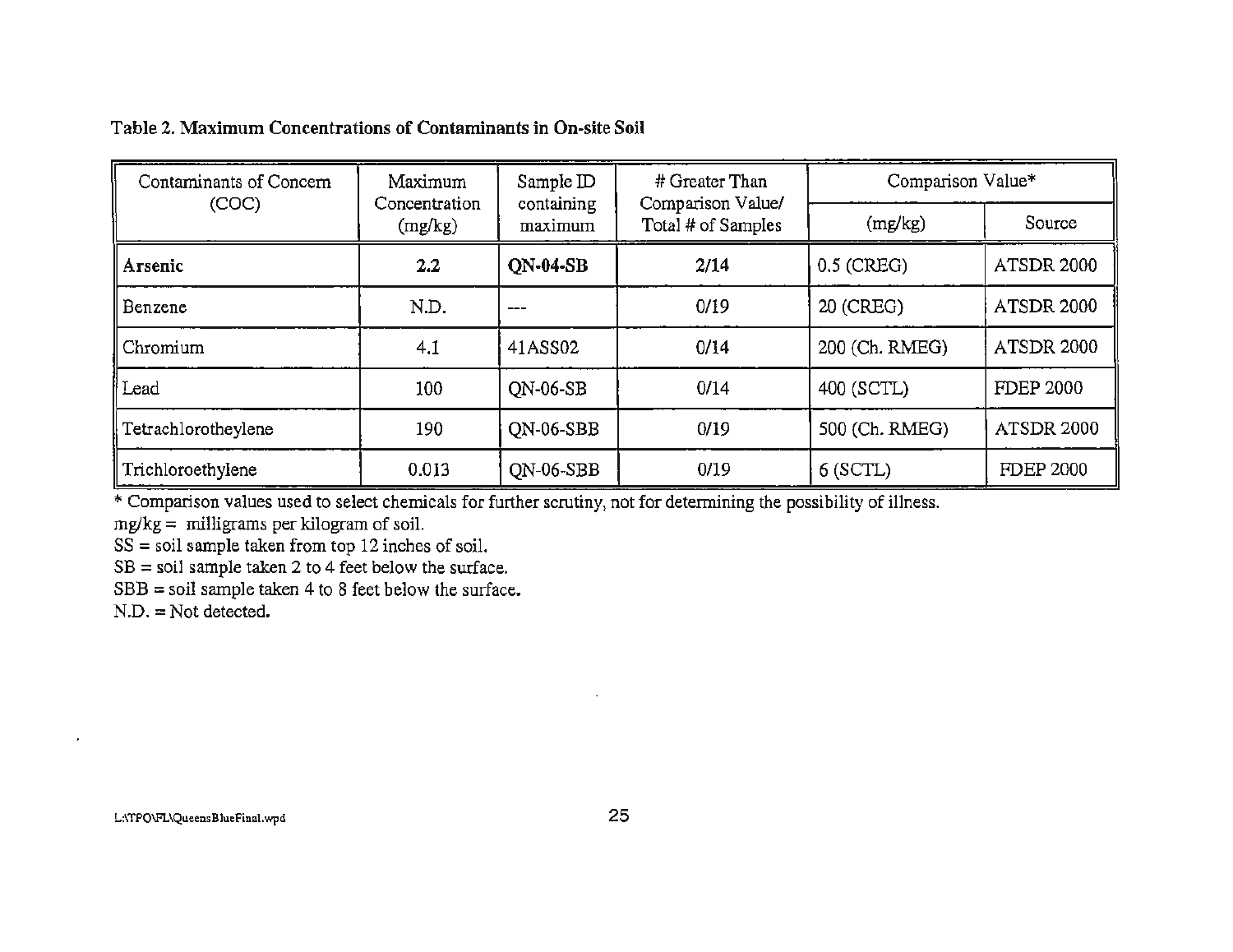Table 3. Maximum Concentrations of Contaminants in On-site Ground water

| Contaminants of Concern | <b>Maximum</b>          | Sample I.D.           | # Greater Than                          | Comparison Value* |                   |  |
|-------------------------|-------------------------|-----------------------|-----------------------------------------|-------------------|-------------------|--|
| (COC)                   | Concentration<br>(mg/L) | containing<br>maximum | Comparison Value/<br>Total # of Samples | (mg/L)            | Source            |  |
| Arsenic                 | 17                      | <b>QN-11-GW</b>       | 3/11                                    | $0.02$ (CREG)     | <b>ATSDR 2000</b> |  |
| Benzene                 | 79                      | $DP-5$                | 3/25                                    | $1$ (CREG)        | <b>ATSDR 2000</b> |  |
| l Chromium              | 53                      | <b>QN-10-GW</b>       | 4/11                                    | 30 (Ch. RMEG)     | <b>ATSDR 2000</b> |  |
| Lead                    | N.D.                    | ---                   | 0/11                                    | 15 (GWCTL)        | <b>FDEP 2000</b>  |  |
| Tetrachlorotheylene     | 1600                    | <b>ON-04-GW</b>       | 7/25                                    | $0.7$ (CREG)      | <b>ATSDR 2000</b> |  |
| Trichloroethylene       | 170                     | Potable               | 6/25                                    | 3 (GWCTL)         | <b>FDEP 2000</b>  |  |

\* Comparison values used to select chemicals for further scrutiny, not for determining the possibility of illness.

 $mg/L =$  micrograms per liter of ground water.

 $DP =$  Sample collected by direct-push technology.

 $N.D. = Not detected.$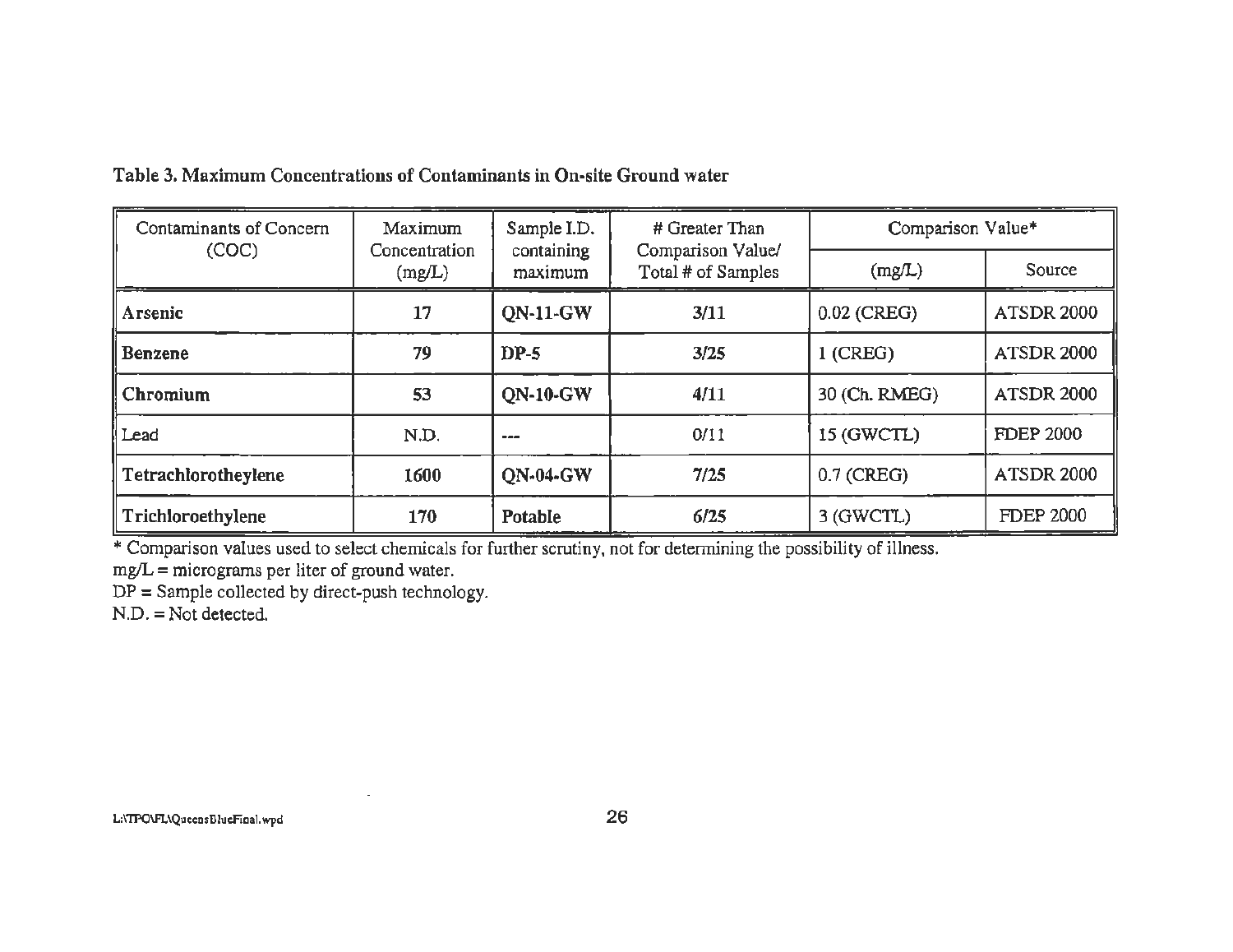# Table 4. Maximum Concentrations of Contaminants in Off-site Soil

 $\tilde{\textbf{a}}$ 

| Contaminants of Concern | Maximum | Sample I.D.                                                                       | # Greater Than         | Comparison Value* |                   |  |
|-------------------------|---------|-----------------------------------------------------------------------------------|------------------------|-------------------|-------------------|--|
| (COC)                   | (mg/kg) | Comparison Value/<br>containing<br>Concentration<br>Total # of Samples<br>maximum |                        | (mg/kg)           | Source            |  |
| Arsenic                 | 1.9     | $ON-11-SD$                                                                        | 3/20                   | $0.5$ (CREG)      | <b>ATSDR 2000</b> |  |
| Benzene                 | N.D.    | $- - -$                                                                           | 0/23                   | 20 (CREG)         | <b>ATSDR 2000</b> |  |
| Chromium                | 25      | 41ASD02                                                                           | 0/20                   | 200 (Ch. RMEG)    | <b>ATSDR 2000</b> |  |
| Lead                    | 99      | $ON-11-SD$                                                                        | 0/20                   | 400 (SCTL)        |                   |  |
| Tetrachlorotheylene     | 0.087   | 41ASD03                                                                           | 500 (Ch. RMEG)<br>0/23 |                   | <b>ATSDR 2000</b> |  |
| Trichloroethylene       | N.D.    | ---                                                                               | 0/23                   | $6$ (SCTL)        | <b>FDEP 2000</b>  |  |

\* Comparison values used to select chemicals for further scrutiny, not for detennining the possibility of illness.  $mg/kg =$  milligrams per kilogram of soil.

SD = sample colleted from drainage ditch on southeast side of property (Figure 2, Appendix A).

 $N.D. = Not detected.$ 

 $\mathbf{r}$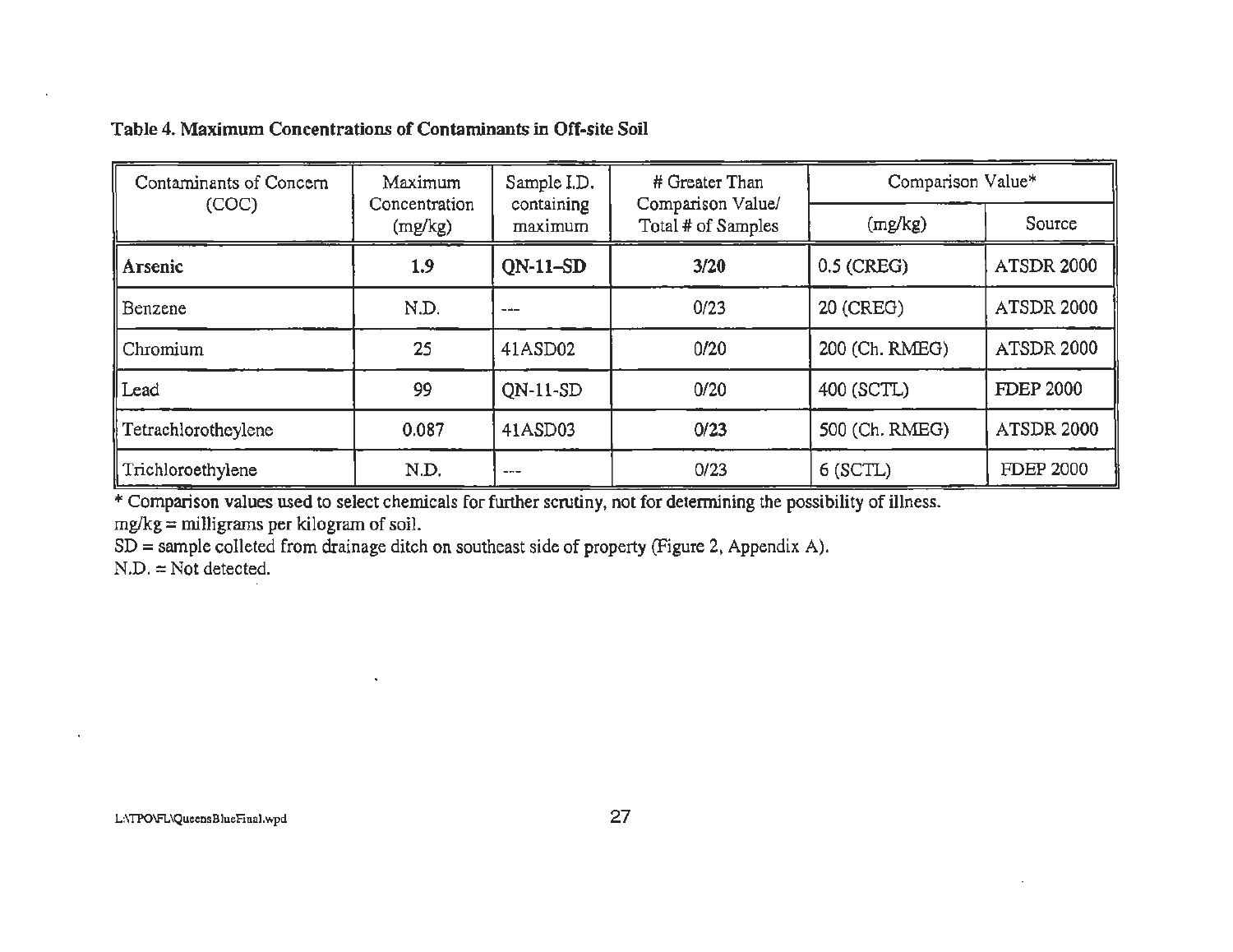Table 5. Maximum Concentrations of Contaminants in Off-site Ground water

| Contaminants of Concern | Maximum<br>Concentration | Sample I.D.           | # Greater Than                          | Comparison Value*                  |                   |  |
|-------------------------|--------------------------|-----------------------|-----------------------------------------|------------------------------------|-------------------|--|
| (COC)                   | (mg/L)                   | containing<br>maximum | Comparison Value/<br>Total # of Samples | (mg/L)                             | Source            |  |
| Arsenic                 | 4.4                      | ON-14-GWC             | 1/11                                    | $0.02$ (CREG)<br><b>ATSDR 2000</b> |                   |  |
| Benzene                 | N.D.                     | ---                   | 0/13                                    | $1$ (CREG)                         | <b>ATSDR 2000</b> |  |
| Chromium                | 81                       | <b>ON-14-GWC</b>      | 6/11                                    | 30 (Ch. RMEG)                      | <b>ATSDR 2000</b> |  |
| Lead                    | 20                       | <b>ON-14-GWC</b>      | 1/11                                    | 15 (GWCTL)                         | <b>FDEP 2000</b>  |  |
| Tetrachlorotheylene     | 1.7<br>41APWO2           |                       | 1/13                                    | $0.7$ (CREG)                       | <b>ATSDR 2000</b> |  |
| Trichloroethylene       | 1.3                      | 41APW01               | 0/13                                    | 3 (GWCTL)                          | <b>FDEP 2000</b>  |  |

\* Comparison values used to select chemicals for further scrutiny, not for determining the possibility of illness.

 $mg/L =$  micrograms per liter of ground water.

41APW01 is the potable well at a nearby residence.

41APW02 is the irrigation well at a nearby residence.

 $N.D. = Not detected.$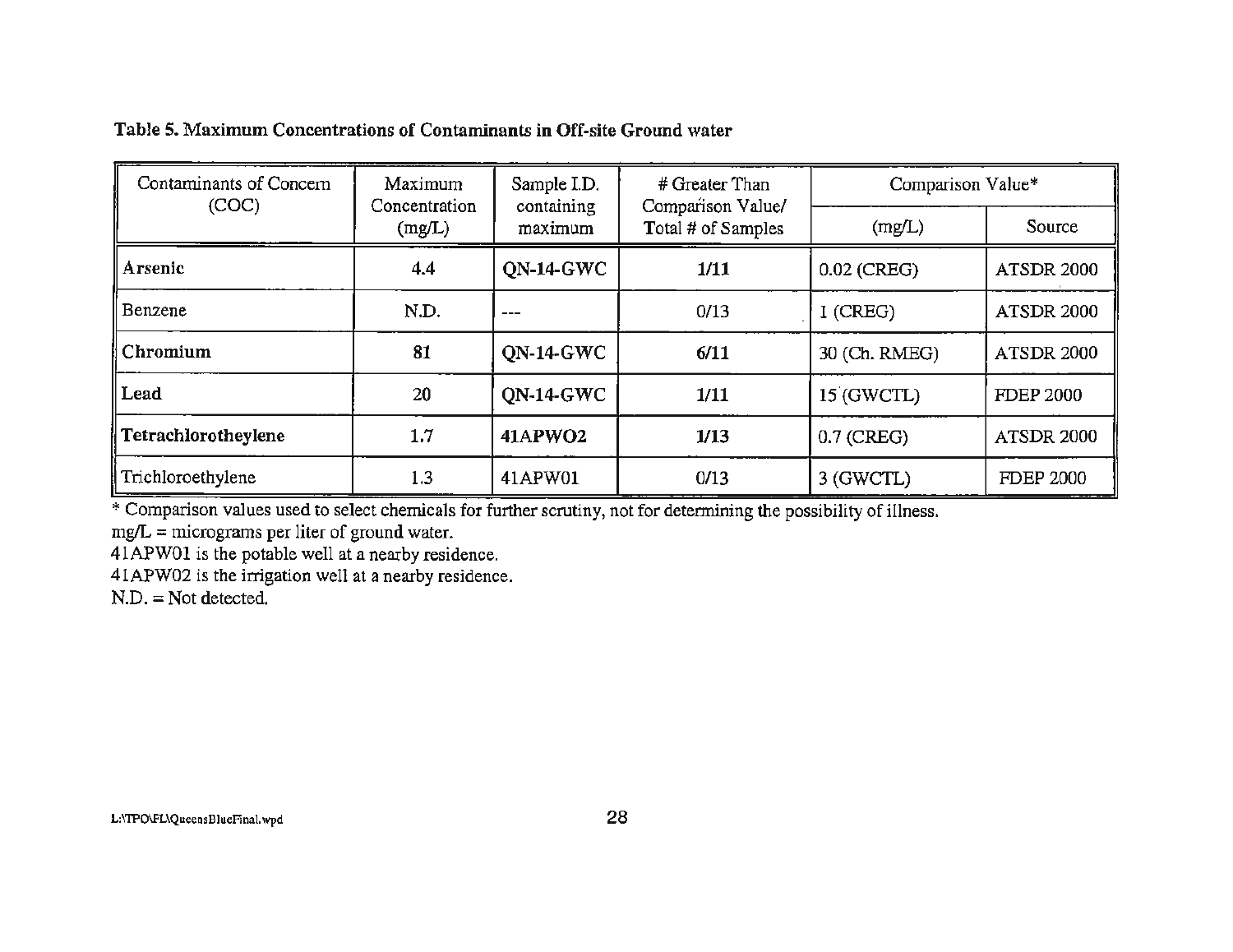Table 6. Completed Exposure Pathways

|                             | <b>Exposure Pathway Elements</b>         |                                         |                                                                                |                                 |                                    |                  |  |  |
|-----------------------------|------------------------------------------|-----------------------------------------|--------------------------------------------------------------------------------|---------------------------------|------------------------------------|------------------|--|--|
| Pathway<br>Name             | <b>Source</b>                            | Environmental/<br><b>Exposure Media</b> | Point of<br><b>Exposure</b>                                                    | Route of<br><b>Exposure</b>     | <b>Exposed Population</b>          | Time             |  |  |
| On-site<br>Ground water     | Contaminated<br>On-Site Soil             | Ground water                            | On-site well/<br>Tap water                                                     | Ingestion/<br>Inhalation        | Caretaker of on-site<br>businesses | 1985-<br>1988    |  |  |
| On-site Soil                | Contaminated<br>On-Site Soil             | Surface Soil                            | On-site property                                                               | Ingestion/<br><b>Inhalation</b> | Caretaker of on-site<br>businesses | 1985-<br>Current |  |  |
| Off-site<br><b>Sediment</b> | Contaminated<br>On-Site Surface<br>Water | Sediment in the<br>Drainage Ditch       | Residents of the<br>Sediments in the<br>Ingestion<br>Ditch<br>surrounding area |                                 | Past,<br>present,<br>future        |                  |  |  |
| Off-site<br>Ground water    | Contaminated<br>On-Site Soil             | Ground water                            | On-site well/<br>Tap water                                                     | Ingestion/<br>Inhalation        | Nearby residents                   | 1997-<br>1998    |  |  |

 $\sim$ 

 $\mathcal{L}$ 

 $\sim$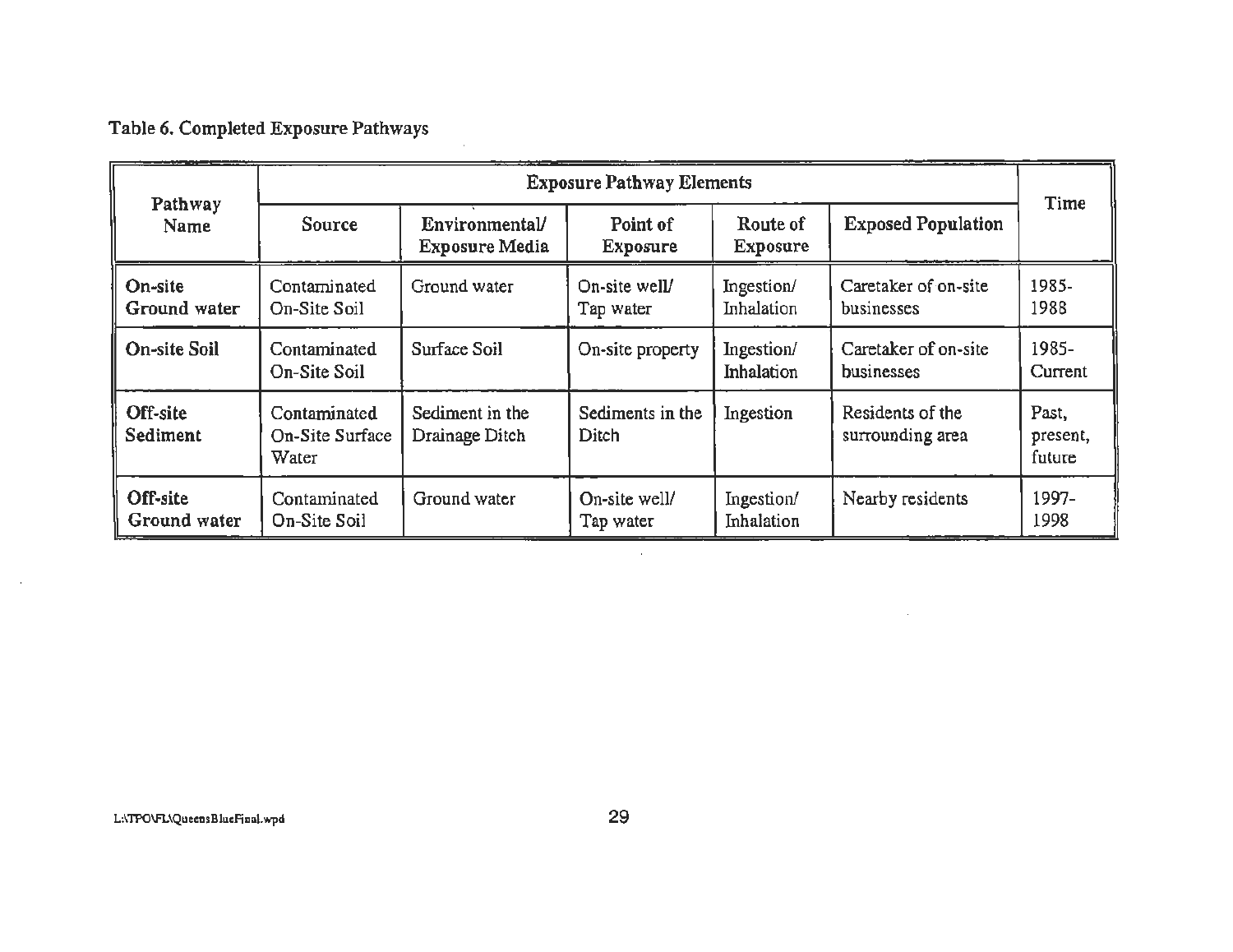# Table 7. Potential Exposure Pathways

| Pathway<br><b>Name</b>      | <b>Exposure Pathway Elements</b> |                                         |                              |                                                 |                                           |               |  |
|-----------------------------|----------------------------------|-----------------------------------------|------------------------------|-------------------------------------------------|-------------------------------------------|---------------|--|
|                             | <b>Source</b>                    | Environmental/<br><b>Exposure Media</b> | Point of<br><b>Exposure</b>  | Route of<br><b>Exposure</b>                     | <b>Exposed Population</b><br>and land use | Time          |  |
| On-site<br>Ground<br>water  | Contaminated<br>On-Site Soil     | Ground water                            | On-site wells/<br>Tap water  | Ingestion, skin<br>absorption and<br>inhalation | On-site residents                         | <b>Future</b> |  |
| Off-site<br>Ground<br>water | Contaminated<br>On-Site Soil     | Ground water                            | Off-site wells/<br>Tap water | Ingestion, skin<br>absorption and<br>inhalation | Off-site residents                        | <b>Future</b> |  |

 $\sim 10^6$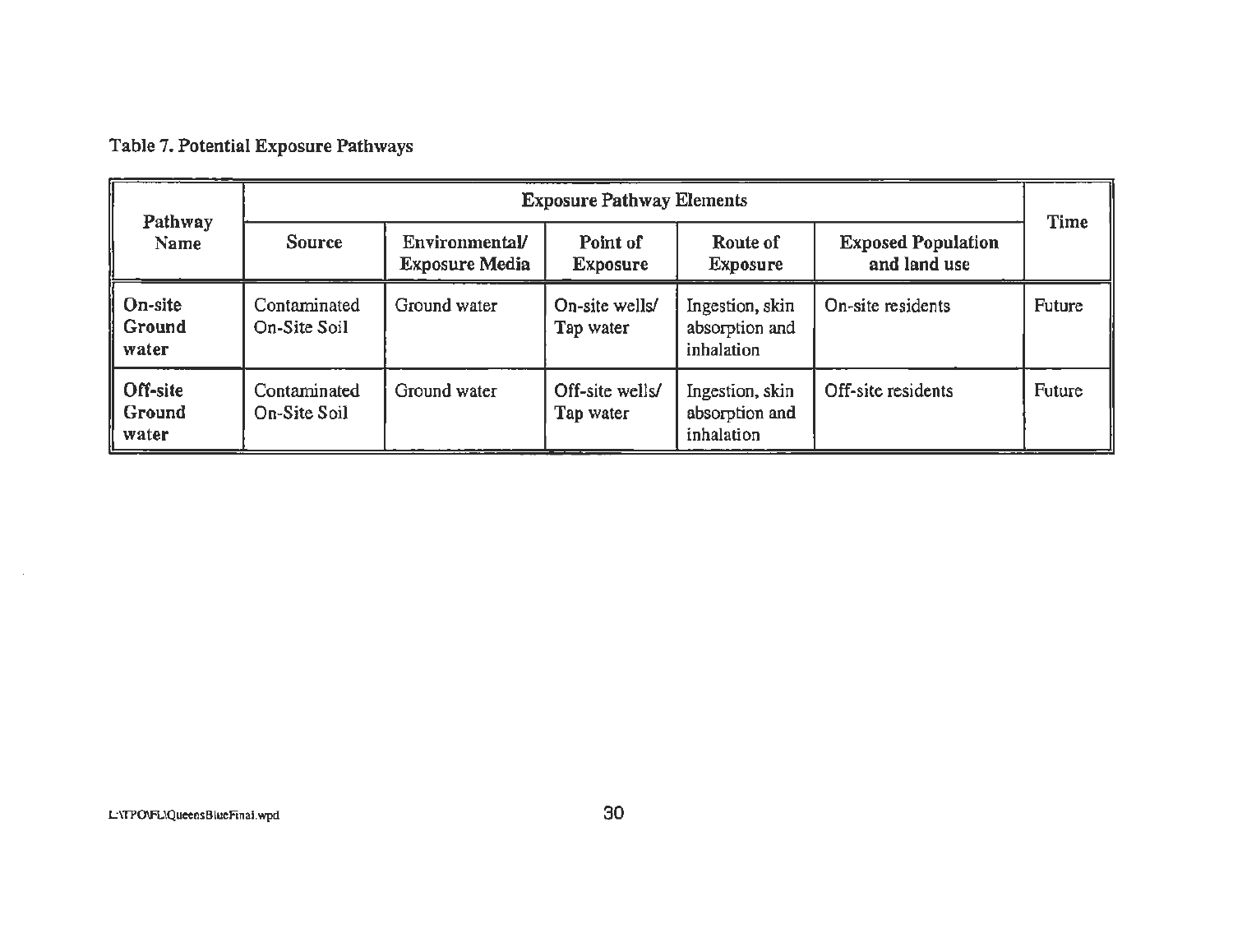Table 8. Estimated Dose from Exposure to On-site Soil

| Contaminant of<br>Concern<br>(maximum concentration) | Oral<br><b>MRL</b><br>(mg/kg/day) | Soil/dust-<br>Ingestion<br>(mg/kg/day) |          | Soil/dust-<br>Dermal<br>(mg/kg/day) |           | Inhalation<br><b>MRL</b><br>$(mg/m^3)$ | Soil/dust-<br>Inhalation<br>(mg/m <sup>3</sup> ) |       |
|------------------------------------------------------|-----------------------------------|----------------------------------------|----------|-------------------------------------|-----------|----------------------------------------|--------------------------------------------------|-------|
|                                                      |                                   | Child                                  | Adult    | Child                               | Adult     |                                        | Child                                            | Adult |
| Arsenic $(2.2 \text{ mg/kg})$                        | 0.0003                            | 0.00003                                | 0.000003 | N.S.                                | N.S.      | N.A.                                   | N.S.                                             | N.S.  |
| Benzene (N.D.)                                       | N.A.                              | $\sim$ $ -$                            | ---      | ---                                 | ---       | 0.013                                  | ---                                              | ---   |
| Chromium (N.S.)                                      | N.A.                              | N.S.                                   | N.S.     | N.S.                                | N.S.      | 0.0005                                 | N.S.                                             | N.S.  |
| $\parallel$ Lead (N.D.)                              | N.A.                              | ---                                    | ---      | ---                                 | $\sim -1$ | N.A.                                   | ---                                              |       |
| $\parallel$ Tetrachlorotheylene (N.S.)               | 0.05                              | N.S.                                   | N.S.     | N.S.                                | N.S.      | 0.27                                   | N.S.                                             | N.S.  |
| Trichloroethylene (N.S.)                             | 0.2                               | N.S.                                   | N.S.     | N.S.                                | N.S.      | 0.55                                   | N.S.                                             | N.S.  |

These doses were calculated using Risk Assistant software and standard values for ground water consumption, shower inhalation exposure and dermal exposure parameters (EPA, 1991).

 $N.A. = Not available.$ 

 $N.D. = Not detected.$ 

 $N.S. = Not significant.$ 

The above doses were calculated using the following values and an average shower time of 0.2 hours:

| Adult body weight-       | 70 kg.               | Child body weight-       | $15 \text{ kg}$         |
|--------------------------|----------------------|--------------------------|-------------------------|
| Adult soil ingestion-    | $100 \text{ mg/day}$ | Child soil ingestion-    | 200 mg/day              |
| Adult skin surface area- | $23,000 \text{cm}^2$ | Child skin surface area- | $7,200$ cm <sup>2</sup> |

mg/kg/day = milligram of contaminant per kilogram body weight per day.

 $mg/m^3$  = milligram of contaminant per cubic meter air.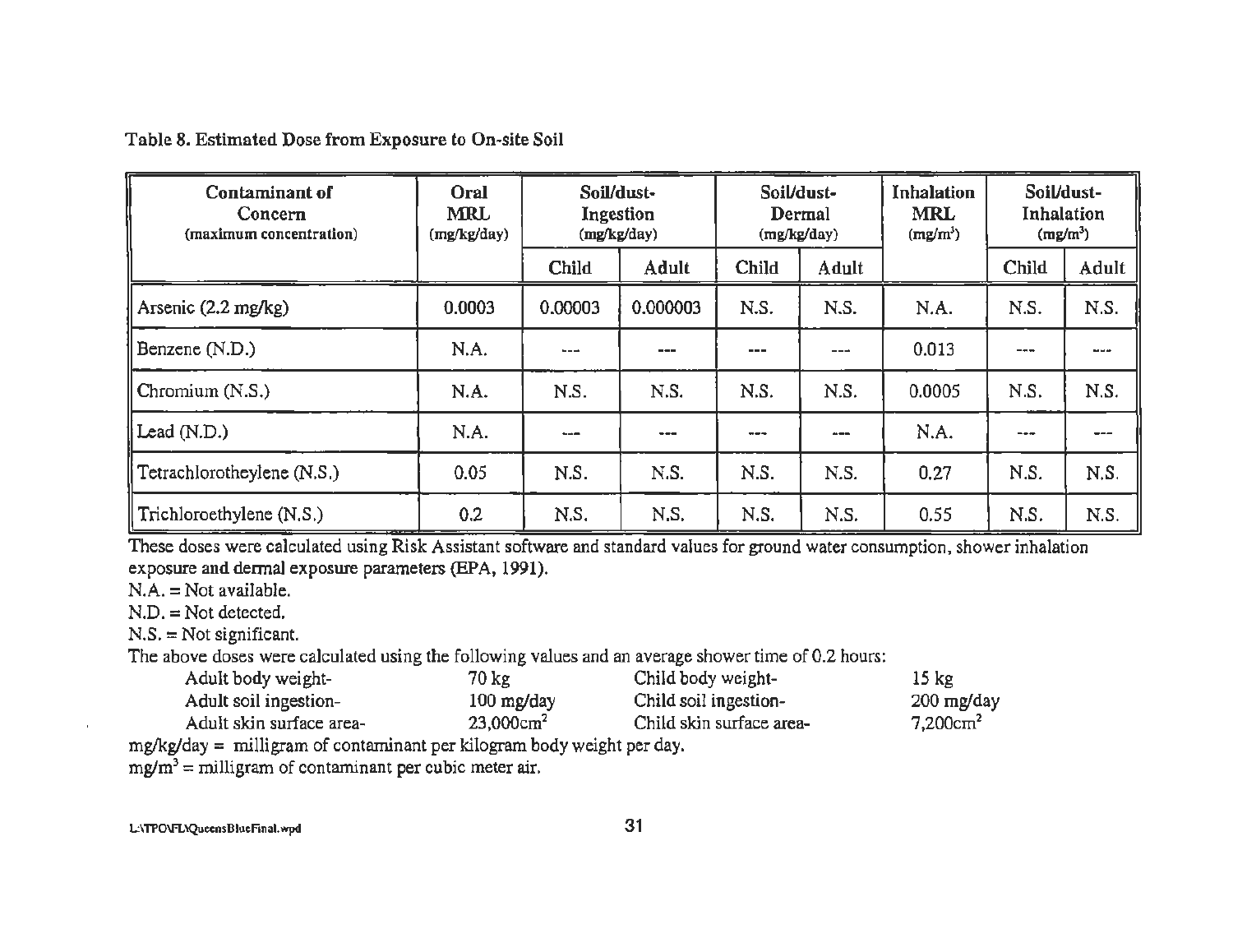Table 9. Estimated Dose from Use of On-site Ground water

| Contaminant of<br>Concern<br>(maximum concentration) | Oral<br><b>MRL</b><br>(mg/kg/day) |              | Ground water-<br>Ground water-<br>Dermal<br>Ingestion<br>(mg/kg/day)<br>(mg/kg/day) |              |          |        |              | Inhalation<br><b>MRL</b><br>(mg/m <sup>3</sup> ) | Ground water-<br>Inhalation<br>$(mg/m^3)$ |  |
|------------------------------------------------------|-----------------------------------|--------------|-------------------------------------------------------------------------------------|--------------|----------|--------|--------------|--------------------------------------------------|-------------------------------------------|--|
|                                                      |                                   | <b>Child</b> | <b>Adult</b>                                                                        | <b>Child</b> | Adult    |        | <b>Child</b> | Adult                                            |                                           |  |
| Arsenic $(0.017 \text{ mg/L})$                       | 0.0003                            | 0.001        | 0.0005                                                                              | 0.000002     | 0.000001 | N.A.   | N.S.         | N.S.                                             |                                           |  |
| Benzene $(0.079 \text{ mg/L})$                       | N.A.                              | 0.005        | 0.002                                                                               | 0.0005       | 0.0003   | 0.013  | 0.79         | 0.79                                             |                                           |  |
| Chromium (0.053 mg/L)                                | N.A.                              | 0.004        | 0.002                                                                               | 0.000005     | 0.000003 | 0.0005 | N.S.         | N.S.                                             |                                           |  |
| Lead (N.D.)                                          | N.A.                              |              |                                                                                     |              |          | N.A.   |              | $m = m$                                          |                                           |  |
| Tetrachlorotheylene<br>$\parallel$ (1.6 mg/L)        | 0.05                              | 0.1          | 0.05                                                                                | 0.04         | 0.03     | 0.27   | 16           | 16                                               |                                           |  |
| Trichloroethylene<br>$(0.17 \text{ mg/L})$           | 0.2                               | 0.01         | 0.005                                                                               | 0.001        | 0.0008   | 0.55   | 1.7          | 1.7                                              |                                           |  |

These doses were calculated using Risk Assistant software and standard values for ground water consumption, shower inhalation exposure and dermal exposure parameters (EPA, 1991). Bold text indicates an estimated dose exceeds the appropriate MRL. N.A. =Not available.

N.D. =Not detected.

N.S. = Not significant.

The above doses were calculated using the following values and an average shower time of 0.2 hours:

| Adult body weight-       | 70 kg                | Child body weight-       | $15 \text{ kg}$         |
|--------------------------|----------------------|--------------------------|-------------------------|
| Adult water consumption- | 2 liters/day         | Child water consumption- | 1 liter/day             |
| Adult skin surface area- | $23,000 \text{cm}^2$ | Child skin surface area- | $7,200$ cm <sup>2</sup> |

mg/kg/day = milligram of contaminant per kilogram body weight per day.

 $mg/m<sup>3</sup>$  = milligram of contaminant per cubic meter air.

L:\TPO\FL\QueeosBiueFinal.wpd 32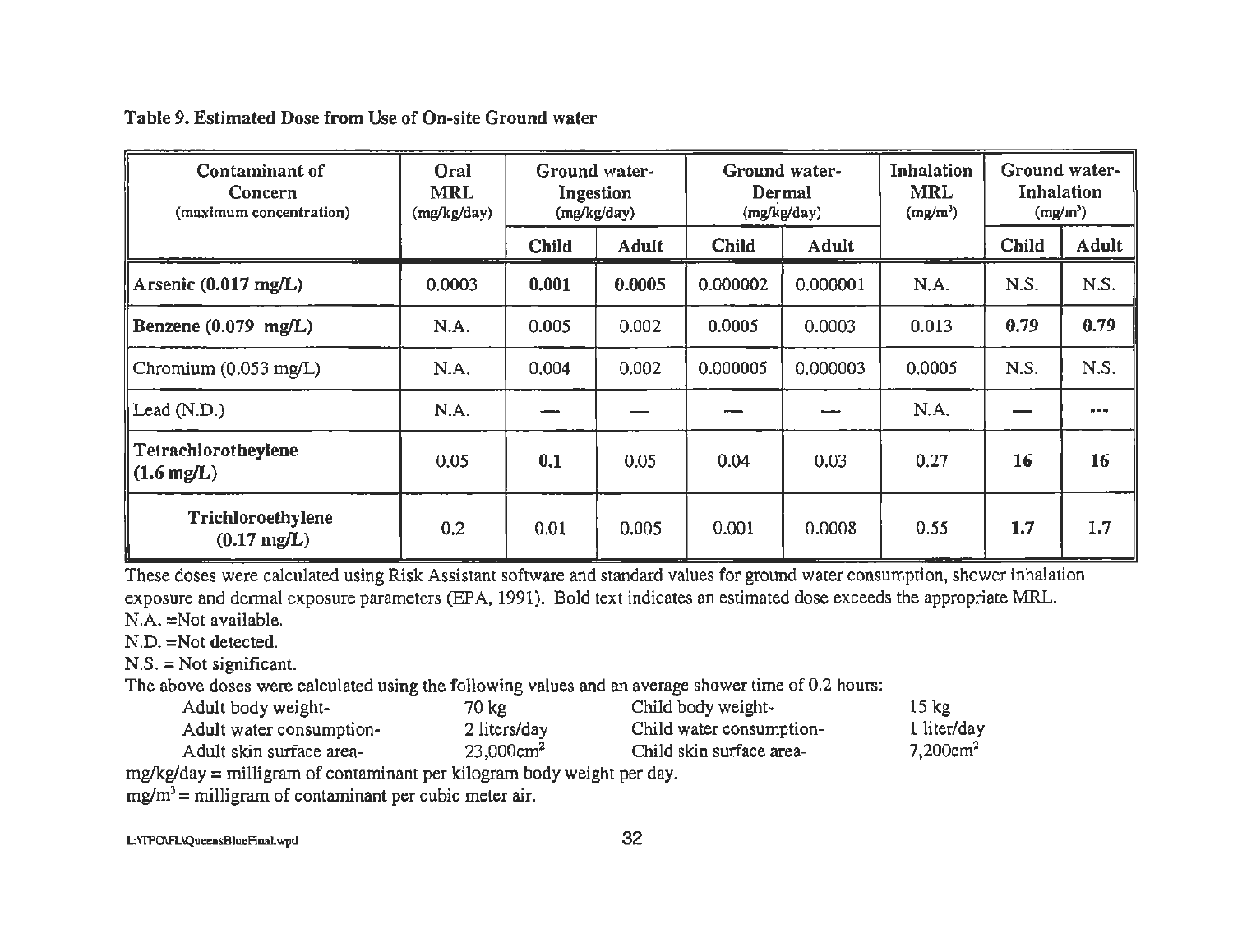Table 10. Estimated Dose from Exposure to Off-site Soil or Sediment

| Contaminant of<br>Concern<br>(maximum concentration) | Oral<br><b>MRL</b><br>(mg/kg/day) | Soil/dust-<br>Ingestion<br>(mg/kg/day) |          | Soil/dust-<br>Dermal<br>(mg/kg/day) |       | Inhalation<br><b>MRL</b><br>$(mg/m^3)$ | Soil/dust-<br>Inhalation<br>$(mg/m^3)$ |        |
|------------------------------------------------------|-----------------------------------|----------------------------------------|----------|-------------------------------------|-------|----------------------------------------|----------------------------------------|--------|
|                                                      |                                   | Child                                  | Adult    | Child                               | Adult |                                        | Child                                  | Adult  |
| Arsenic $(1.9 \text{ mg/kg})$                        | 0.0003                            | 0.00003                                | 0.000003 | N.S.                                | N.S.  | N.A.                                   | 0.0001                                 | 0.0001 |
| Benzene (N.D.)                                       | N.A.                              | ---                                    | ---      | ---                                 | ---   | 0.013                                  | ---                                    |        |
| Chromium (N.S.)                                      | N.A.                              | N.S.                                   | N.S.     | N.S.                                | N.S.  | 0.0005                                 | N.S.                                   | N.S.   |
| $\parallel$ Lead (N.S.)                              | N.A.                              | N.S.                                   | N.S.     | N.S.                                | N.S.  | N.A.                                   | N.S.                                   | N.S.   |
| Tetrachlorotheylene (N.S.)                           | 0.05                              | N.S.                                   | N.S.     | N.S.                                | N.S.  | 0.27                                   | N.S.                                   | N.S.   |
| $\parallel$ Trichloroethylene (N.D.)                 | 0.2                               |                                        | ---      | ---                                 |       | 0.55                                   | $-1$                                   | ---    |

These doses were calculated using Risk Assistant software and standard values for ground water consumption, shower inhalation exposure and dermal exposure parameters (EPA, 1991).

 $N.A. = Not available.$ 

N.D.= Not detected.

 $N.S. = Not significant.$ 

The above doses were calculated using the following values and an average shower time of 0.2 hours:

| Adult body weight-       | 70 kg                | Child body weight-       | 15 <sub>kg</sub> |
|--------------------------|----------------------|--------------------------|------------------|
| Adult soil ingestion-    | $100 \text{ mg/day}$ | Child soil ingestion-    | $200$ mg/day     |
| Adult skin surface area- | $23,000 \text{cm}^2$ | Child skin surface area- | $7,200cm^2$      |

mglkg/day *=* milligram of contaminant per kilogram body weight per day.

 $mg/m<sup>3</sup>$  = milligram of contaminant per cubic meter air.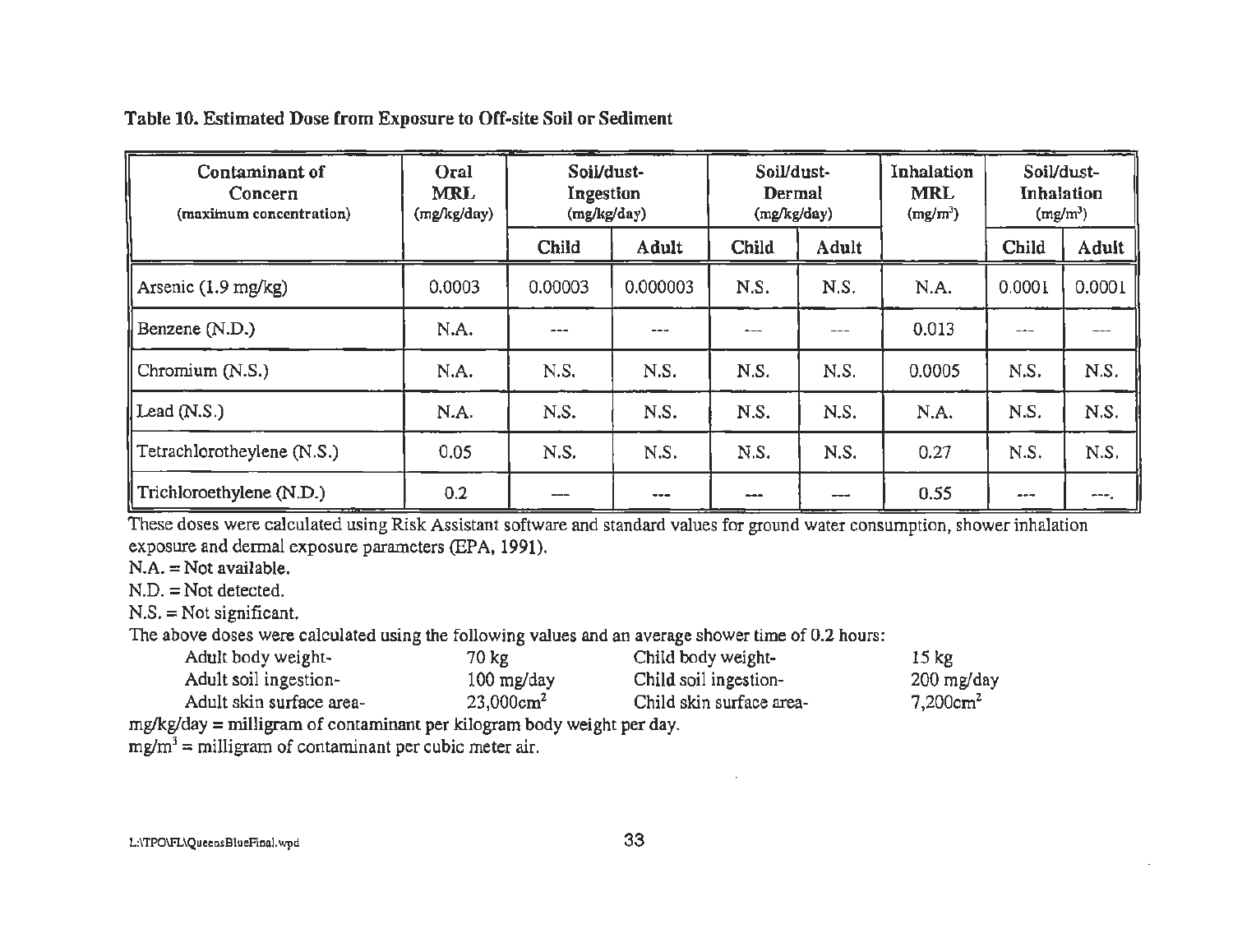Table 11. Estimated Dose from Use of Off-Site Ground Water

| Contaminant of<br>Concern<br>(maximum concentration) | Oral<br><b>MRL</b><br>(mg/kg/day) | Ground water-<br>Ingestion<br>(mg/kg/day) |              | Ground water-<br>Dermal<br>(mg/kg/day) |          | Inhalation<br><b>MRL</b><br>$(mg/m^3)$ | Ground water-<br>Inhalation<br>$(mg/m^3)$ |       |
|------------------------------------------------------|-----------------------------------|-------------------------------------------|--------------|----------------------------------------|----------|----------------------------------------|-------------------------------------------|-------|
|                                                      |                                   | Child                                     | <b>Adult</b> | Child                                  | Adult    |                                        | Child                                     | Adult |
| Arsenic $(0.0044 \text{ mg/L})$                      | 0.0003                            | 0.0003                                    | 0.0001       | N.S.                                   | N.S.     | N.A.                                   | N.S.                                      | N.S.  |
| Benzene (N.D.)                                       | N.A.                              | N.D.                                      | N.D.         | N.D.                                   | N.D.     | 0.013                                  | N.D.                                      | N.D.  |
| Chromium $(0.081 \text{ mg/L})$                      | N.A.                              | 0.005                                     | 0.002        | 0.0000088                              | 0.000005 | 0.0005                                 | N.S.                                      | N.S.  |
| $\text{Leaf}(0.02 \text{ mg/L})$                     | N.A.                              | 0.001                                     | 0.0006       | 0.000002                               | 0.000001 | N.A.                                   | N.S.                                      | N.S.  |
| Tetrachlorotheylene<br>$(0.0017 \text{ mg/L})$       | 0.05                              | 0.0001                                    | 0.00005      | 0.00005                                | 0.00003  | 0.27                                   | 0.017                                     | 0.017 |
| Trichloroethylene (N.S.)                             | 0.2                               | N.S.                                      | N.S.         | N.S.                                   | N.S.     | 0.55                                   | N.S.                                      | N.S.  |

These doses were calculated using Risk Assistant software and standard values for ground water consumption, shower inhalation exposure and dermal exposure parameters (EPA, 1991).

N.A. = Not available.

 $N.D. = Not detected.$ 

 $N.S. = Not significant.$ 

The above doses were calculated using the following values and an average shower time of 0.2 hours:

| Adult body weight-       | 70 kg                    | Child body weight-       | $15 \text{ kg}$         |
|--------------------------|--------------------------|--------------------------|-------------------------|
| Adult water consumption- | 2 liters/day             | Child water consumption- | 1 liter/day             |
| Adult skin surface area- | $23,000$ cm <sup>2</sup> | Child skin surface area- | $7,200$ cm <sup>2</sup> |

mg/kg/day = milligram of contaminant per kilogram body weight per day.

 $mg/m<sup>3</sup>$  = milligram of contaminant per cubic meter air.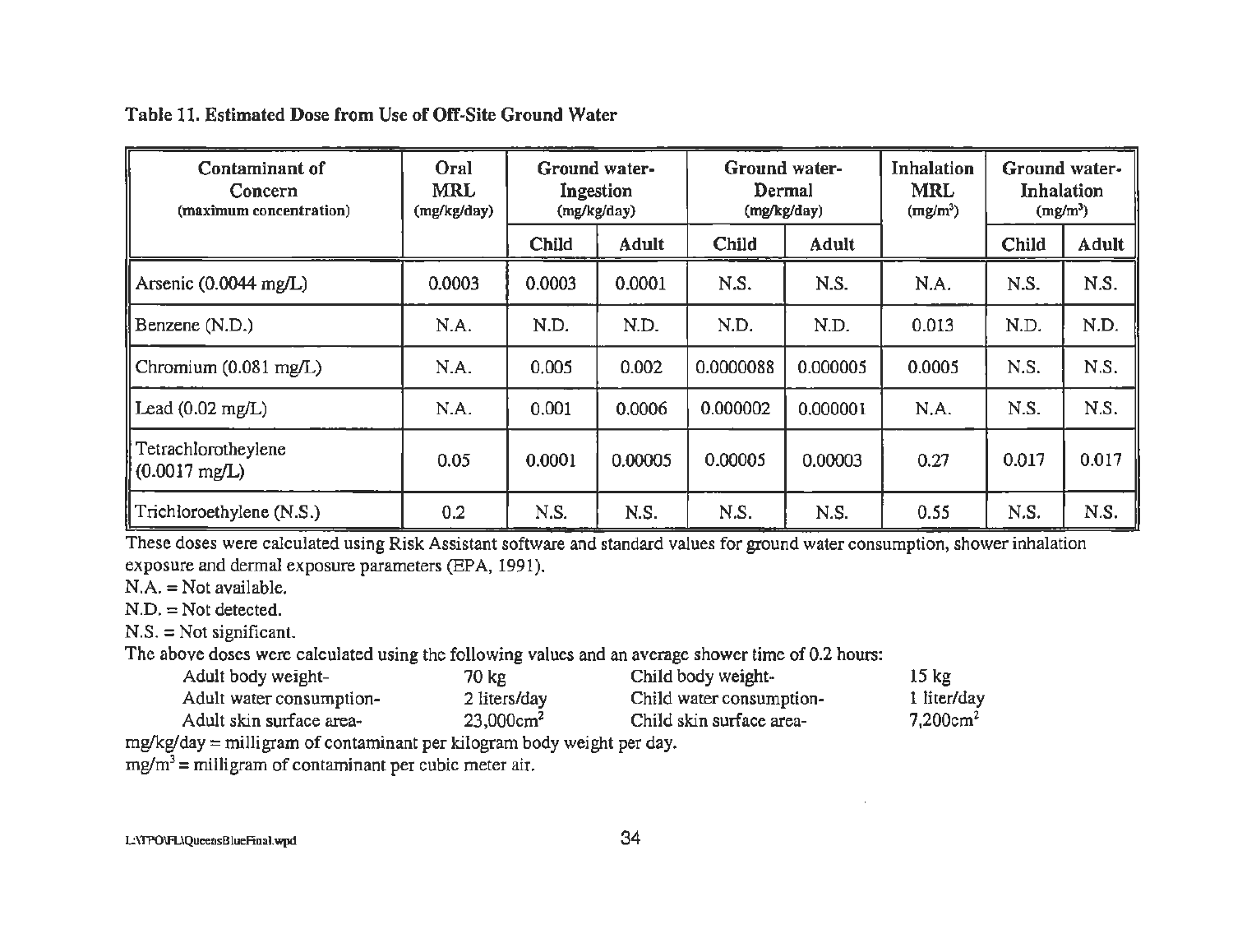# APPENDIX C. RISK OF ILLNESS, DOSE RESPONSErfHRESHOLD, AND UNCERTAINTY IN PHAs

Uncertainties are inherent in the public health assessment process. These uncertainties fall into four categories: 1) science is never 100% certain, 2) the inexactness of the risk assessment process, 3) the incompleteness of the information collected thus far, and 4) differences in opinion as to the implications of the information (NJDEP, 1990). These uncertainties are addressed in PHAs by using worst-case assumptions when estimating or interpreting health risks.

# Risk of Illness

In this PHA, the risk of illness is the chance that exposure to a hazardous contaminant is associated with a hannful health effect or illness. The risk of illness is not a measure of cause and effect; only an in-depth health study can identify a cause and effect relationship. Instead, we use the risk of illness to decide if a follow-up health study is needed and to identify possible associations.

The greater the exposure to a hazardous contaminant (dose), the greater the risk of illness. The amount of a substance required to harm a person's health (toxicity) also determines the risk of illness. Exposure to a hazardous contaminant above a minimum level increases everyone's risk of illness. Only in unusual circumstances, however, do many people become ill.

Information from human studies provides the strongest evidence that exposure to a hazardous contaminant is related to a particular illness. Some of this evidence comes from doctors reporting an unusual incidence of a specific illness in exposed individuals. More formal studies compare illnesses in people with different levels of exposure. However, human information is very limited for most hazardous contaminants, and scientists must frequently depend upon data from animal studies. Hazardous contaminants associated with harmful health effects in humans are often associated with hannful health effects in other animal species. There are limits, however, in only relying on animal studies. For example, scientists have found some hazardous contaminants are associated with cancer in animals, but lack evidence of a similar association in humans. In addition, humans and animals have differing abilities to protect themselves against low levels of contaminants, and most animal studies test only the possible health effects of high exposure levels. Consequently, the possible effects on humans of low-level exposure to hazardous contaminants are uncertain when information is derived solely from animal experiments.

#### Dose Response/Thresholds

The focus of toxicological studies in humans or animals is identification of the relationship between exposure to different doses of a specific contaminant and the chance of having a health effect from each exposure level. This dose-response relationship provides a mathematical formula or graph that we use to estimate a person's risk of illness. There is one important difference between the dose-response curves used to estimate the risk of noncancerous illnesses and those used to estimate the risk of cancer: the existence of a threshold dose. A threshold dose

L:\TPO\FL\QuecnsBiueFinal.wpd 35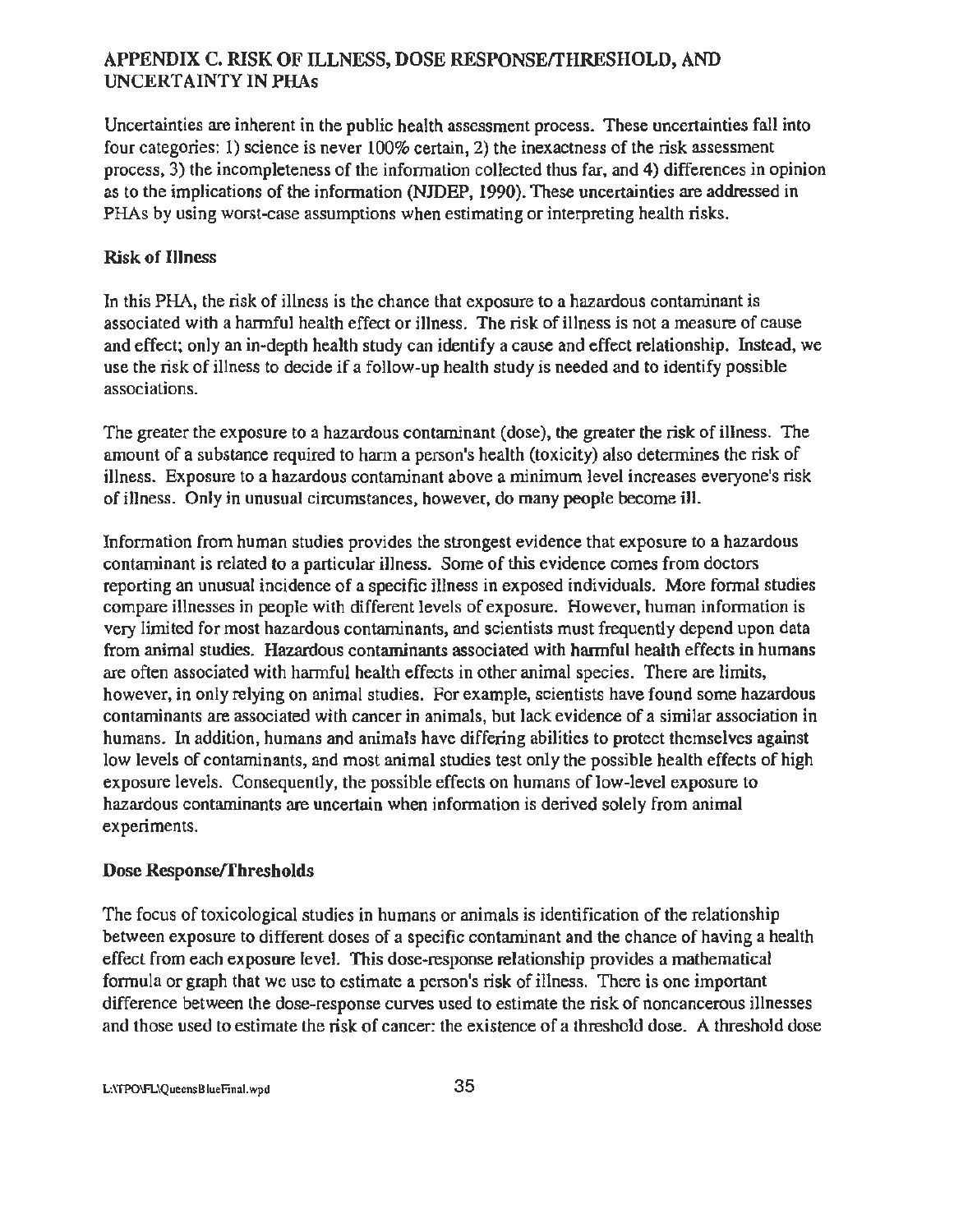is the highest exposure dose at which there is no risk of a noncancerous ilJness. The doseresponse curves for noncancerous illnesses include a threshold dose that is greater than zero. Scientists include a threshold dose in these models because the human body can adjust to varying amounts of cell damage without illness. The threshold dose differs for different contaminants and different exposure routes, and we estimate it from information gathered in human and animal studies. In contrast, the dose-response curves used to estimate the risk of cancer assume there is no threshold dose (or, the cancer threshold dose is zero). This assumes a single contaminant molecule may be sufficient to cause a clinical case of cancer. This assumption is very conservative, and many scientists believe a threshold dose greater than zero exists for the development of cancer.

#### **Uncertainty**

All risk assessments, to varying degrees, require the use of assumptions, judgements, and incomplete data. These contribute to the uncertainty of the final risk estimates. Some more important sources of uncertainty in this PHA include environmental sampling and analysis, exposure parameter estimates, use of modeled data, and present toxicological knowledge. These uncertainties may cause risk to be overestimated or underestimated to a different extent. Because of the uncertainties described below, this

PHA does not represent an absolute estimate of risk to persons exposed to chemicals at or near Oueen's 41<sup>st</sup> Auto Salvage.

Environmental chemistry analysis errors can arise from random errors in the sampling and analytical processes, resulting in either an over- or under-estimation of risk. We can control these errors to some extent by increasing the number of samples collected and analyzed and by sampling the same locations over several different periods. The above actions tend to minimize uncertainty contributed from random sampling errors.

There are two areas of uncertainty related to exposure parameter estimates: (1) the exposurepoint concentration estimate and (2) the estimate of the total chemical exposures. In this assessment we used maximum detected concentrations as the exposure point concentration. We believe using the maximum measured value to be appropriate because we cannot be certain of the peak contaminant concentrations, and we cannot statistically predict peak values. Nevertheless, this assumption introduces uncertainty into the risk assessment that may over- or under-estimate the actual risk of illness. When selecting parameter values to estimate exposure dose, we used default assumptions and values within the ranges recommended by the ATSDR or the EPA. These default assumptions and values are conservative (health protective) and may contribute to the over-estimation of risk of illness. Similarly, we assumed the maximum exposure period occurred regularly for each selected pathway. Both assumptions are likely to contribute to the over-estimation of risk of iUness.

There are also data gaps and uncertainties in the design, extrapolation, and interpretation of toxicological experimental studies. Data gaps contribute uncertainty because infonnation is either not available or is addressed qualitatively. Moreover, the available infonnation on the interaction among chemicals found at the site, when present, is qualitative (that is, a description instead of a number) and we cannot apply a mathematical fonnula to estimate the dose. These

L:\TPO\FL\QuccnsBlueFinal.wpd 36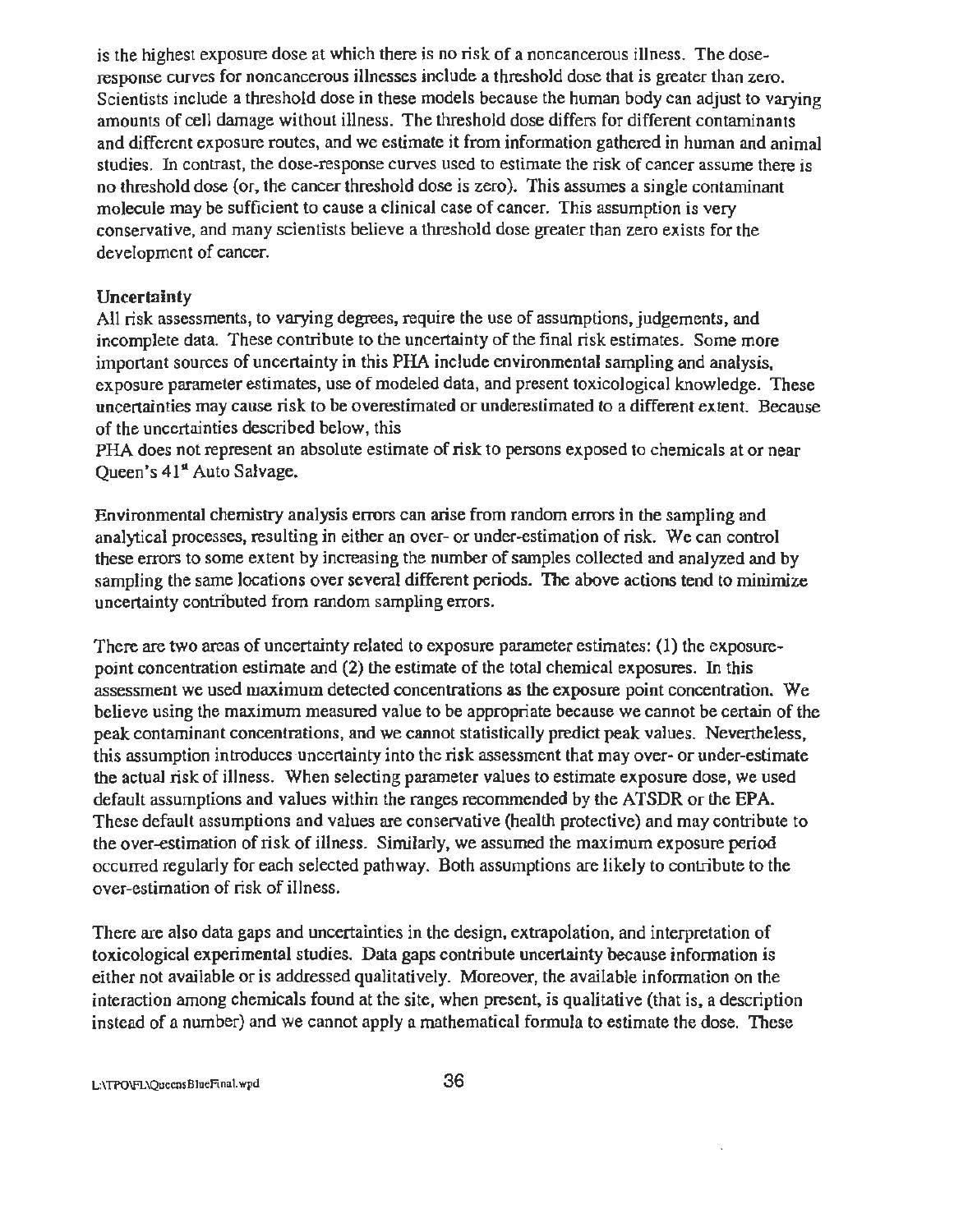data gaps may tend to underestimate the actual risk of illness. In addition, there are great uncertainties in extrapolating from high-to-low doses, and from animal-to-human populations. Extrapolating from animals to humans is uncertain because of the differences in the uptake, metabolism, distribution, and body organ susceptibility between different species. Human populations are also variable because of differences in genetic constitution, diet, home and occupational environment, activity patterns, and other factors. These uncertainties can result in an over- or under-estimation of risk of illness. Finally, there are great uncertainties in extrapolating from high to low doses, and controversy in interpreting these results. Because the models used to estimate dose-response relationships in experimental studies are conservative, they tend to overestimate the risk. Techniques used to derive acceptable exposure levels account for such variables by using safety factors. Currently, there is much debate in the scientific community about how much we overestimate the actual risks and what the risk estimates really mean.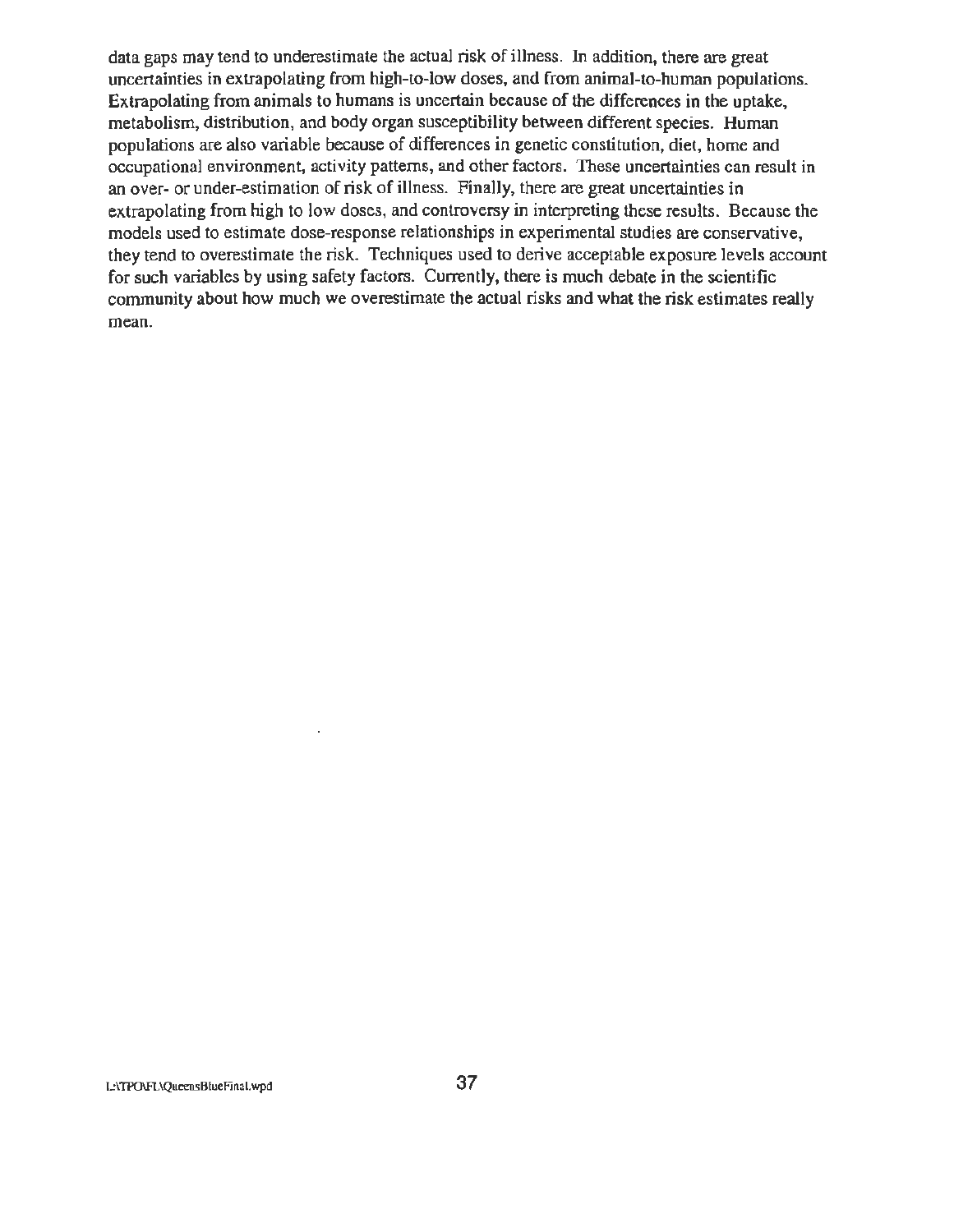# APPENDIX D. ATSDR PLAIN LANGUAGE GLOSSARY OF ENVIRONMENTAL HEALTH TERMS REVISED -15 DEC 99

Absorption: How a chemical enters a person's blood after the chemical has been swallowed, has come into contact with the skin, or has been breathed in.

Acute Exposure: Contact with a chemical that happens once or only for a limited period of time. ATSDR defines acute exposures as those that might last up to 14 days.

Additive Effect: A response to a chemical mixture. or combination of substances, that might be expected if the known effects of individual chemicals, seen at specific doses, were added together.

Adverse Health Effect: A change in body function or the structures of cells that can lead to disease or health problems.

Antagonistic Effect: A response to a mixture of chemicals or combination of substances that is less than might be expected if the known effects of individual chemicals, seen at specific doses, were added together.

ATSDR: The Agency for Toxic Substances and Disease Registry. ATSDR is a federal health agency in Atlanta, Georgia that deals with hazardous substance and waste site issues. ATSDR gives people information about harmful chemicals in their environment and tells people how to protect themselves from coming into contact with chemicals.

Background Level: An average or expected amount of a chemical in a specific environment. Or, amounts of chemicals that occur naturally in a specific-environment.

Biota: Used in public health, things that humans would eat- including animals, fish and plants.

CAP: See Community Assistance Panel.

Cancer: A group of diseases which occur when cells in the body become abnormal and grow, or multiply, out of control

Carcinogen: Any substance shown to cause tumors or cancer in experimental studies.

CERCLA: See Comprehensive Environmental Response, Compensation, and Liability Act.

Chronic Exposure: A contact with a substance or chemical that happens over a long period of time. ATSDR considers exposures of more than one year to be *chronic*.

Completed Exposure Pathway: See Exposure Pathway.

L:\TPO\FL\QuecnsDlueFinat.wpd 38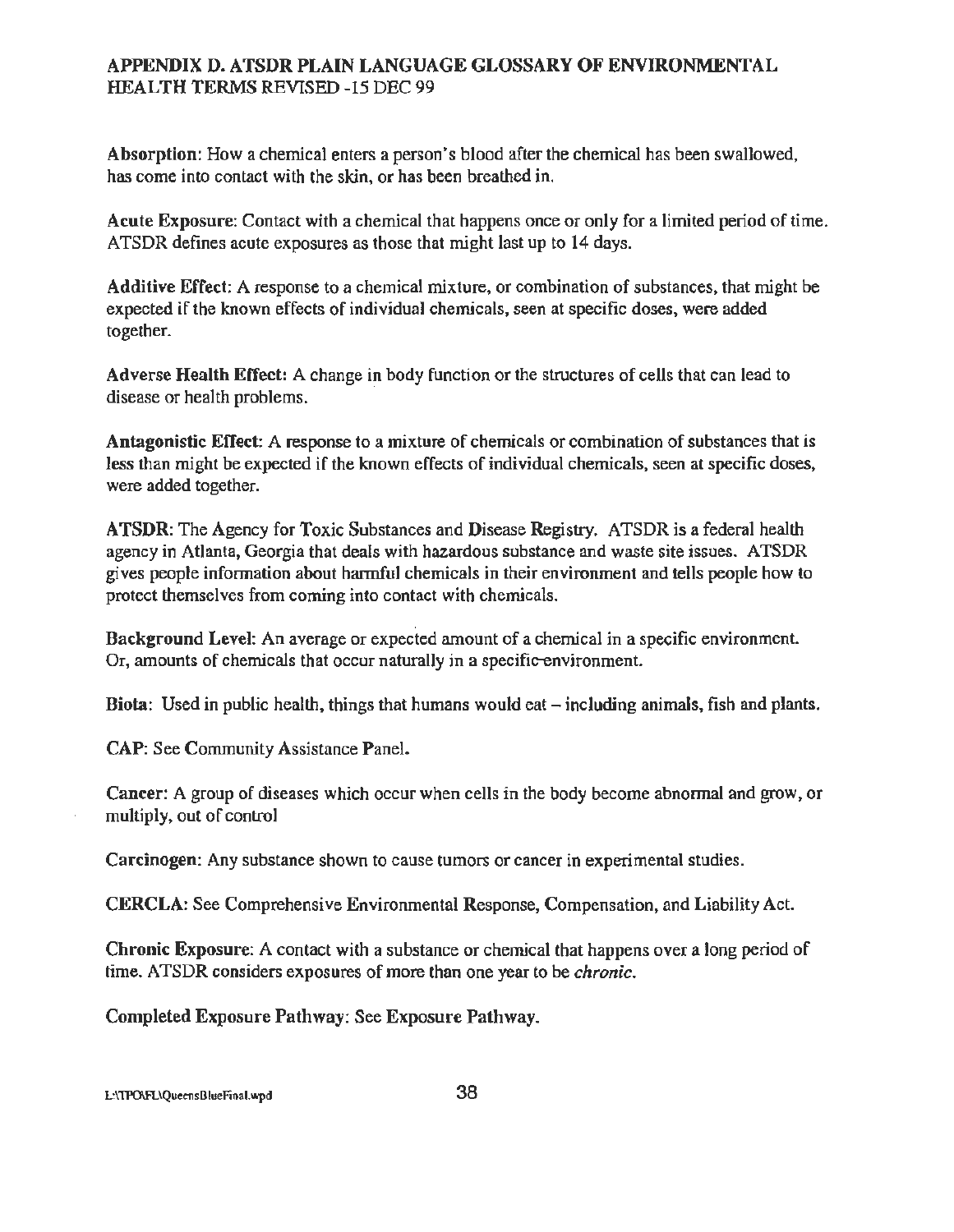Community Assistance Panel (CAP): A group of people from the community and health and environmental agencies who work together on issues and problems at hazardous waste sites. Comparison Value: (CVs)Concentrations or the amount of substances in air, water, food, and soil that are unlikely, upon exposure, to cause adverse health effects. Comparison values are used by health assessors to select which substances and environmental media (air, water, food and soil) need additional evaluation while health concerns or effects are investigated.

Comprehensive Environmental Response, Compensation, and Liability Act (CERCLA): CERCLA was put into place in 1980. It is also known as Superfund. This act concerns releases of hazardous substances into the environment, and the cleanup of these substances and hazardous waste sites. ATSDR was created by this act and is responsible for looking into the health issues related to hazardous waste sites.

Concern: A belief or worry that chemicals in the environment might cause hann to people.

Concentration: How much or the amount of a substance present in a certain amount of soil, water, air, or food.

Contaminant: See Environmental Contaminant.

Delayed Health Effect: A disease or injury that happens as a result of exposures that may have occurred far in the past.

Dermal Contact: A chemical getting onto your skin. (see Route of Exposure).

Dose: The amount of a substance to which a person may be exposed, usually on a daily basis. Dose is often explained as "amount of substance(s) per body weight per day".

Dose / Response: The relationship between the amount of exposure (dose) and the change in body function or health that result.

Duration: The amount of time (days, months, years) that a person is exposed to a chemical.

Environmental Contaminant: A substance (chemical) that gets into a system (person, animal, or the environment) in amounts higher than that found in Background Level, or what would be expected.

Environmental Media: Usually refers to the air, water, and soil in which chemicals of interest are found. Sometimes refers to the plants and animals that are eaten by humans. Environmental Media is the second part of an Exposure Pathway.

Environmental Protection Agency (EPA): The federal agency that develops and enforces environmental laws to protect the environment and the public's health.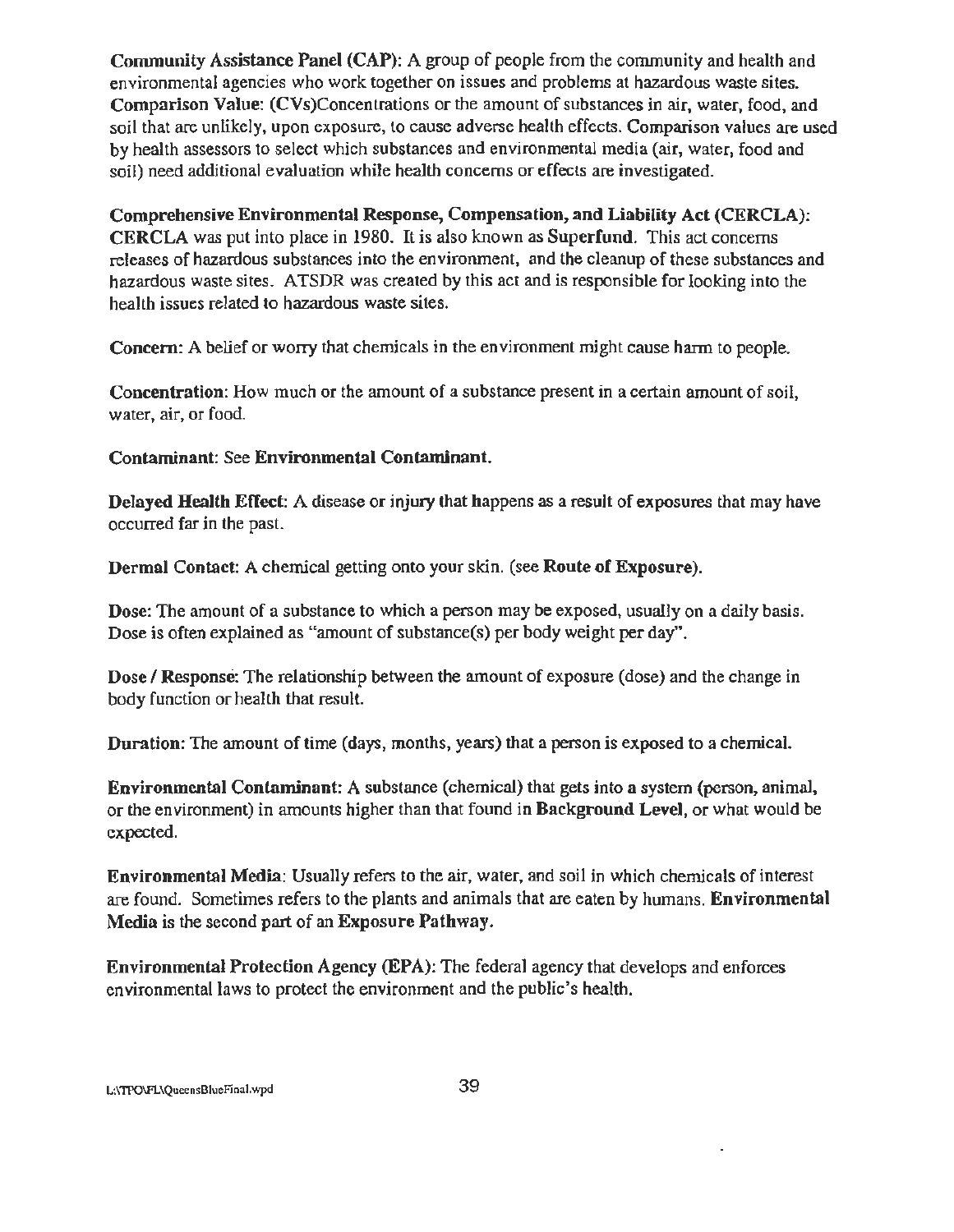Epidemiology: The study of the different factors that determine how often, in how many people, and in which people will disease occur.

Exposure: Coming into contact with a chemical substance.(For the three ways people can come in contact with substances, see Route of Exposure.)

Exposure Assessment: The process of finding the ways people come in contact with chemicals, how often and how long they come in contact with chemicals, and the amounts of chemicals with which they come in contact.

Exposure Pathway: A description of the way that a chemical moves from its source (where it began) to where and how people can come into contact with (or get exposed to) the chemical. ATSDR defines an exposure pathway as having 5 parts:

- - 1. Source of Contamination
	- 2. Environmental Media and Transport Mechanism,
	- 3. Point of Exposure,
	- 4. Route of Exposure, and
	- 5. Receptor Population.

When all 5 parts of an exposure pathway are present, it is called a Completed Exposure Pathway. Each of these 5 terms is defined in this Glossary.

Frequency: How often a person is exposed to a chemical over time; for example, every day, once a week, twice a month.

Hazardous Waste: Substances that have been released or thrown away into the environment and, under certain conditions, could be harmful to people who come into contact with them.

Health Effect: ATSDR deals only with Adverse Health Effects (see definition in this Glossary).

Indeterminate Public Health Hazard: The category is used in Public Health Assessment documents for sites where important information is lacking (missing or has not yet been gathered) about site-related chemical exposures.

Ingestion: Swallowing something, as in eating or drinking. It is a way a chemical can enter your body (See Route of Exposure).

Inhalation: Breathing. It is a way a chemical can enter your body (See Route of Exposure).

LOAEL: Lowest Observed Adverse Effect Level. The lowest dose of a chemical in a study, or group of studies, that has caused harmful health effects in people or animals.

Malignancy: See Cancer.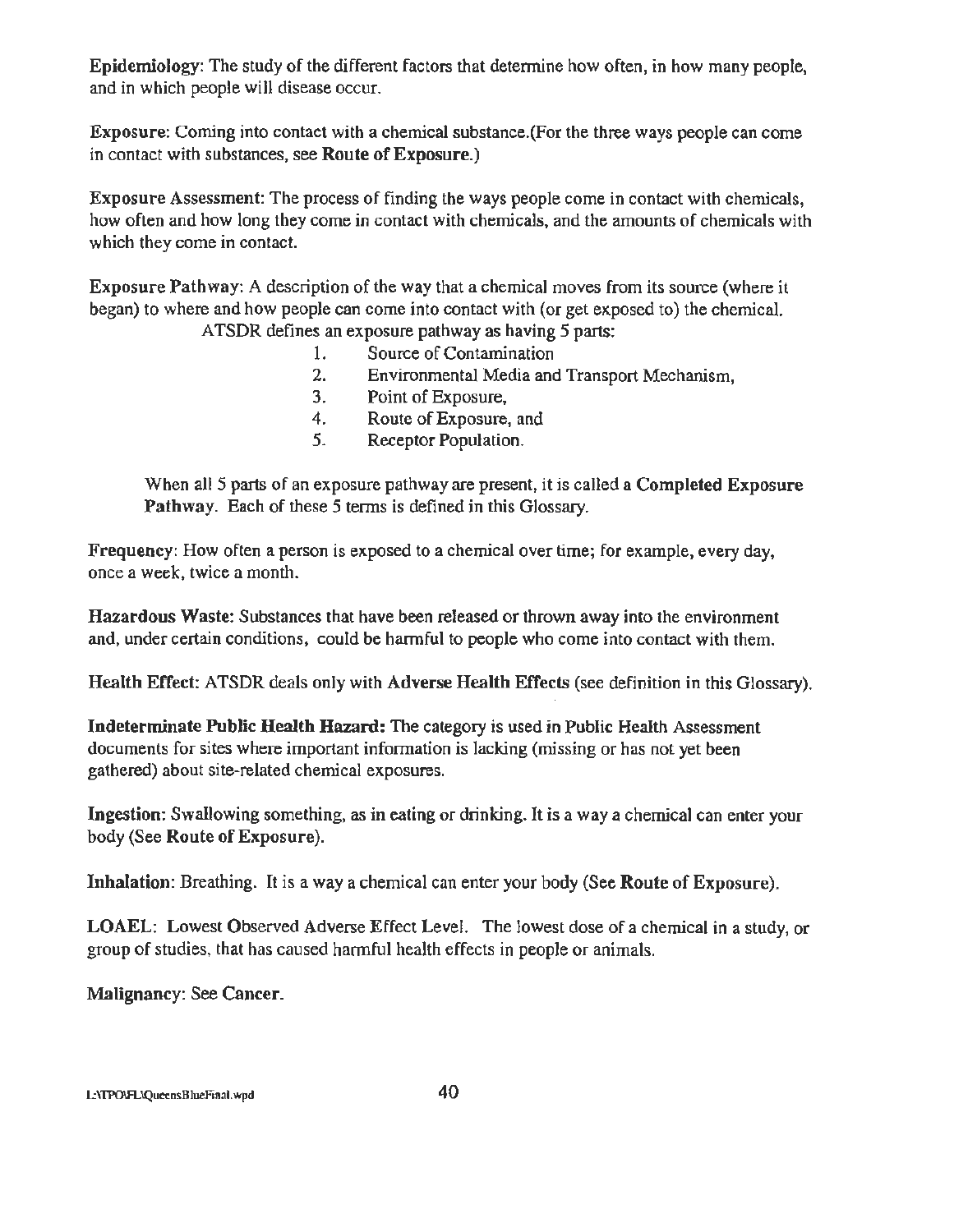MRL: Minimal Risk Level. An estimate of daily human exposure- by a specified route and length of time-- to a dose of chemical that is likely to be without a measurable risk of adverse, noncancerous effects. An MRL should not be used as a predictor of adverse health effects.

NPL: The National Priorities List. (Which is part of Superfund.) A list kept by the U.S. Environmental Protection Agency (EPA) of the most serious, uncontrolled or abandoned hazardous waste sites in the country. An NPL site needs to be cleaned up or is being looked at to see if people can be exposed to chemicals from the site.

NOAEL: No Observed Adverse Effect Level. The highest dose of a chemical in a study, or group of studies, that did not cause harmful health effects in people or animals .

No Apparent Public Health Hazard: The category is used in ATSDR's Public Health Assessment documents for sites where exposure to site-related chemicals may have occurred in the past or is still occurring but the exposures are not at levels expected to cause adverse health effects.

No Public Health Hazard: The category is used in ATSDR's Public Health Assessment documents for sites where there is evidence of an absence of exposure to site-related chemicals.

PHA: Public Health Assessment. A report or document that looks at chemicals at a hazardous waste site and tells if people could be harmed from coming into contact with those chemicals. The PHA also tells if possible further public health actions are needed.

Plume: A line or column of air or water containing chemicals moving from the source to areas further away. A plume can be a column or clouds of smoke from a chimney or contaminated underground water sources or contaminated surface water (such as lakes, ponds and streams).

Point of Exposure: The place where someone can come into contact with a contaminated environmental medium (air, water, food or soil). For examples: the area of a playground that has contaminated dirt, a contaminated spring used for drinking water, the location where fruits or vegetables are grown in contaminated soil, or the backyard area where someone might breathe contaminated air.

Population: A group of people living in a certain area; or the number of people in a certain area.

PRP: Potentially Responsible Party. A company, government or person that is responsible for causing the pollution at a hazardous waste site. PRP's are expected to help pay for the clean up of a site.

Public Health Assessment(s): See PHA.

Public Health Hazard: The category is used in PHAs for sites that have certain physical features or evidence of chronic, site-related chemical exposure that could result in adverse health effects.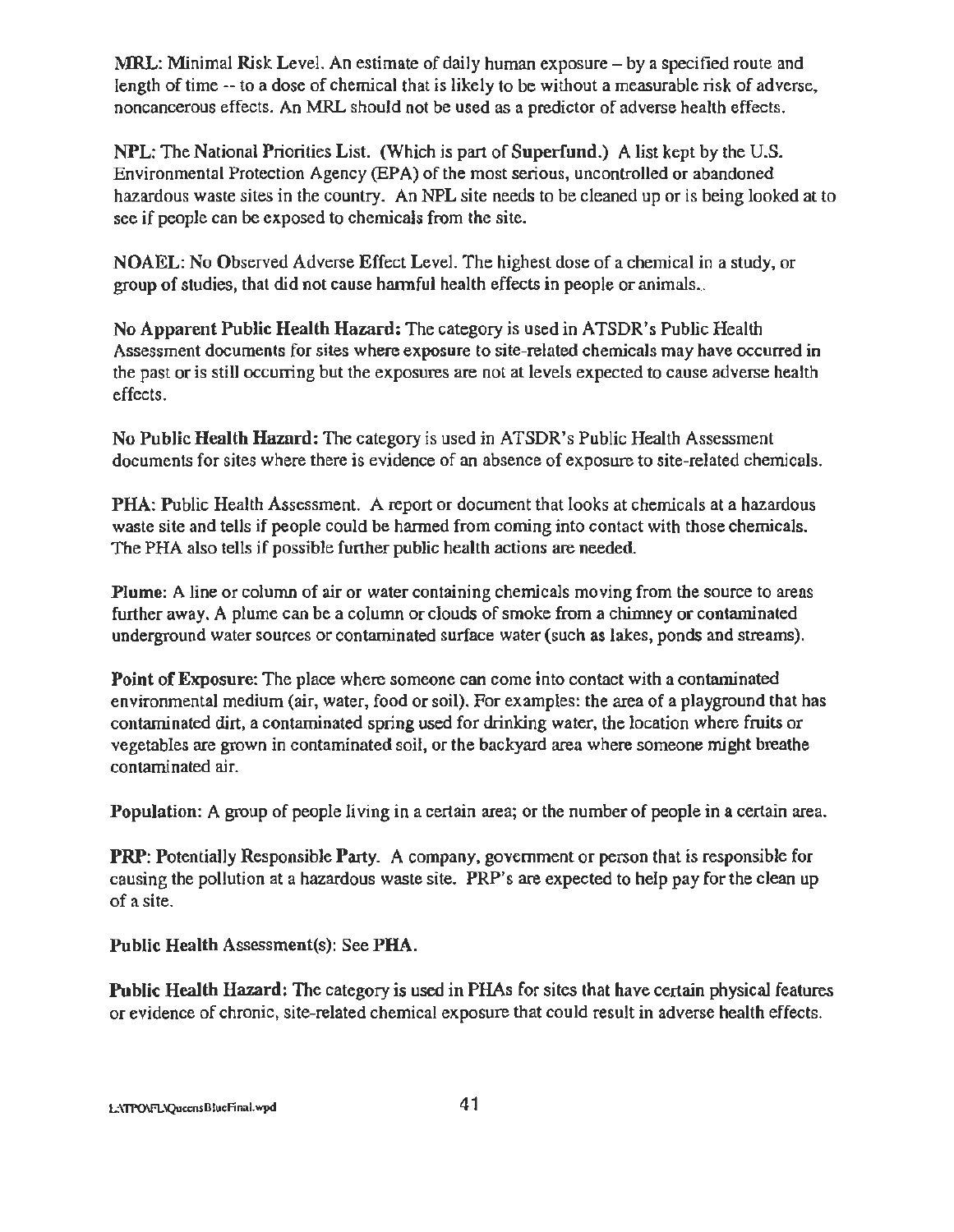Public Health Hazard Criteria: PHA categories given to a site which tell whether people could be harmed by conditions present at the site. Each are defined in the Glossary. The categories are:

> Urgent Public Health Hazard Public Health Hazard Indeterminate Public Health Hazard No Apparent Public Health Hazard No Public Health Hazard

Receptor Population: People who live or work in the path of one or more chemicals, and who could come into contact with them (See Exposure Pathway).

Reference Dose (RID): An estimate, with safety factors (see safety factor) built in, of the daily, life-time exposure of human populations to a possible hazard that is not likely to cause harm to the person.

Route of Exposure: The way a chemical can get into a person's body. There are three exposure routes:

- breathing (also called inhalation),
- eating or drinking (also called ingestion), and
- or getting something on the *skin* (also called dermal contact).

Safety Factor: Also called Uncertainty Factor. When scientists don't have enough information to decide if an exposure will cause harm to people, they use "safety factors" and formulas in place of the information that is not known. These factors and formulas can help determine the amount of a chemical that is not likely to cause harm to people.

SARA: The Superfund Amendments and Reauthorization Act in 1986 amended CERCLA and expanded the health-related responsibilities of ATSDR. CERCLA and SARA direct ATSDR to look into the health effects from chemical exposures at hazardous waste sites.

Sample Size: The number of people that are needed for a health study.

Sample: A small number of people chosen from a larger population (See Population).

Source (of Contamination): The place where a chemical comes from, such as a landfill, pond, creek, incinerator, tank, or drum. Contaminant source is the first part of an Exposure Pathway.

Special Populations: People who may be more sensitive to chemical exposures because of certain factors such as age, a disease they already have, occupation, sex, or certain behaviors (like cigarette smoking). Children, pregnant women, and older people are often considered special populations.

Statistics: A branch of the math process of collecting, looking at, and summarizing data or information.

Superfund Site: See NPL.

L:\TPO\FL\QueensBiueFinal.wpd 42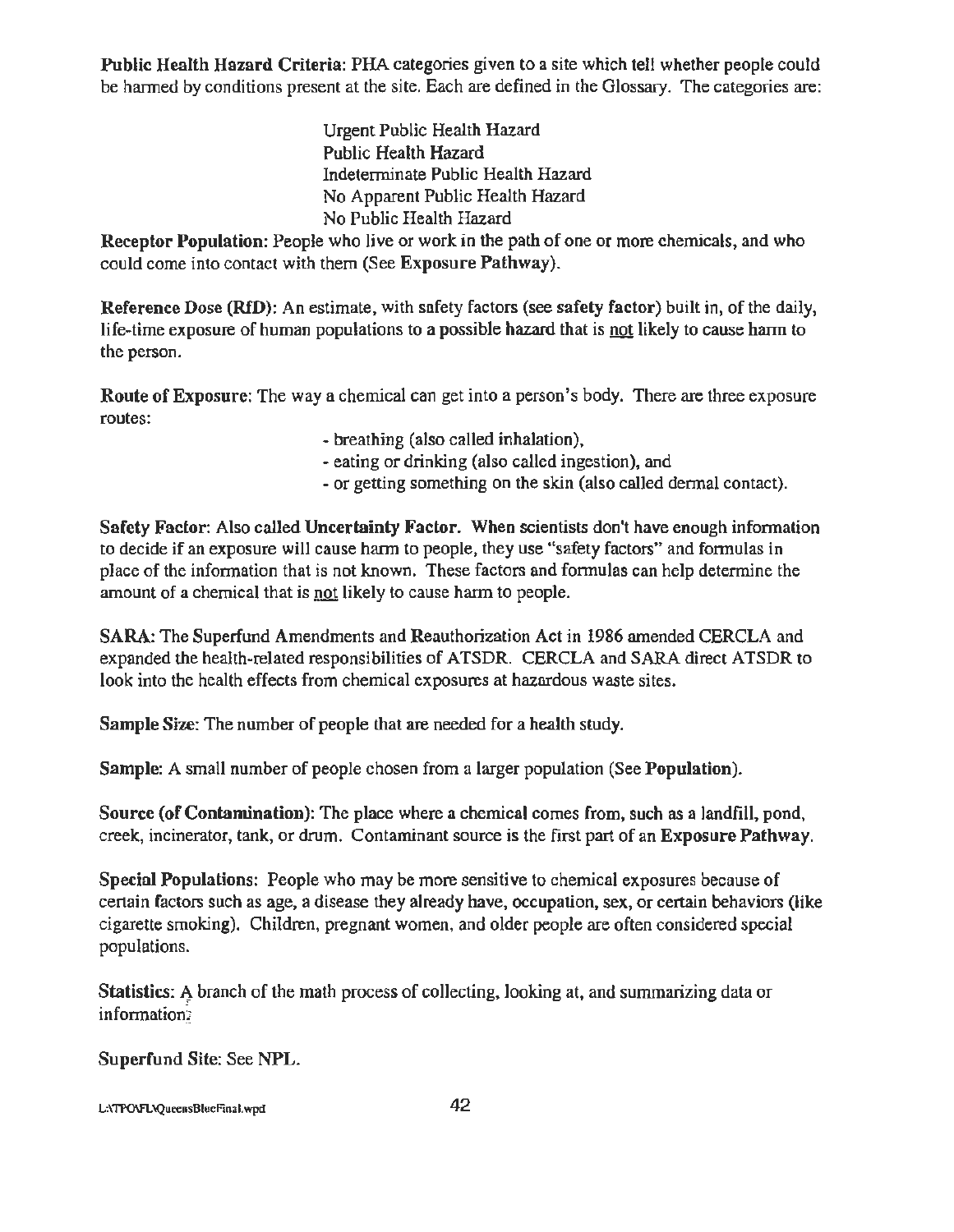Survey: A way to collect information or data from a group of people (population). Surveys can be done by phone, mail, or in person. ATSDR cannot do surveys of more than nine peopie without approval from the U.S. Department of Health and Human Services.

Synergistic effect: A health effect from an exposure to more than one chemical, where one of the chemicals worsens the effect of another chemical. The combined effect of the chemicals acting together are greater than the effects of the chemicals acting by themselves.

Toxic: Harmful. Any substance or chemical can be toxic at a certain dose (amount). The dose is what determines the potential harm of a chemical and whether it would cause someone to get sick.

Toxicology: The study of the harmful effects of chemicals on humans or animals.

Tumor: Abnormal growth of tissue or cells that have formed a lump or mass.

Uncertainty Factor: See Safety Factor.

Urgent Public Health Hazard: This category is used in ATSDR's Public Health Assessment documents for sites that have certain physical features or evidence of short-term (less than 1 year), site-related chemical exposure that could result in adverse health effects and require quick intervention to stop people from being exposed.